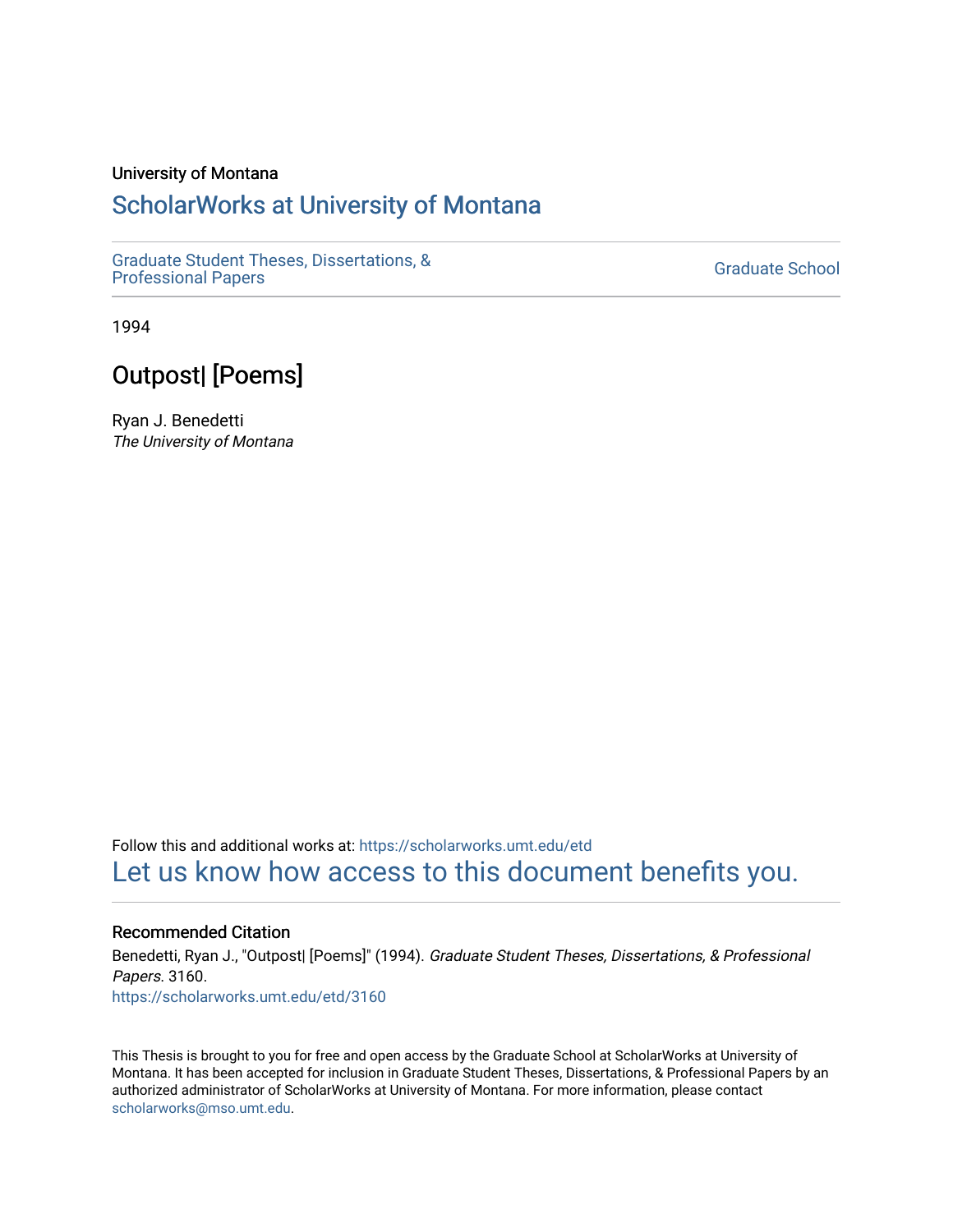

# **Maureen and Mike MANSFIELD LIBRARY**

# **The University of Montana**

Permission is granted by the author to reproduce this material in its entirety, provided that this material is used for scholarly purposes and is properly cited in published works and reports.

 $\bullet$ 

**\*\*** *Please check "Yes " or "No " and provide signature*

Yes, I grant permission No, I do not grant permission\_\_\_ Author's Signature Date:  $\frac{4}{2}$  9/9

Any copying for commercial purposes or financial gain may be undertaken only with the author's explicit consent.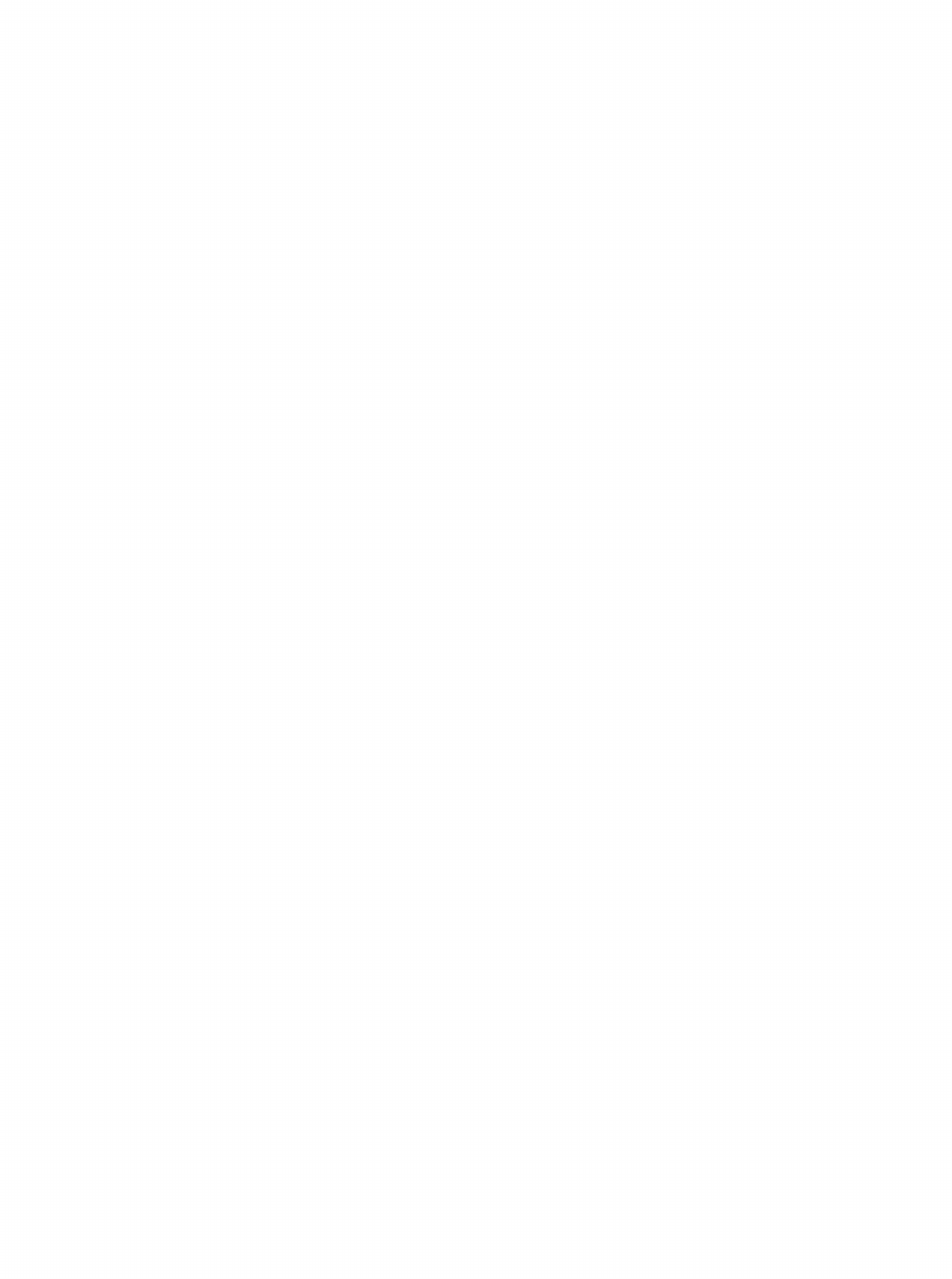#### <span id="page-3-0"></span>**THE OUTPOST**

by

Ryan J. Benedetti

B.A., University of Montana-Missoula, 1991

Presented in partial fulfillment of the requirements

for the degree of

Master of Fine Arts in Creative Writing

University of Montana

1994

Approved by

Chairman Board of Examiners

 $\mathcal{L}/\mathcal{L}$ 

*â,* Date  $\ell$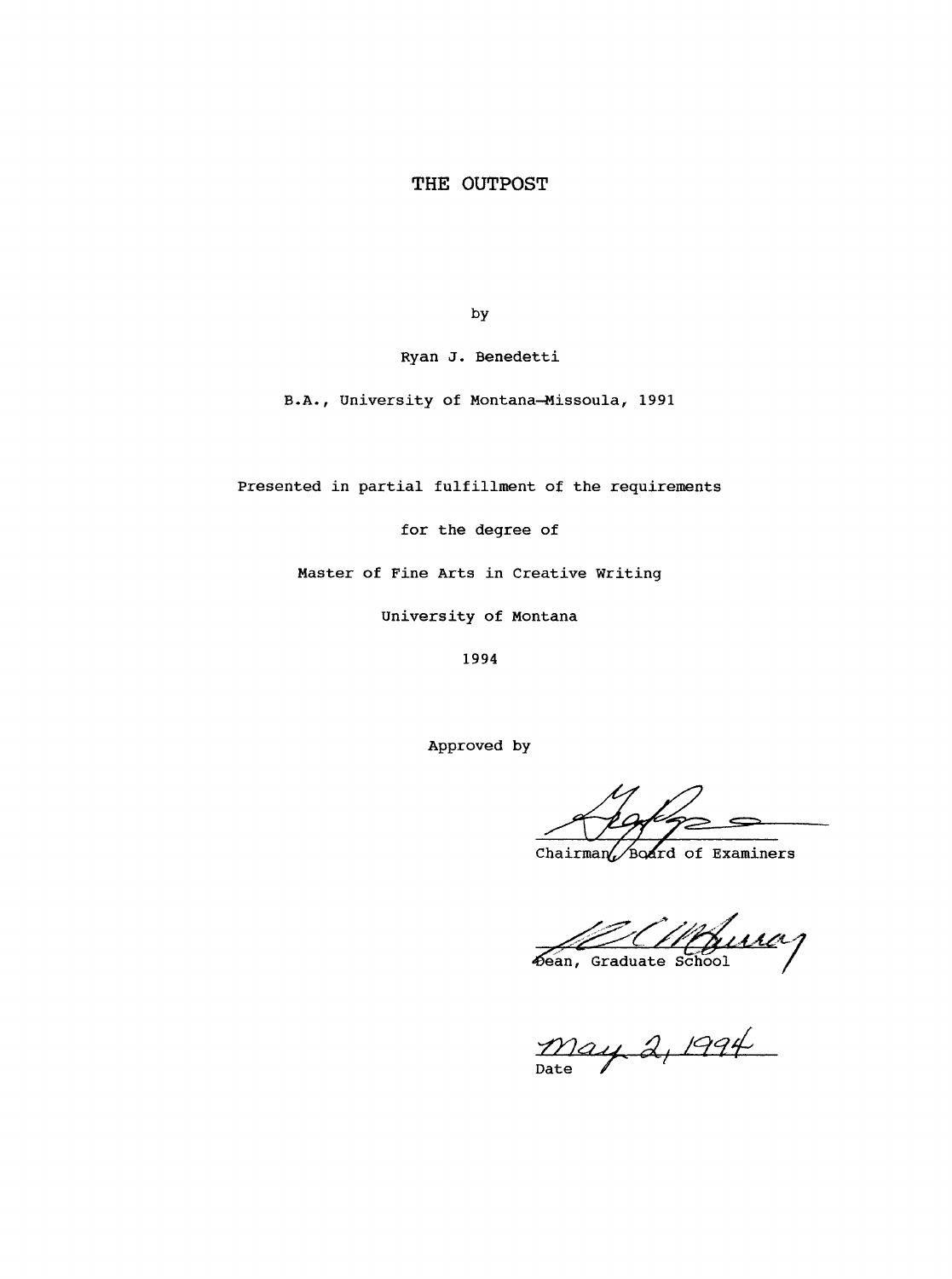UMI Number: EP35754

All rights reserved

INFORMATION TO ALL USERS The quality of this reproduction is dependent upon the quality of the copy submitted.

In the unlikely event that the author did not send a complete manuscript and there are missing pages, these will be noted. Also, if material had to be removed, a note will indicate the deletion.



UMI EP35754

Published by ProQuest LLC (2012). Copyright in the Dissertation held by the Author.

Microform Edition © ProQuest LLC. All rights reserved. This work is protected against unauthorized copying under Title 17, United States Code



ProQuest LLC. 789 East Eisenhower Parkway P.O. Box 1346 Ann Arbor, Ml 48106 - 1346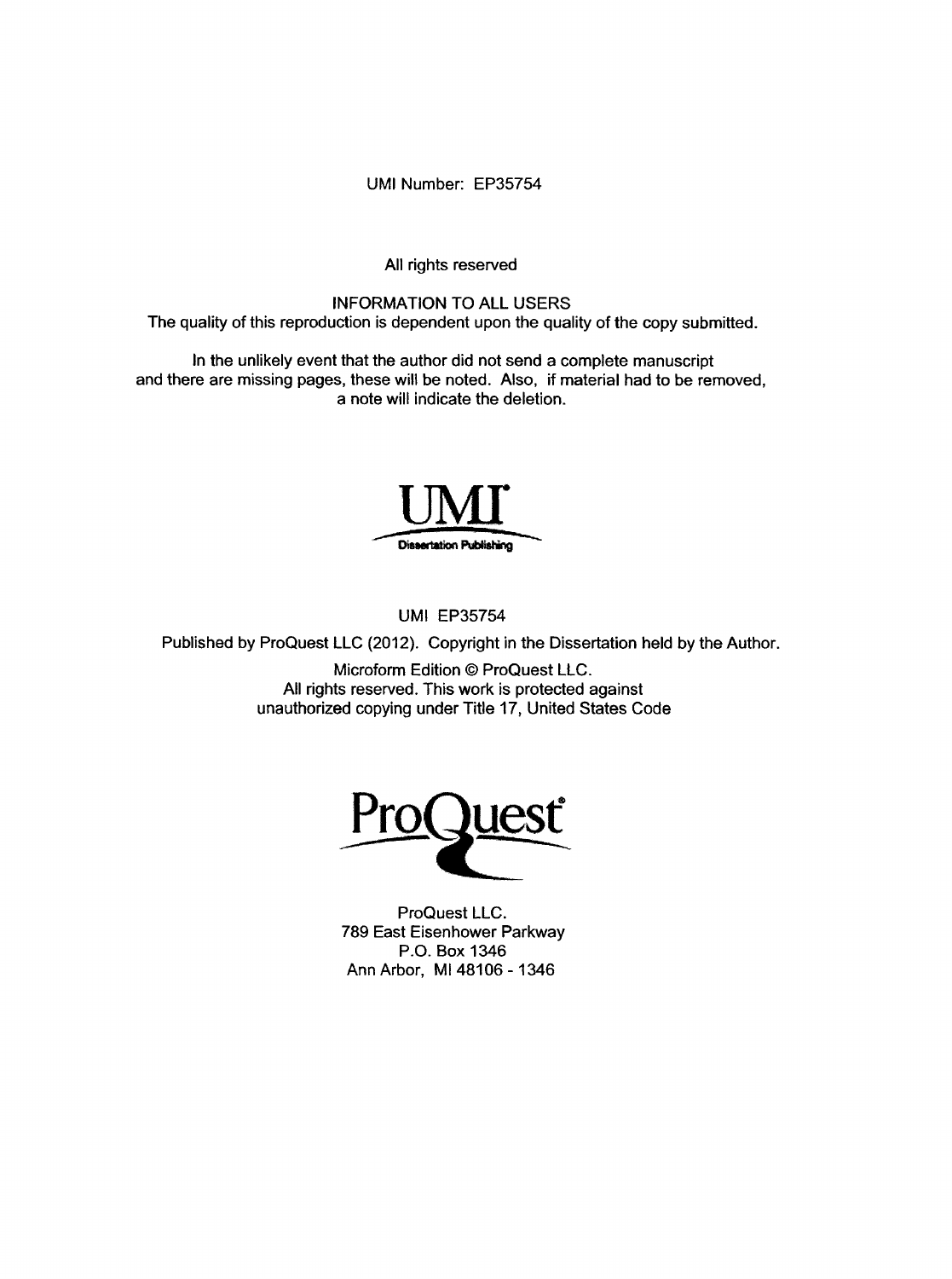# **The Outpost**

**Ryan J . Benedetti**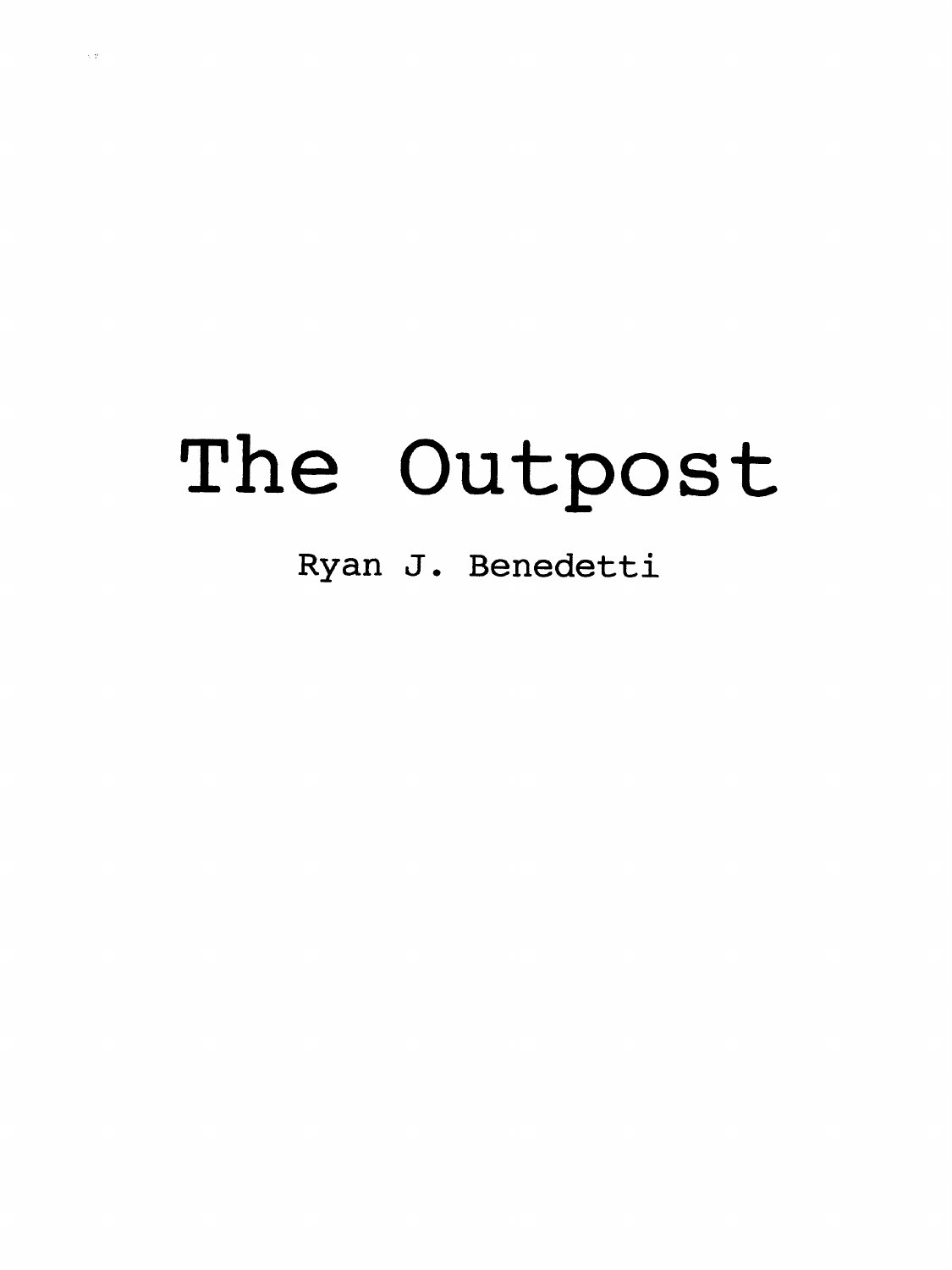This book is dedicated to my wife, Kathy, and my daughter, Josie, for putting up with my visions and for providing me with visions that continue to sustain me.

In a motion of night they massed nearer my post. I hummed a short blues. When the stars went out I studied my weapons system. Grenades, the portable rack, the yellow spout of the anthrax ray: in order. Yes, and most of my pencils were sharp.

From *"Dream Song* # *50"* by John Berryman

It is not on any map. It is on a map but no roads to it are shown. As far as one can see, the surrounding country is uninhabited.

From "Assumptions" by Richard Hugo

Oh my God, Ralphie. They broke-a de window and stole-a de ice cream too.

Giovanni "Papa Joe" Benedetti

#### Acknowledgements

I gratefully acknowledge the editors of Cut Bank for publishing "Blind Dogs," and "Love Song."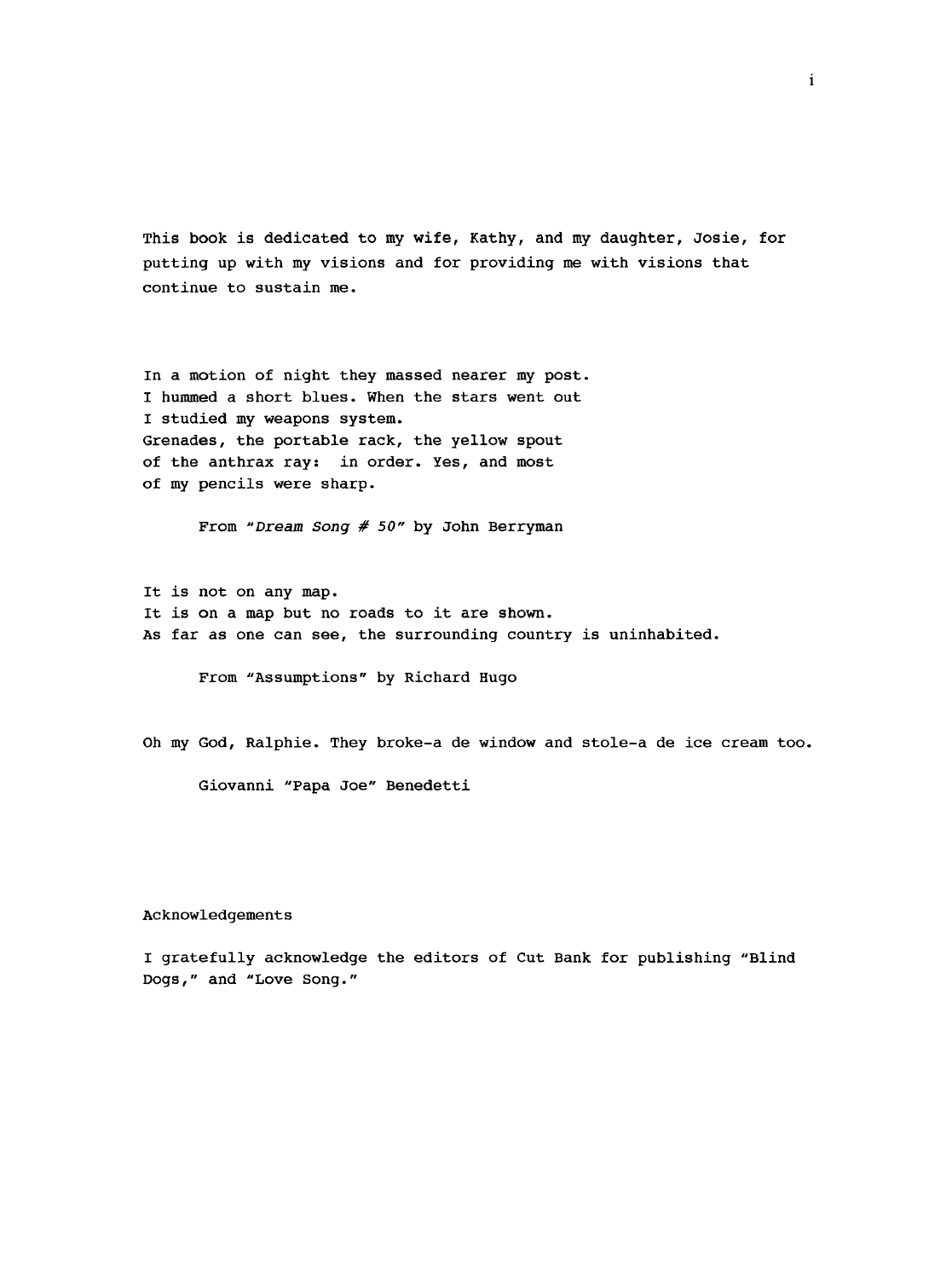### **TABLE OF CONTENTS**

#### **I. TAR**

### **II. LOVE SONG**

| The Way the Cat Chases the Dog  14 |  |
|------------------------------------|--|
|                                    |  |
|                                    |  |
|                                    |  |
|                                    |  |

#### **III. BELLY WALKER**

| The Auxiliary Bypass System  22                                           |  |
|---------------------------------------------------------------------------|--|
|                                                                           |  |
| The Button $\dots\dots\dots\dots\dots\dots\dots\dots\dots\dots\dots\dots$ |  |
|                                                                           |  |
|                                                                           |  |

#### **IV. UNCLE HANK**

| Comic #5 of 50 $\dots\dots\dots\dots\dots\dots\dots\dots\dots\dots\dots\dots\dots\dots$ 31 |  |
|--------------------------------------------------------------------------------------------|--|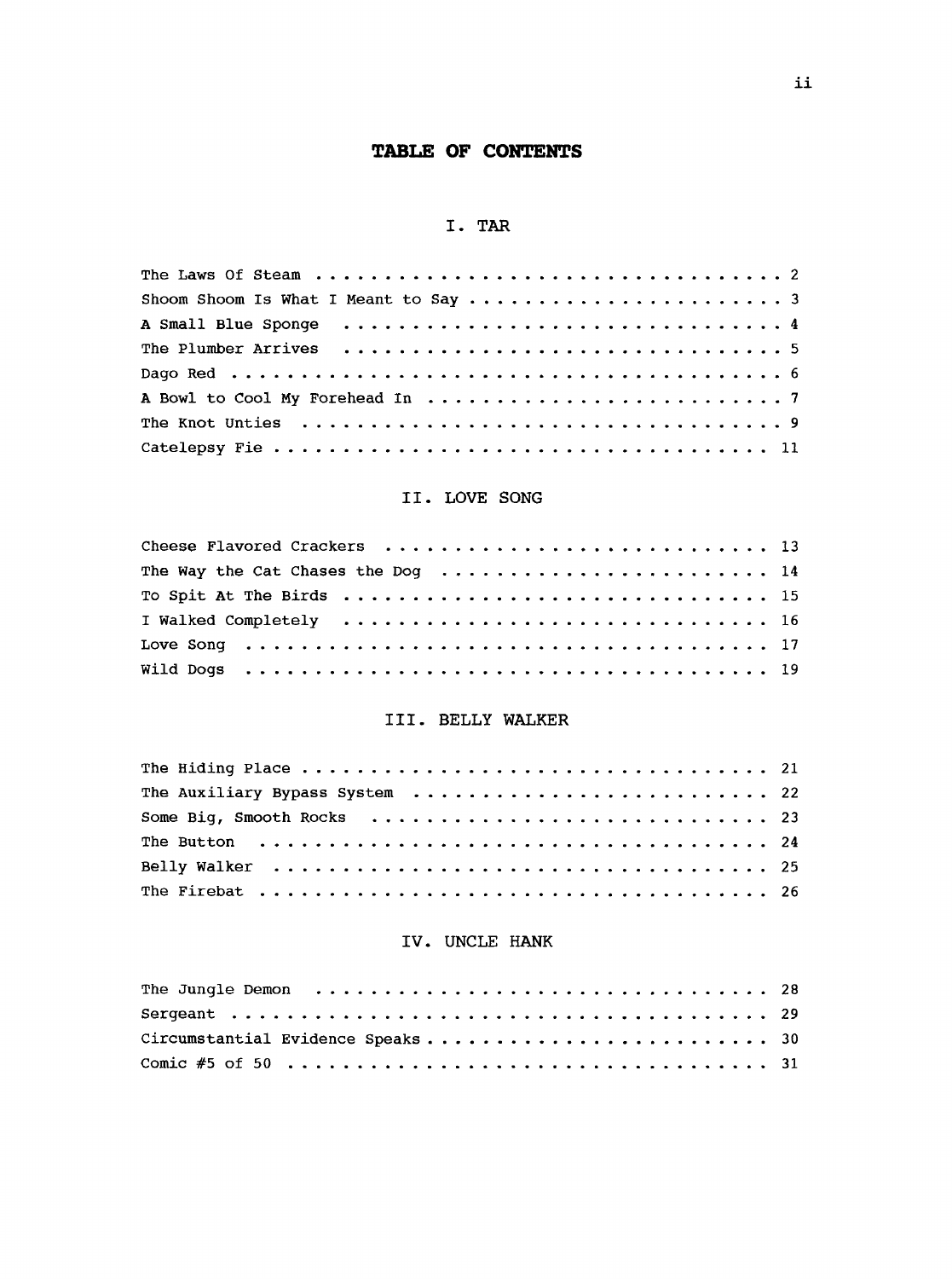#### V. ICE WATER

| Ice Water $#1 \ldots \ldots \ldots \ldots \ldots \ldots \ldots \ldots \ldots \ldots \ldots \ldots$ |  |  |  |  |  |  |  |  |  |  |  |  |  |  |  |  |
|----------------------------------------------------------------------------------------------------|--|--|--|--|--|--|--|--|--|--|--|--|--|--|--|--|
|                                                                                                    |  |  |  |  |  |  |  |  |  |  |  |  |  |  |  |  |
|                                                                                                    |  |  |  |  |  |  |  |  |  |  |  |  |  |  |  |  |
|                                                                                                    |  |  |  |  |  |  |  |  |  |  |  |  |  |  |  |  |

#### VI. THE OUTPOST

| All Still and Sunday-like  49 |  |
|-------------------------------|--|
|                               |  |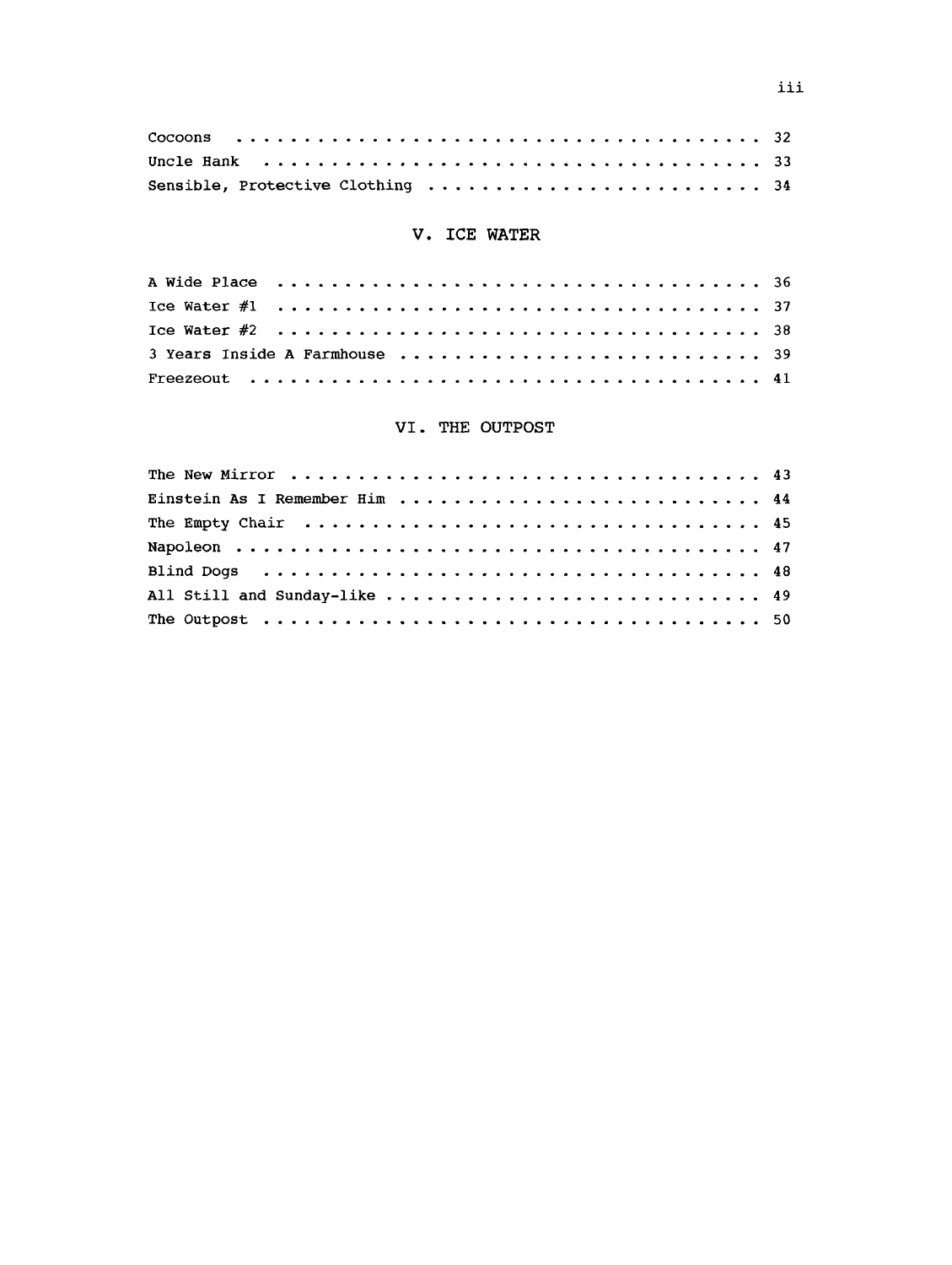### **I. TAR**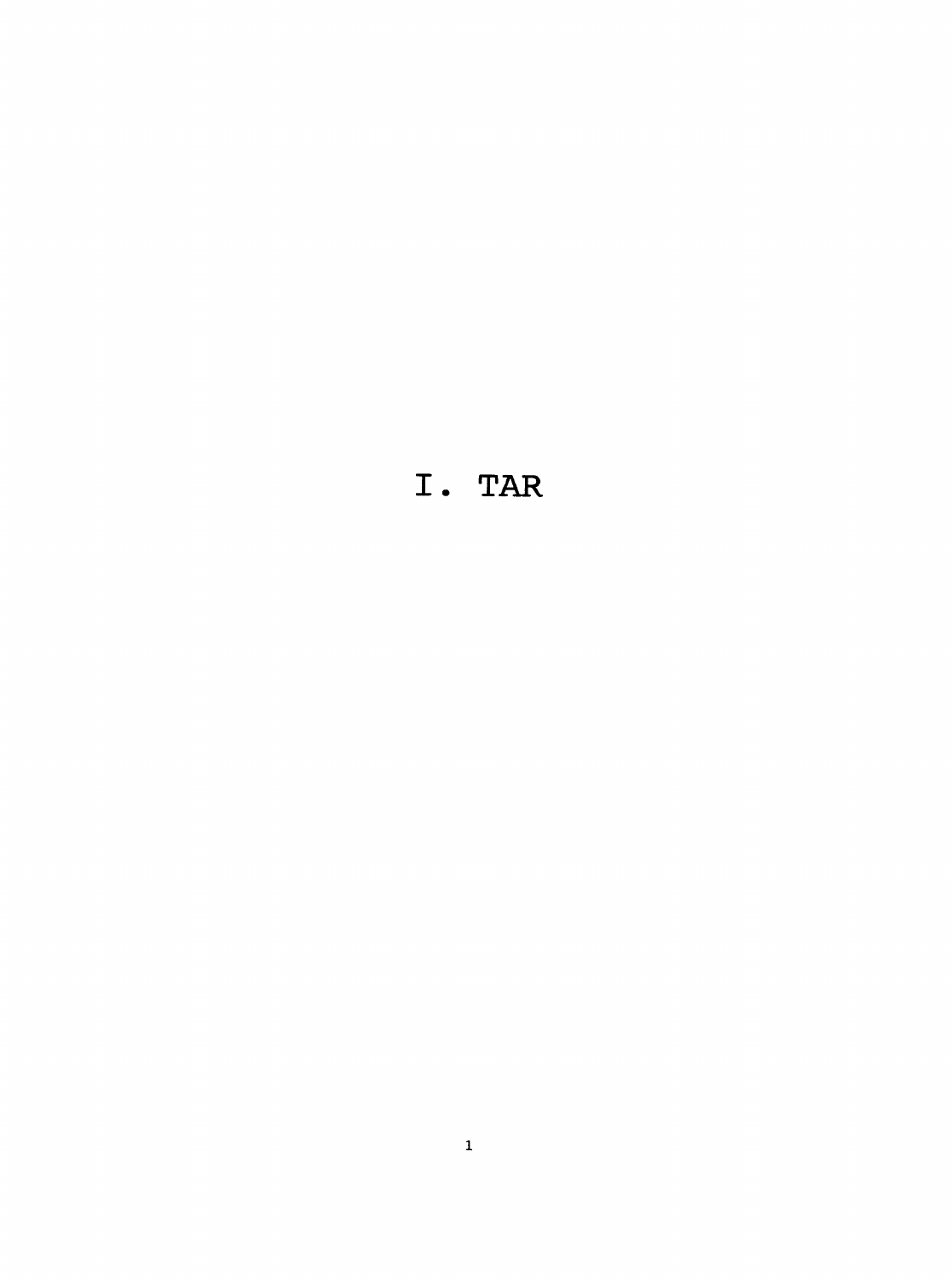#### **The Laws of Steam**

The sphinxes have real bodies now that the steam surrounds me. They hang above me on copper wire. I am tired of kicking them to make them move. I spin on the floor for three days straight watching a fly crawl into a matchbox. It's no bigger than the point of my pen, glossy black with frost colored wings.

I crawl to the edge of the tile and shake the bug off my hand. The vapor makes a smooth hum. The floor is topaz with glittering speckles. The grout crumbles. I pry a tile away and steam comes into the room. I hunch over the page when the sphinxes start to move, when they cut themselves off their wires.

They come down with a surgeon's glove and a rattle filled with dog teeth. They come in from the porch when the telephone rings. I try to yank out the cord. No matter how tightly I clutch my notebook, they pry my fingers loose. They read it aloud.

They make little fists that fit into bigger fists. They bake a cake and bring it to me in March, when I least expect it. The bull sphinx, the one with lockjaw and the wandering eye, says "You will need some lymph nodes and a roadable car." I shove him backwards into the steam. I can't help it. I look down into the microscope. I find the fly in the frosting. I find it in a building with no doors. The sphinxes wrap me with their tails, drag me through the gravel. They know when to stop laughing. I don't.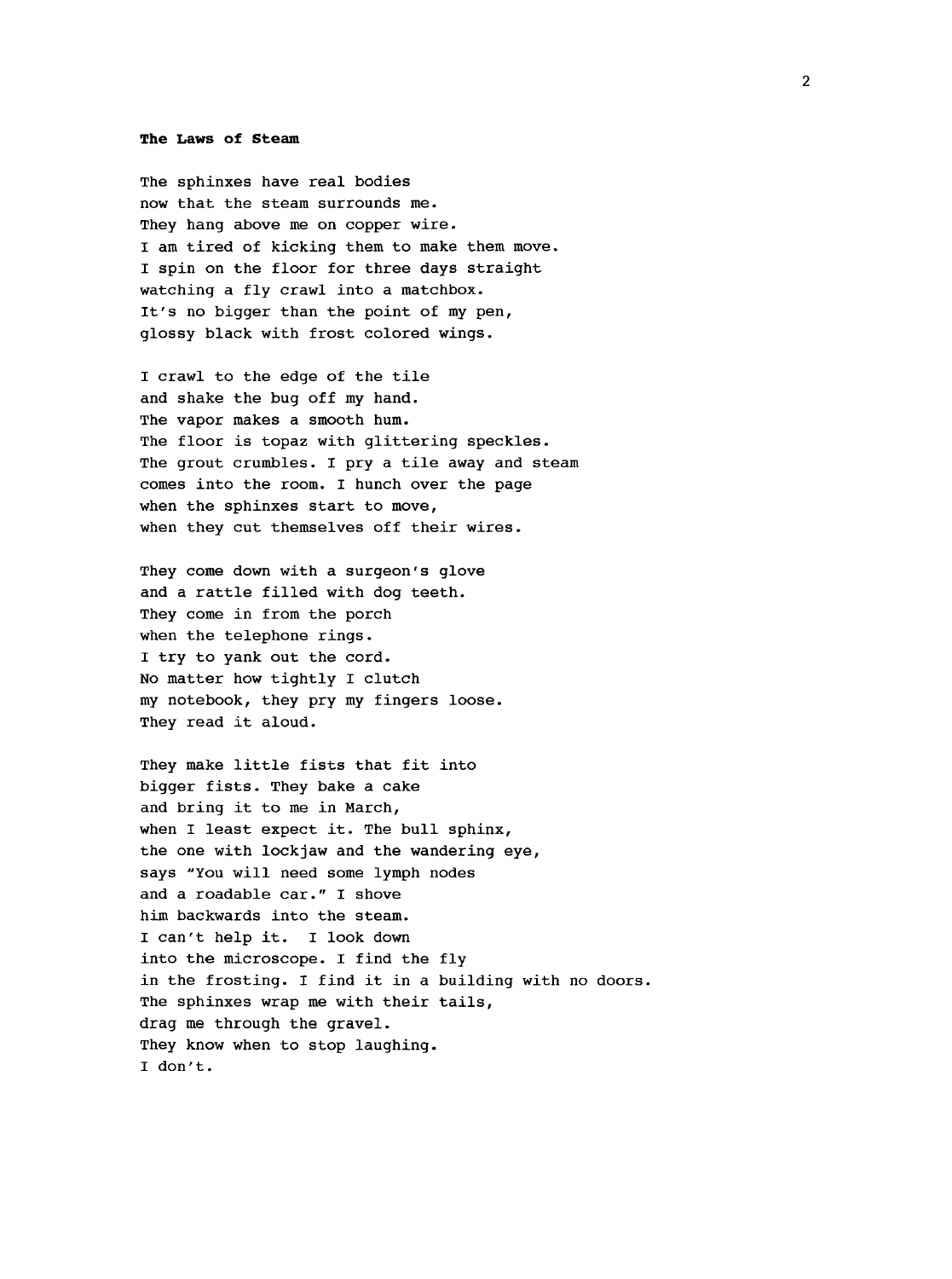#### Shoom Shoom Is What I Meant to Say

When I was born, my spine didn't harden. Now, I'm awake. The cat's walking across the piano keys. In a panic, I ripped up that map of Wyoming.

It's been raining for a month and the windows are swollen. My teeth are not coming through the way they should.

I refuse to see the dentist. I set my hand on the phone and when I feel it hum, I slam it down. You don't speak in grunts anymore. I'm worried about it. Frankly,

I think I've broken off a knob. It's the smartass in me. I am looking at you through my rake. It's too hot. Nothing can hide in the stubble grass.

I would choke you for that last cigar. I almost forgot. Can I borrow a rope? Your brother seems to have fallen.

He's used to it. It's in the family outlook. Remember Uncle Hank who got stuck in that mine elevator? I can't stop laughing.

They'd send it to the top and Hank would wait for the door to open. And then, he was falling. He didn't expect the sucking sound, when the doors finally

opened. He stayed in the corner, kept shoving the paramedics out. I remember his solid frown, "Let's do it some more. Let's do it some more. Let's do it some more."

Maybe they didn't trust the springs. It happens more than we think. I've washed twice and I can't get this tar off my hands.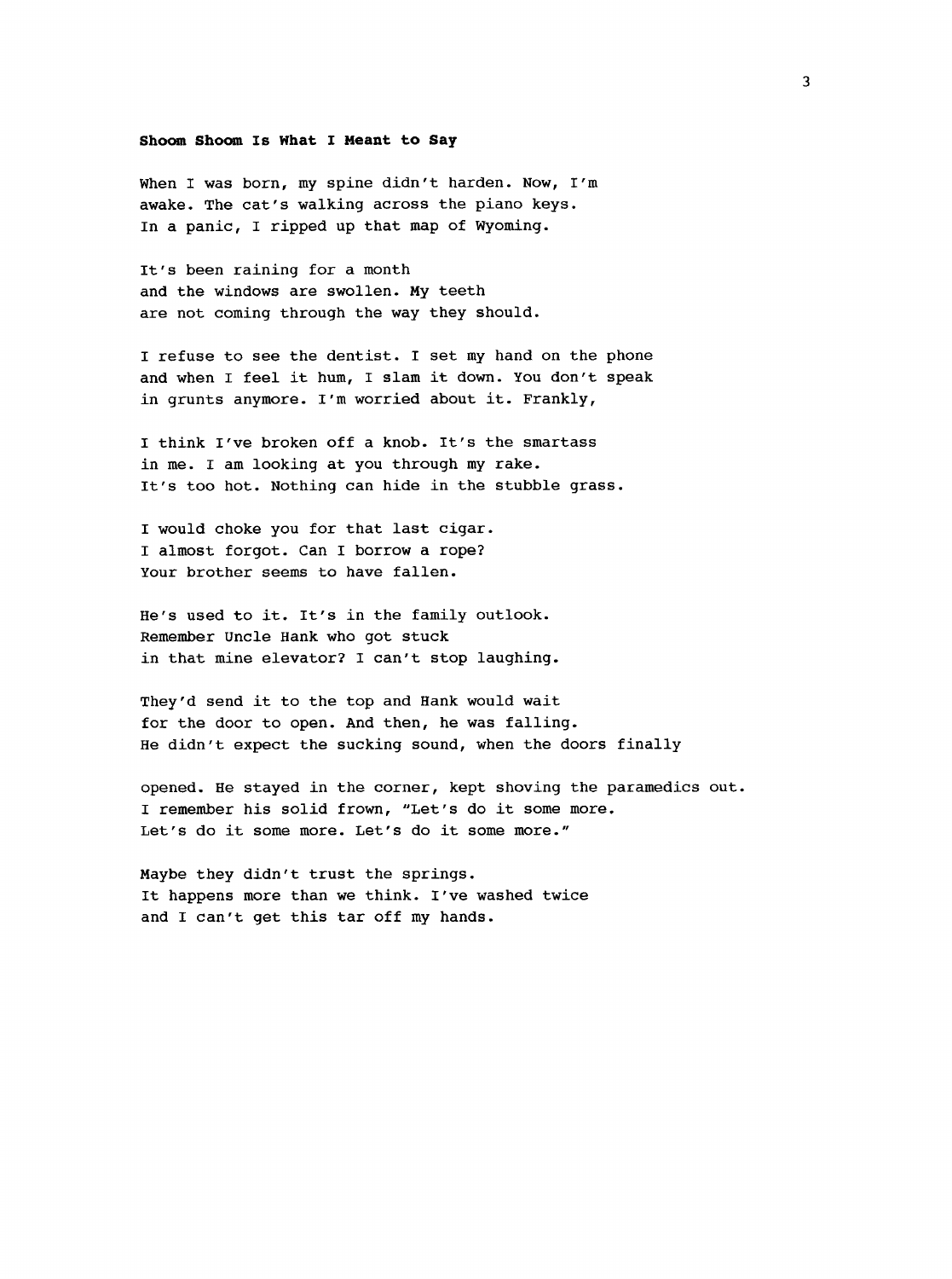#### **A Small Blue Sponge**

What are you doing here at this hour? **We bake short bread for the puppet chorus.**

What are you doing to the dog? **He wash the tar off with a small blue sponge.**

Get out. **We urge you not to interfere.**

You will leave then? After you're finished? **We kiss the mirror.**

Get out. **We are squeezing the sponge. Water trickles down the wall.**

You can't stop the dog. **We look past the dog to see the white wall.**

I don't see the wall. What have you done with the dog? **It rises to the ceiling. Water trickles down the wall.**

Water? I will call a plumber. **We urge you not to interfere. Repeat these words : bagworm, aurora.**

Would you like some coffee? **The dog is rising. The puppets sing inside the radio.**

Not the radio, what's that I'm hearing? **Something behind us? We crawl through the tube.**

I am Uncle Hank. The message warns not to. . . **The message warns not to say the name aloud.**

Say the name. We're not supposed to. For a truly scrumptious meal, melt cheese on top.

Look at the dog. What should I do with it now? **We kiss the mirror.**

Wait. I will turn on the oven. Will you stay?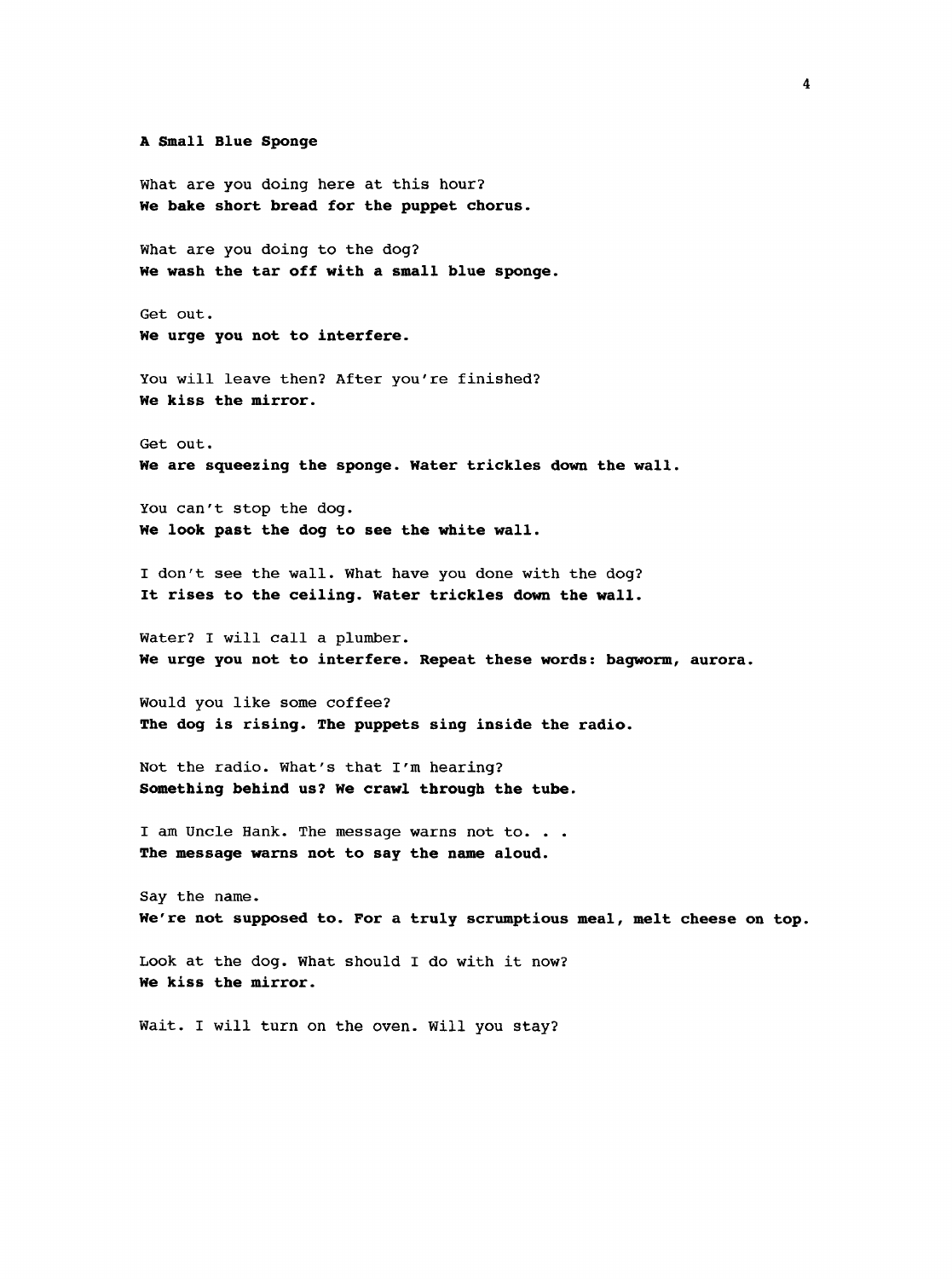#### **The Plumber Arrives**

The pipes crack and start to spray. I fall into the cellar. I turn off the water. The entire house rattles and hums.

Knock knock; I can't open this door by myself. The plumber gets in through a window: "How skinny are your arms? I could use a guy with skinny arms."

I say, "I couldn't open that door by myself." I spit into my hands. I rub them together. I need water. He will give me water.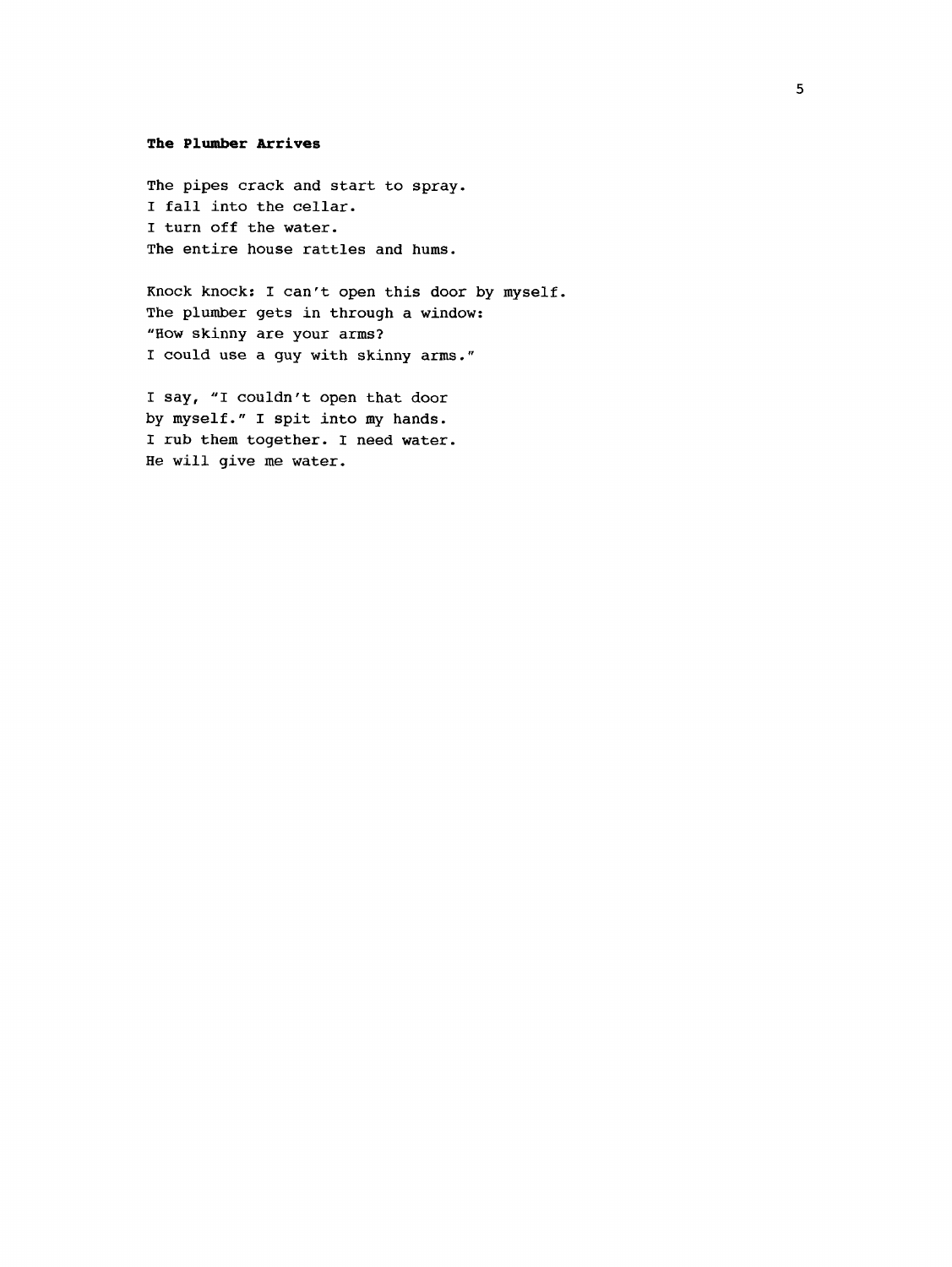#### **Dago Red**

I don't look up when my boat pounds in with its pounding horn. I'm loose in the salt air, humming like gravel. It's dark out and I toss coins into the waves. I ask the man next to me if he's ever seen me before. He says, "Energy fields have the power to harm, but no one's sure how much." I grab the scarf off a woman's head. "Where do I come from?" She tears the scarf.

I get off the boat trying out names: "Giovanni Toscano. Blatto Salvatore." I stand in line. My smile is obvious to the agents. I am nodding and laughing, hands in pockets. I am talking to myself.

"What is your name? Where are you from?"

I reach for my chewing tobacco. The one in a gray suit jumps me. His shins crack on the railing, I catch his arm as he slides toward the ledge. "Come closer," he says, "let me tell you your name."

I let the man go. I smoke his cigarettes. The crowd steps over his body to get into America. I eat grass to make my hands stop trembling. I shave the sworls off my fingertips. I have nowhere to go. I flip a coin.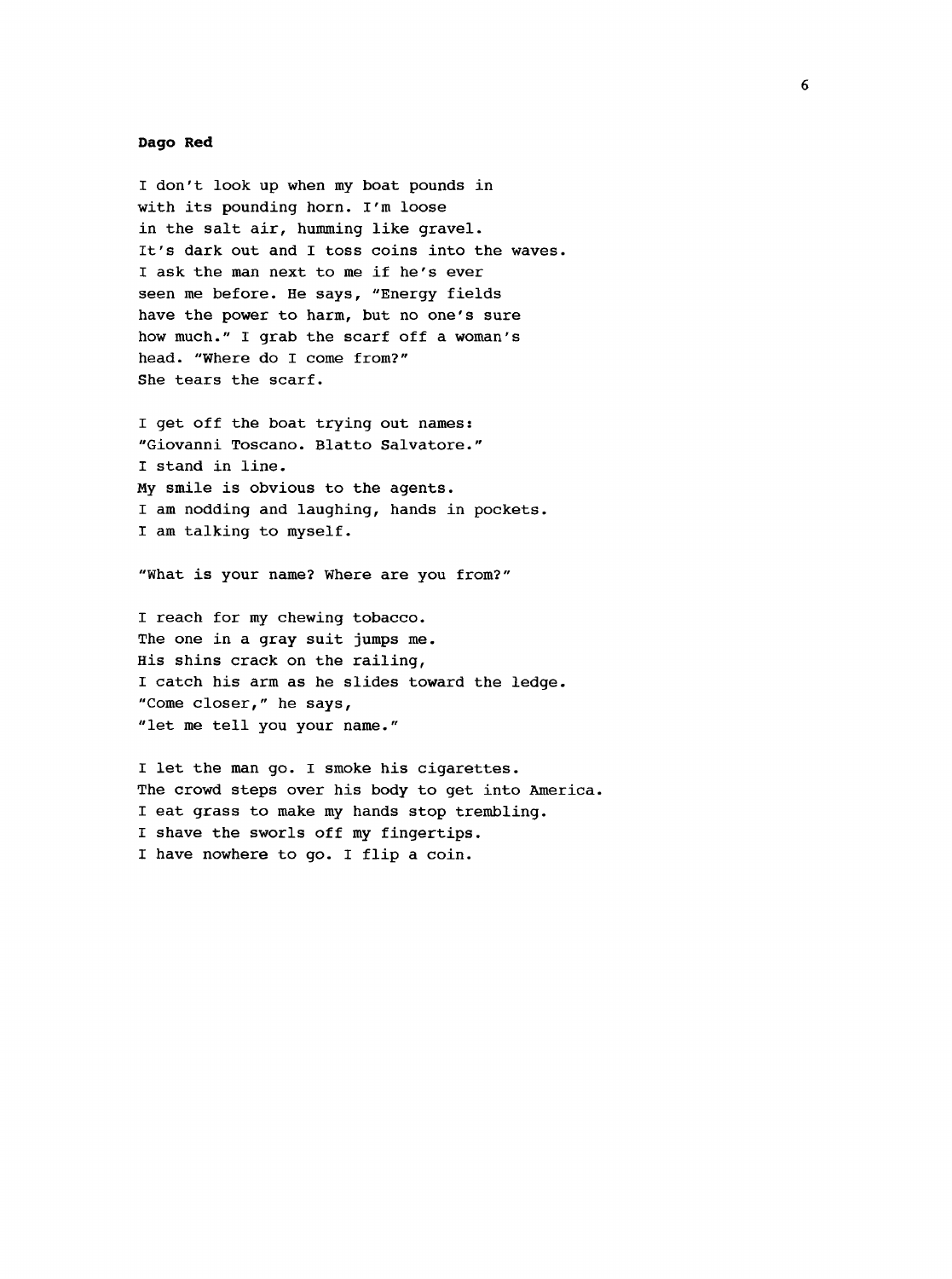#### <span id="page-15-0"></span>**A Bowl to Cool My Forehead In**

I want to sink into the black stomach, black pot filling with water. I build my house in the pond: The windows keep the moss inside. We have gathered here to prove that Uncle Hank is wearing my ape mask.

The toads say I'm all talk. There's no one talking but me. Uncle Hank's body is made of white light. He's buzzing under the floorboards:

"Come here, under the dark of the house. We'll all just sit down. We'll all just eat with our hands. And tonight, I want something different. I want to eat from your hand."

From here, I can see him circling the pond. When I was young, I always ate eggs, scrambled or shirred. Even then I had a face, a bowl to cool my forehead in.

I can see him through the walls. He reaches down to take the rope. I am ready to crack the eggs. With fist and spoon, I break the shell. I chew fast and the egg is hot going down.

I can only laugh and laugh as he hauls my house to the shore. When the knot breaks water, when it rises out and unties,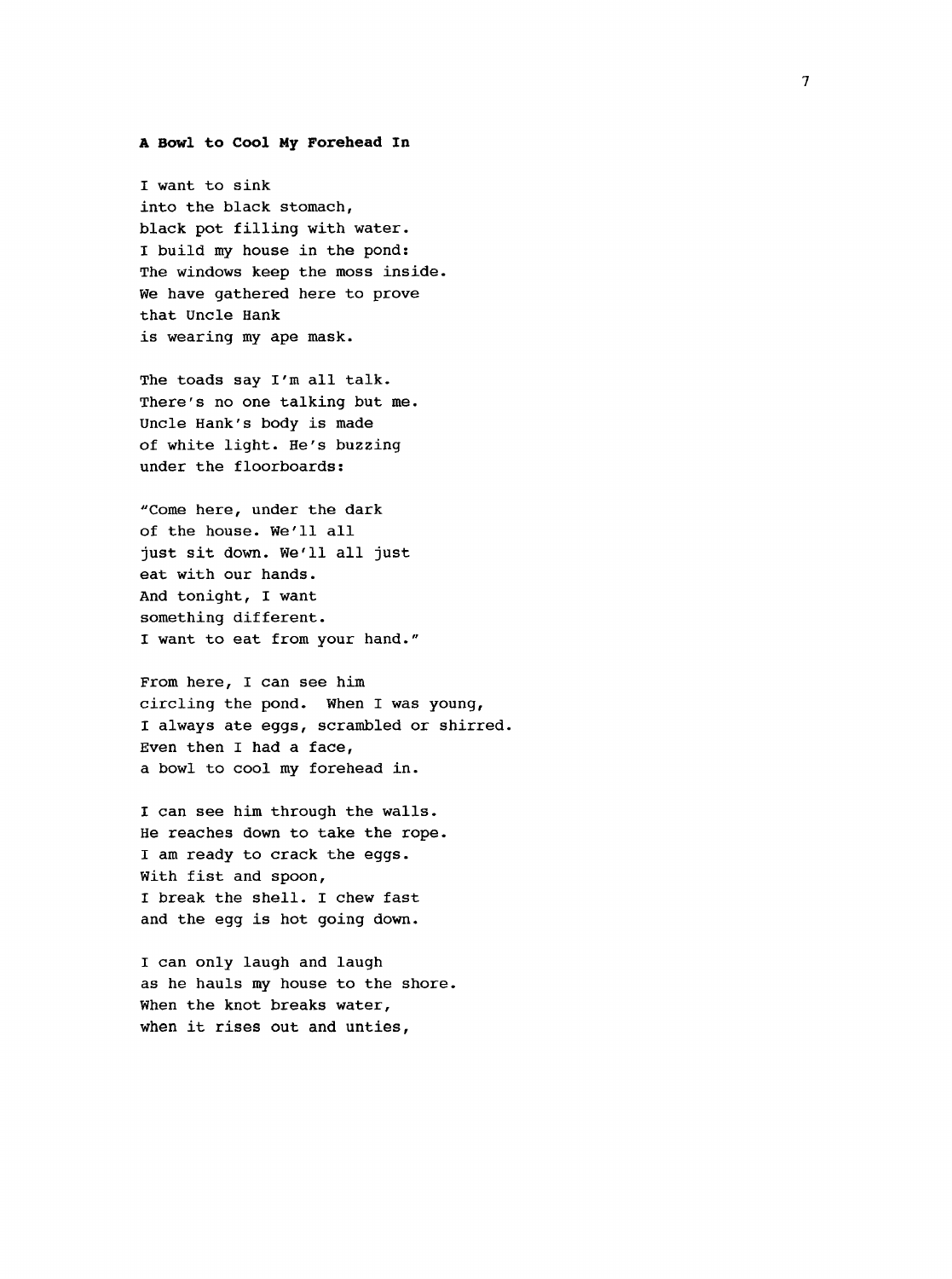I will give up the yolk. I will salt it for him. He will put on the glove

he feeds me with.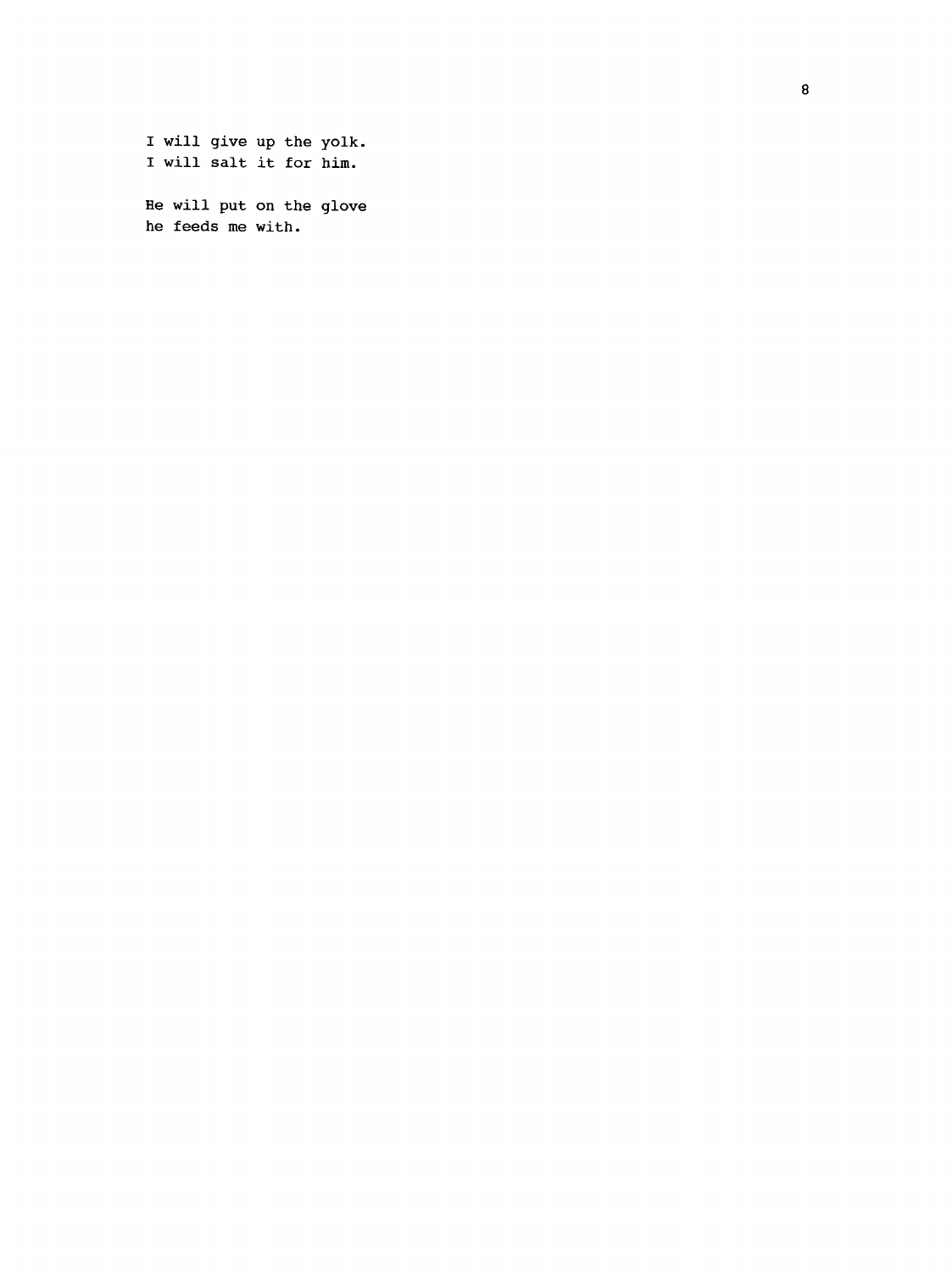```
The Knot Unties
I.
The rattlesnake's eyes 
are molted over.
I reach down and pick it up.
I press my thumb 
into the snake's jaw.
It whips, jerks 
and is suddenly free.
I hold a mask of its skull.
Now there are two snakes.
I walk aimlessly 
into a wheat field.
I eat gophers for thirty years.
II.
"Left," I shout.
I spin and fire.
The snake whirls in the dust, 
mixing its blood 
into a paste.
I wipe the paste 
across my cheek.
The snake unwraps : 
coils and coils 
again to strike.
When the dust clears, 
its head is a piece 
of splintered bone.
I throw it in a bucket.
The snake spins.
The bucket hums.
III.
When I come back, 
they don't recognize me.
I stand outside
with my face to the glass.
```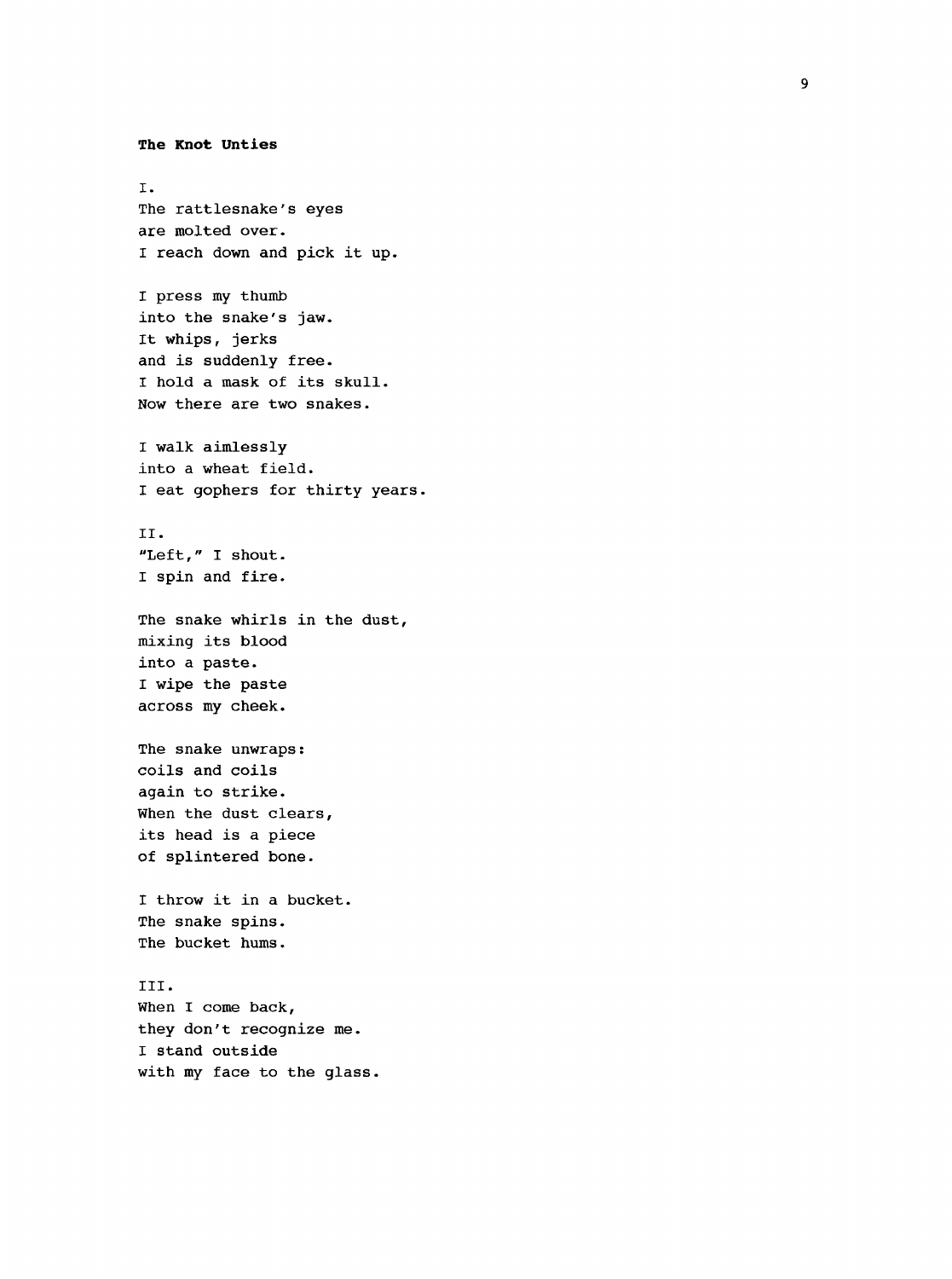They use a nail file to pry my fist open.

Uncle Hank turns to the camera with the snake hanging from his fly.

I wrap it around my face. I pick fights under the bridge. My mother hangs it from the fan above the dinner table.

We turn it on, then off again. We can't stop laughing.

We read the stains.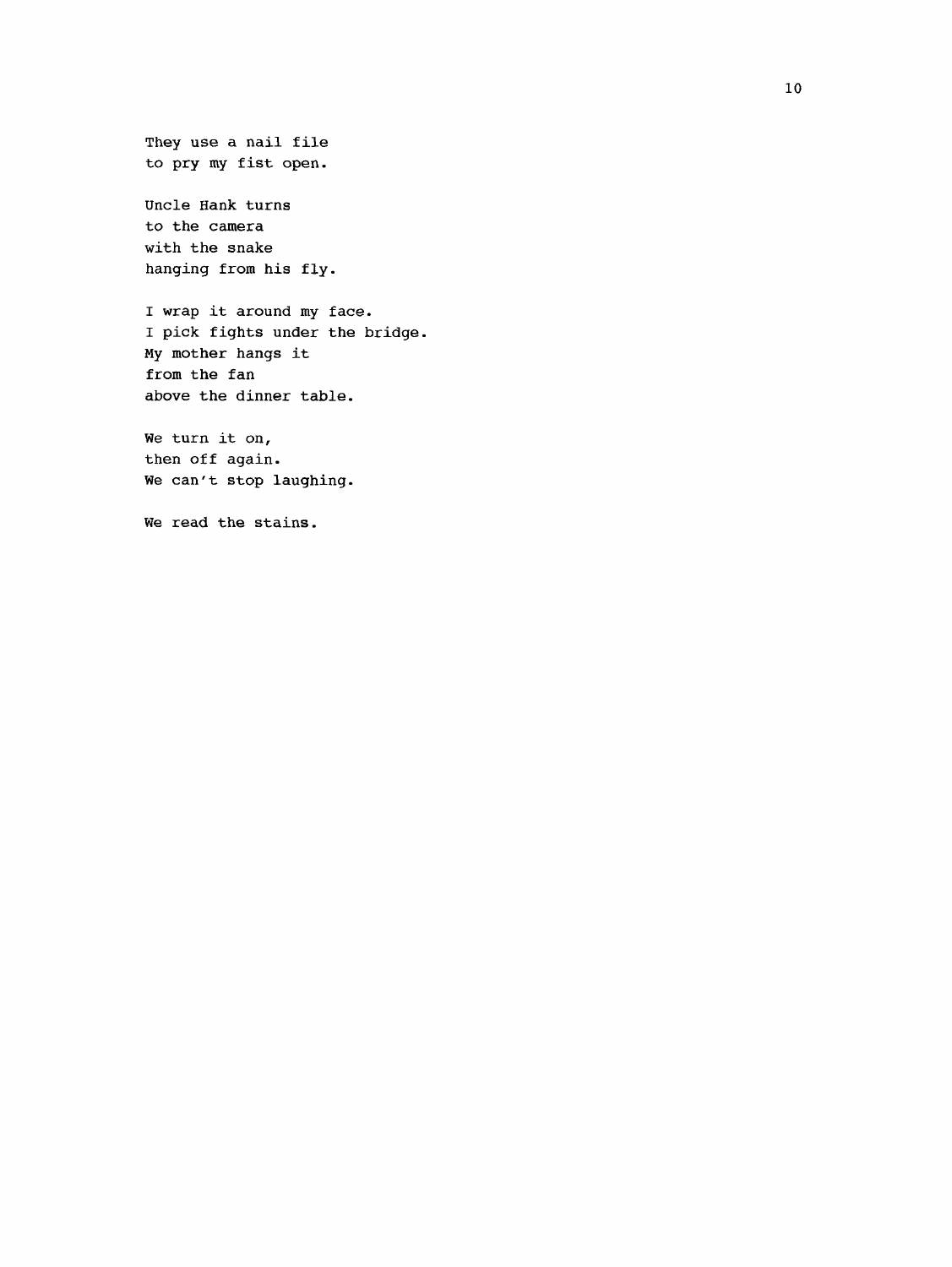#### <span id="page-19-0"></span>**Catalepsy Fie**

Uncle Hank can beat me at a game of "Oofty Oofty." I let him think so. I love the shelves I lean on, the smell

of dusty pages. When he talks to me, all I hear is "gemiitlich." He likes my muscles. I help him move some stuff:

his statue of Nehemiah, his pair of wicker wheelchairs. My neck is double jointed

and sometimes it gets stuck. He thinks of me as a mere linguistic puzzle, a fluffy mass too much concerned

with trifles. I am Catholic to his flock of osprey. They fling themselves headlong into the gears.

He wants me to point it all out. I say, "This is the clock, the speed we are making." He clings to the end

of a huge pendulum. His face is shaped like a hairy shield. From the big hand, I hang like a crocus.

I hold on, hand and foot, weak and trembling. Later on, I notice his severely bruised ears.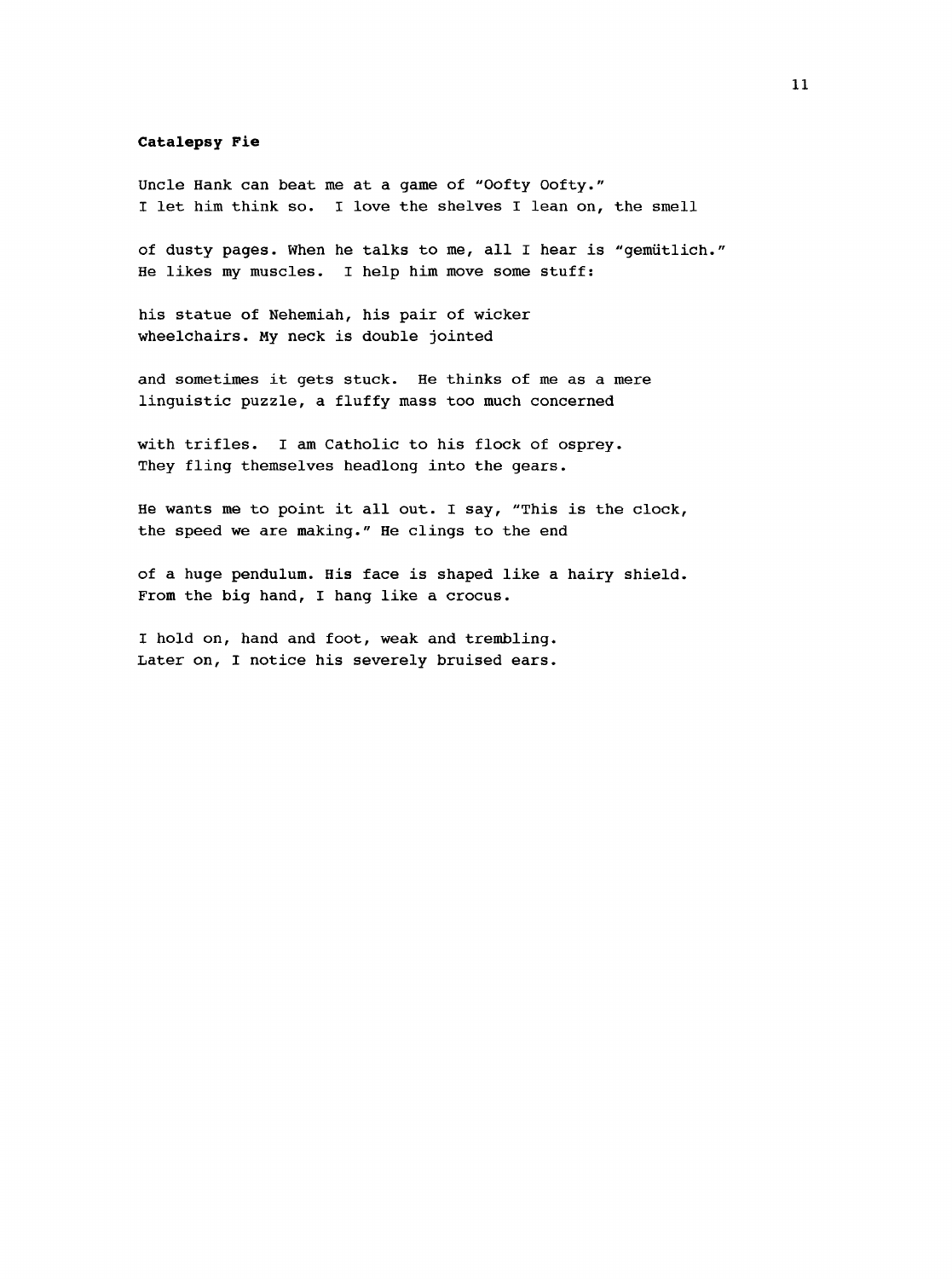# **II. LOVE SONG**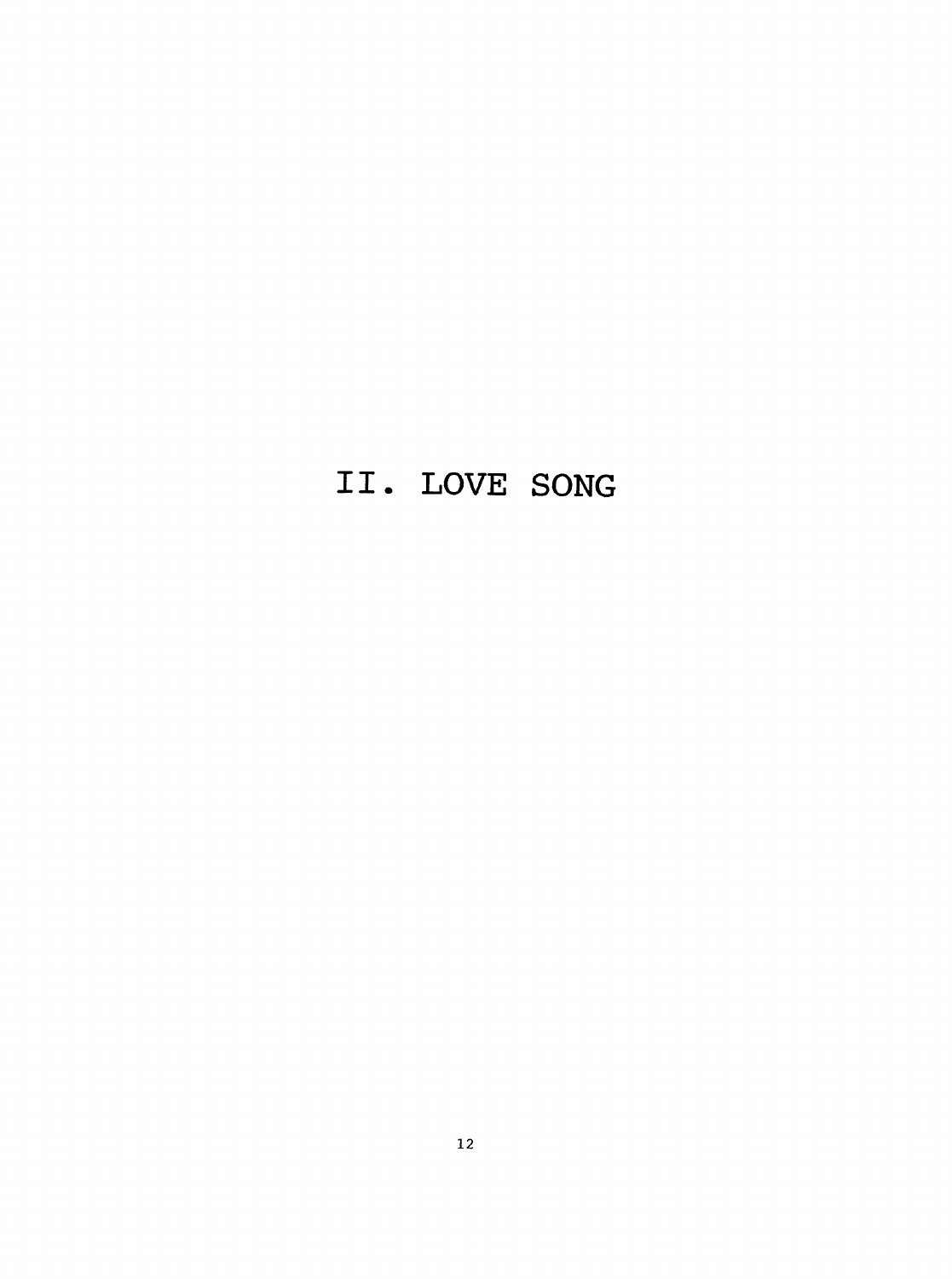#### <span id="page-21-0"></span>**Cheese-Flavored Crackers**

We sit on the gold sofa and drink gin. I loosen my cuff-links. You rush into the house and sit down. You kiss my eyes. I say, "No. Stand up." I lay a board across the sofa. We cut the box open.

There is a bag of kittens in the snow behind the factory. I hold one over the engine. It goes limp and purrs in my hands. I drive back to the house and show you. I say, "It went limp and purred in my hands."

After each question, I cough a little louder. I ask you to stand up. I lay a board down where you sleep. The kittens have grown. I can't control the cockatoo. It swoops at the blue vase. I swing the broom. You sweep a white wing under the radiator.

We wake up choking on feathers. You heave a box at the cockatoo. You leave the house. You leave the box. I find one of your fingernails in the sink.

I sit alone in the house, focusing on the neighbor's garage door. It opens halfway and stops. My tongue goes stiff. I eat cheese-flavored crackers in handfuls of 5.

The box is filled with lichens and moss. I can't identify the thing inside. One of the kittens hangs from the ceiling fan. I stumble backwards into the table. The blue vase shatters. A piece of it sticks in my palm. "Keep the dime son," says the cockatoo, repeating its message again and again.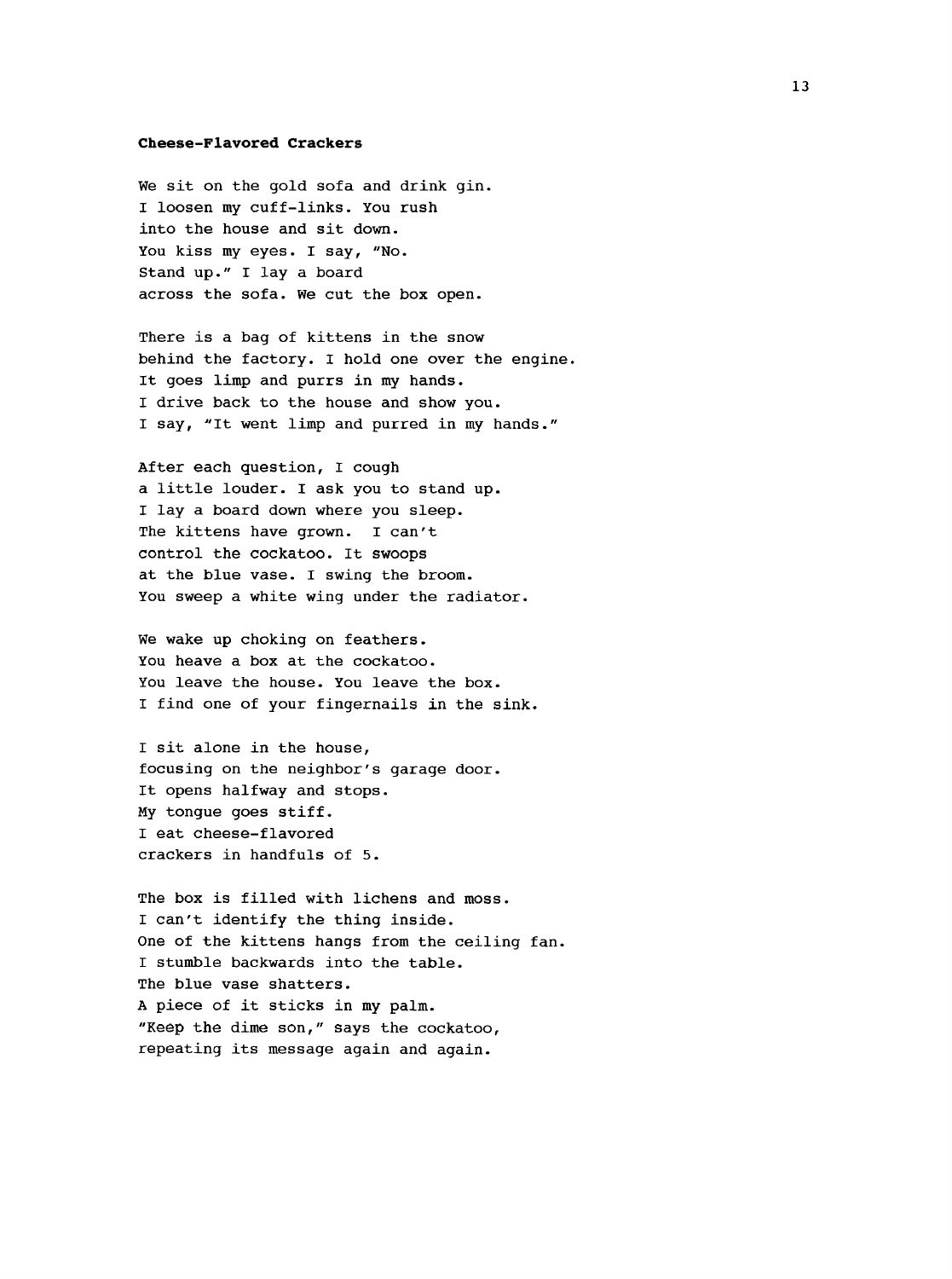#### **The Hay the Cat Chases the Dog**

into the surrounding mist cannot keep the moon from stretching out into the hallway, cannot make the thin, gray shoe step out of its shadows. I light a candle and retreat up the stairs to find an open window. You are still and quiet. All is still and quiet. I prowl the corridors searching for the six-cent stamp that bears my face. My oval-shaped head sits inside a series of bigger, rounder heads. I feel like letting go of the little things I've lost: the book of knots, the little squid in its long tube. I feel like letting the sack of marbles spill. Most of all, I can't understand what my hands talk about: the hiding place, the loose pockets. It is as if they could tell me how it all comes out in the end, how I sink them in a bowl of cold, red juice.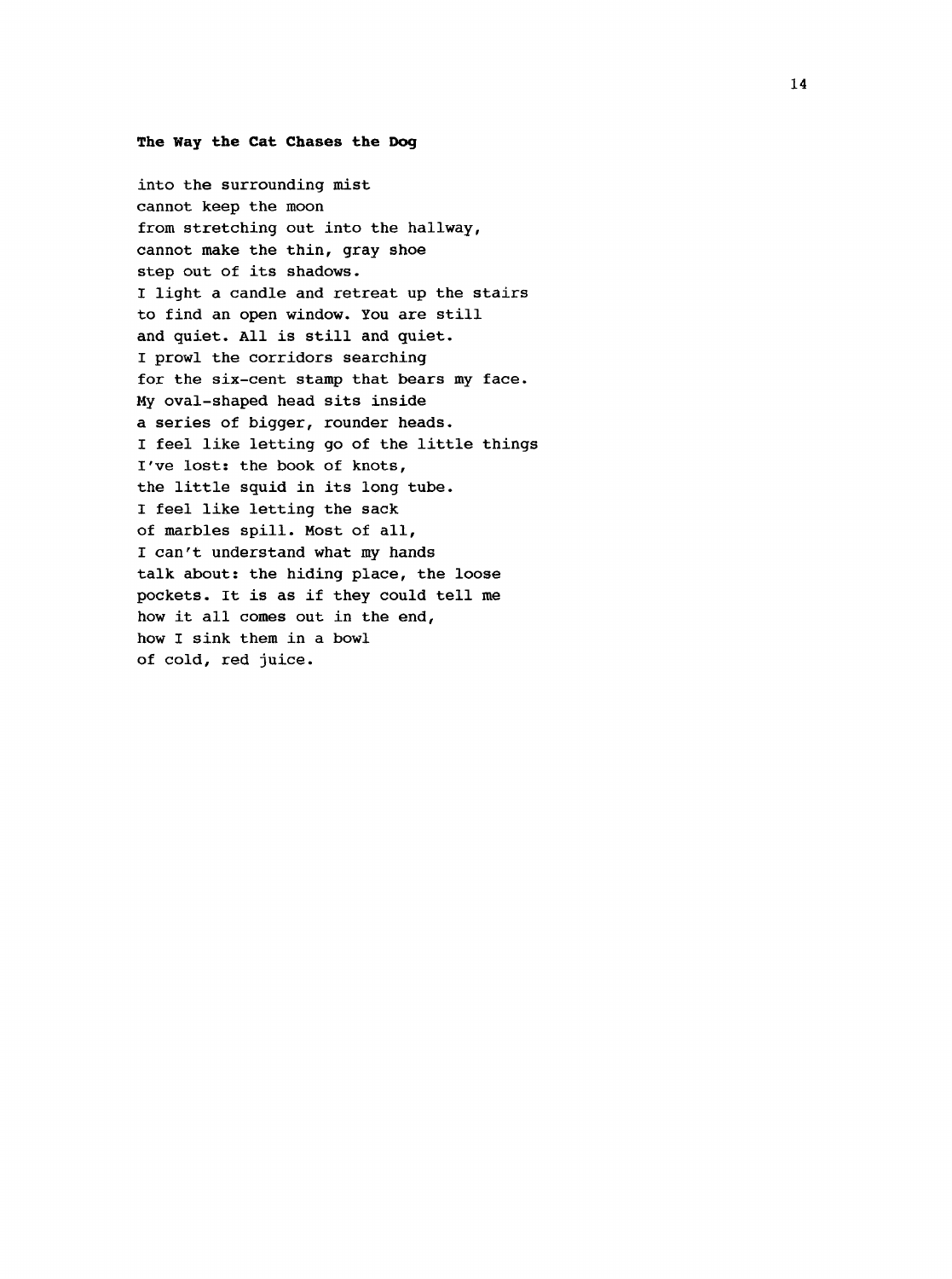#### **To Spit at the Birds**

I begin with the crack at the top of the wall and follow it down into the room. I've been at it since morning, had several cups of Earl Grey and some chewing tobacco. I must admit I find myself forced to spit at the birds above the eaves. I hear them urging me to climb, an enormous task for a porcelain cephalopod figurine. If I could speak. I'd back off slowly, set down my candy tin and cigarettes. I'd run like hell and right about now I'd be spinning away. I am not a good example. This is how I feel.

Trucks blow past on the hour. I run beside some of them, grabbing at the doorhandles. I can't explain. Sometimes it just gets wrong too early in the morning. Oh captain, my captain reminds me to keep climbing. His big hands are sliding down the pole, his abnormal feet already submerged.

I know exactly what to do. I soak the white rose. It turns blue. I toss it upwards into the hugeness. I watch the birds peck at it until I disappear into their mouths and eyes and their slapping bodies, into their black gloves.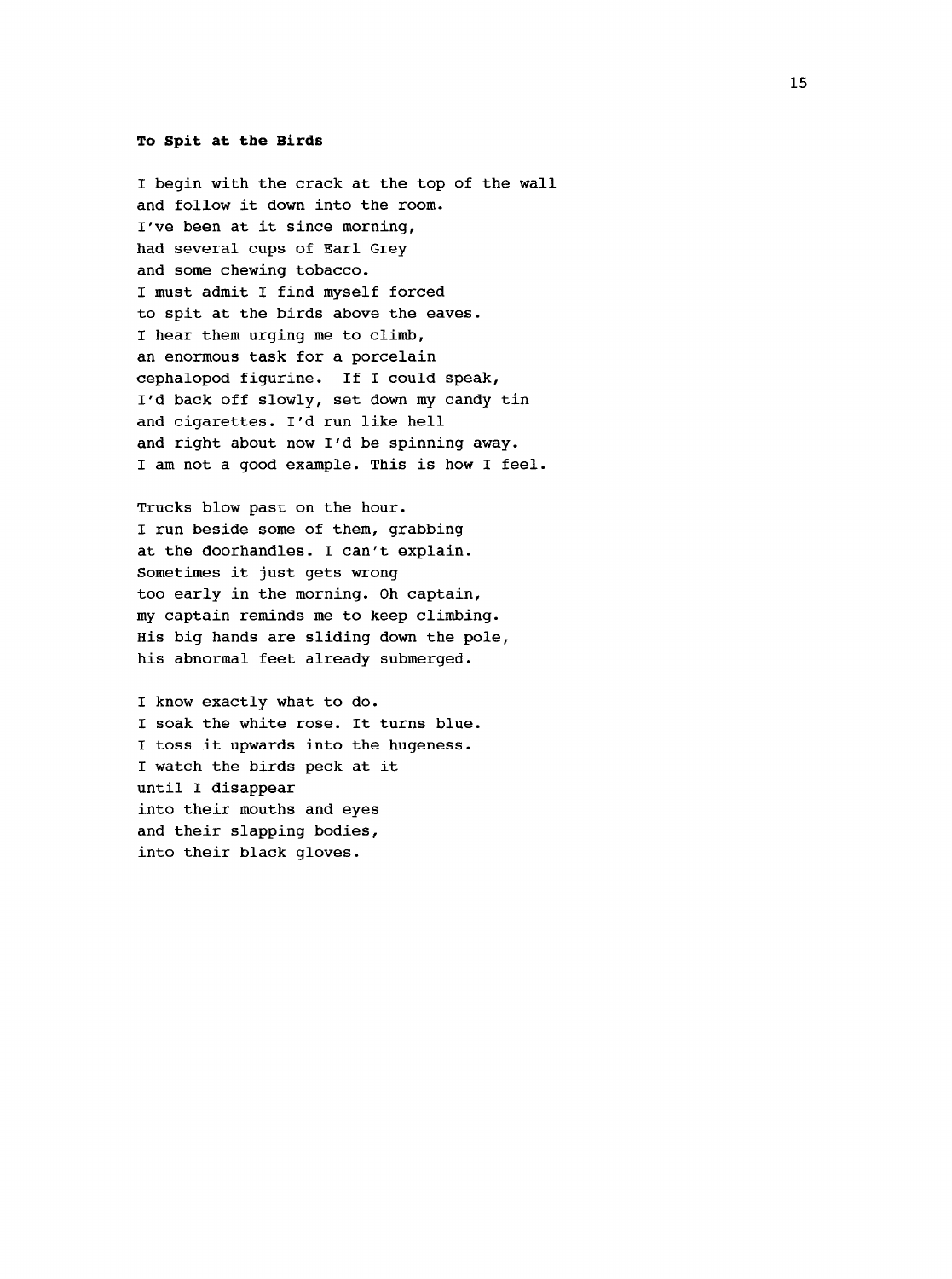#### **I Walked Completely**

around the opening, saw the glint of steel. Another year went by. Others, instead, had caught only a glimpse. I tested my knife on my flag and my church. The foundation always seemed to creak under the stone idol my father built.

Another dawn. Another dusk. This time years passed before I noticed the new shower curtain folded up in the closet. It seemed like it had been there before. I knocked and knocked. The window was going on too long. A chill ran through me, an imperceptible flavor of soup. I shall tell only that the moon was knocked down in two strokes.

I made up other lies and another dusk fell, but no dawn. It was like Alaska as far as I could see. Vigorously, like a boy, I ran a full nine yards. I had always been attracted to metaphors, running barefoot on gravel roads.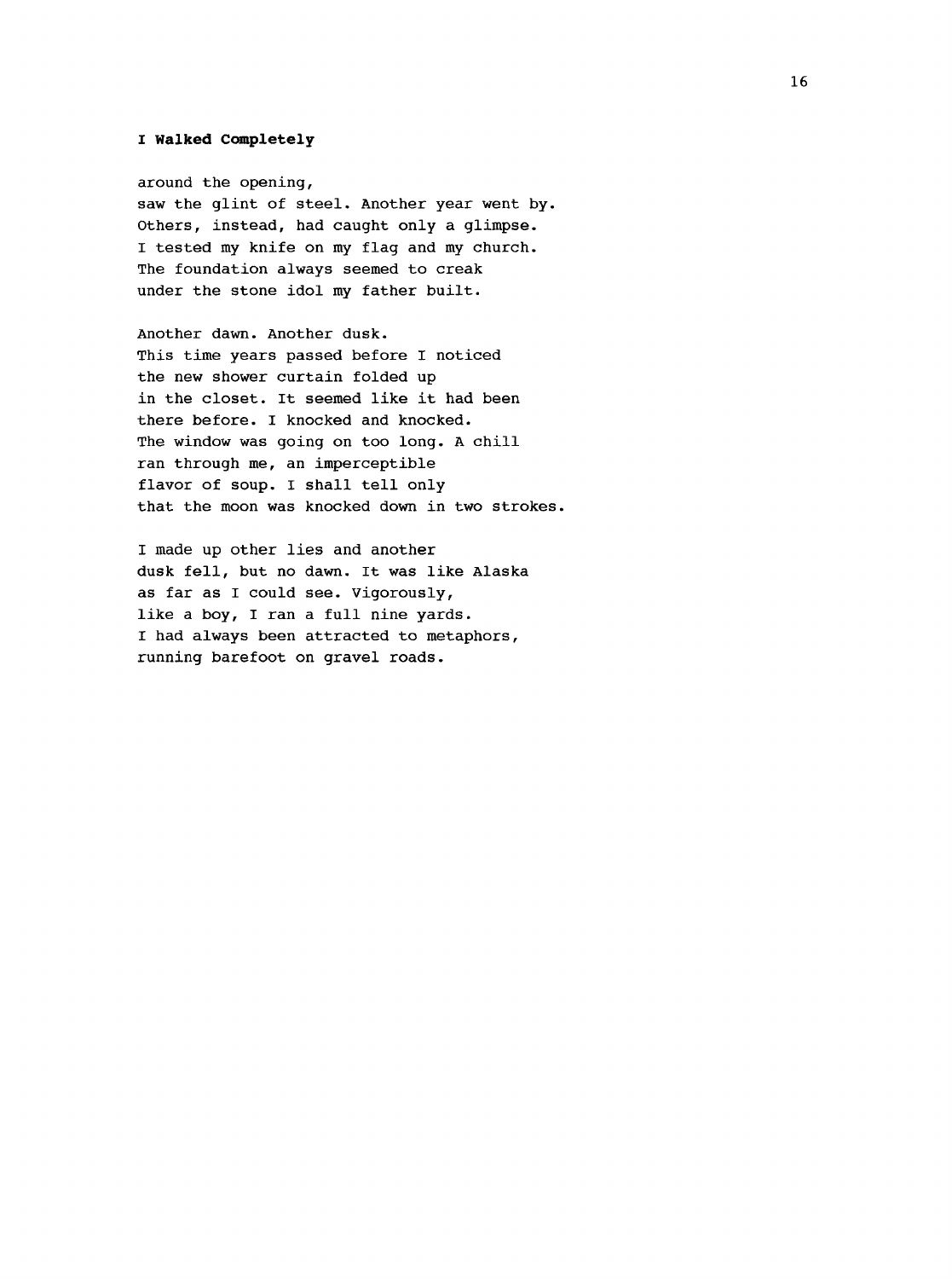<span id="page-25-0"></span>**Love Song**

I. Lately I've been bursting inward the way a carbonated liquid does. On Tuesdays I don't say anything. When I come home you sleep alone in the bathtub. "Serene bald woman, I need ..." but no, I will wake you up. You break a bottle on the toilet, hold me down and cut my hair. I want to live inside your fingers. I want to stand still for many hours. II. I have waxy ears, a mole on my penis. You throw rubber balls at passing cars. We trade buckets. Let us plan meals: cold stew in freezer bags. Let us unfold the map of Idaho. I wrap myself in white paper sacks and scoot into the cupboard under the sink. III. Together we put our hands in the jar. Together we eat handfuls of rock salt. You shut the window.

I open my mouth.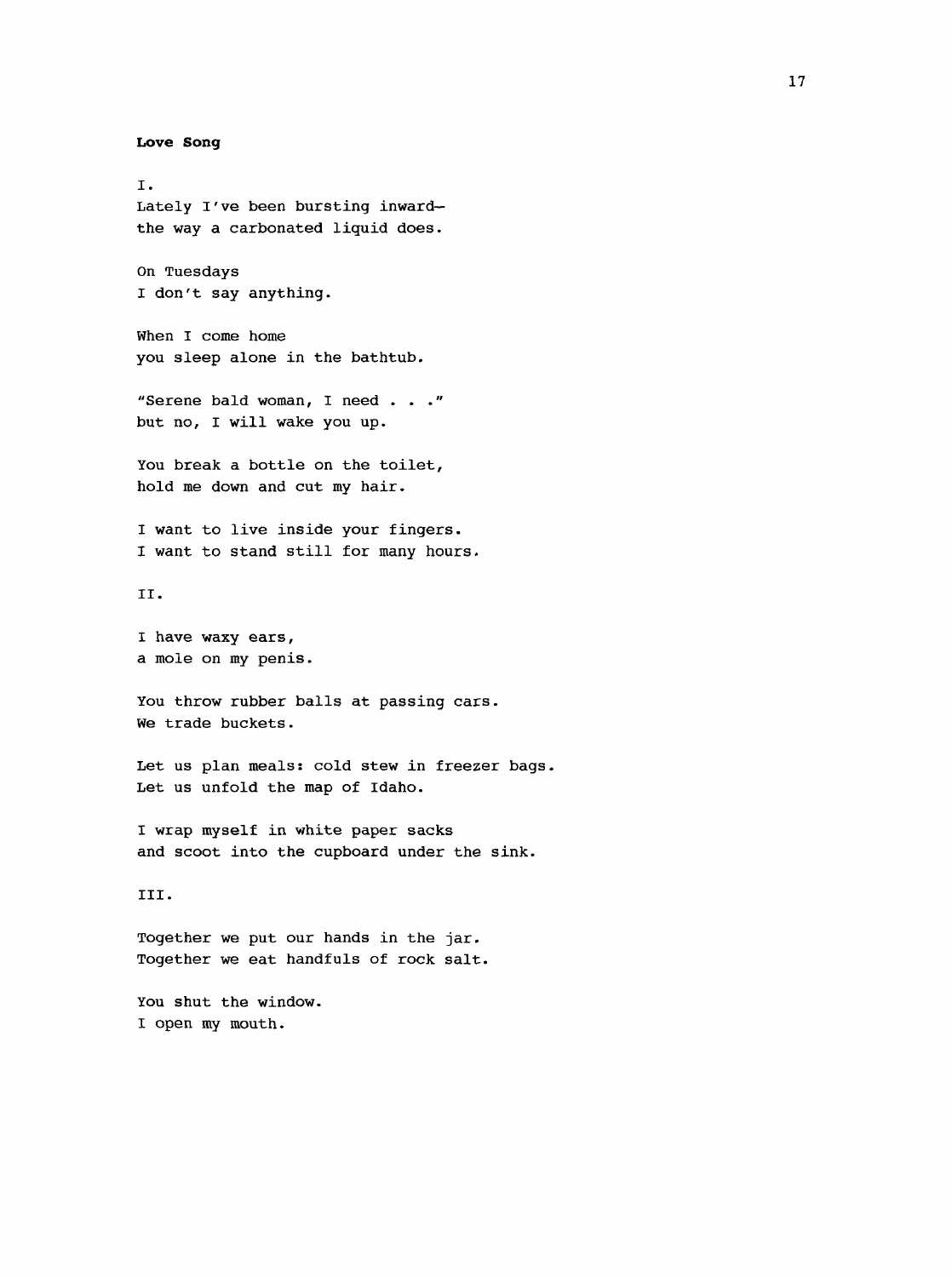While you sleep, I clutch my soft cube of margarine. I peel off pieces of foil

and chew them. Two texts. Two hands.

I have a leg I drag behind me.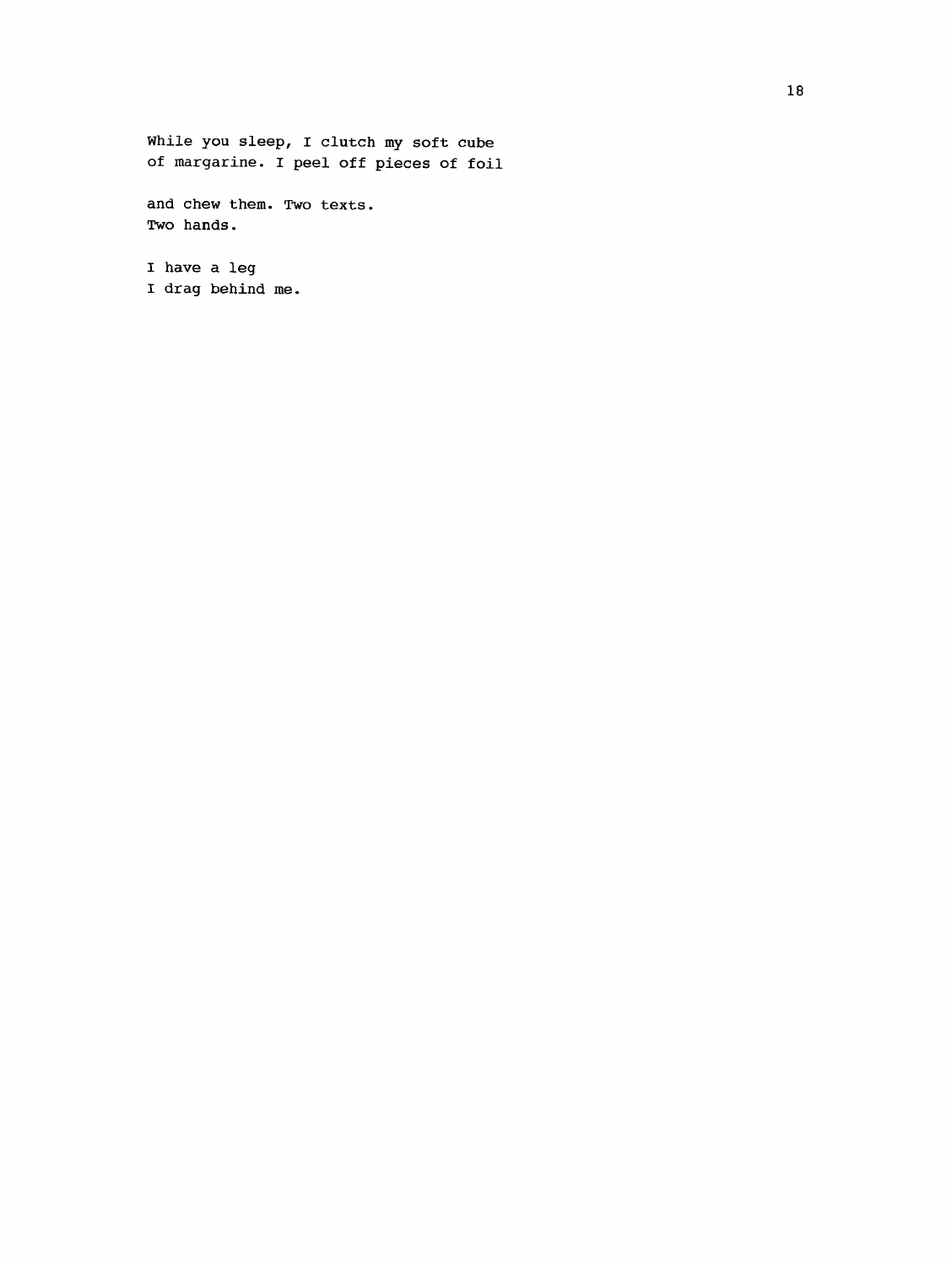#### **The Wild Dogs**

In the dark, there is something walking across the piano. I see steam rising where the wild dogs lean against the fence. I see the river gleaming through the trees. This bedroom is too far across for a single day's journey. I do not have enough water. The barn spider is coming down

from the skylight slat. He lowers himself on a slick string. I climb the ladder to meet him. His legs go stiff. He curls up and walks his thread to the crack in the ceiling. I reach for him. He scatters back. I open the closet and stare at the wooden man.

The horse is on the porch. This is not my house. I jerk up in my chair, stuck in the mouth of a dream. It's raining, not drops, but helixes obsidian smooth. At dawn, the ghost bulls stamp. The dogs take out after their endless bugling.

For the moment, I can only watch as the pack spreads out on the lawn. Something banging at the door it is not just the strangled bird. It is something inside, feeble and ragged. I lie down next to the wooden man.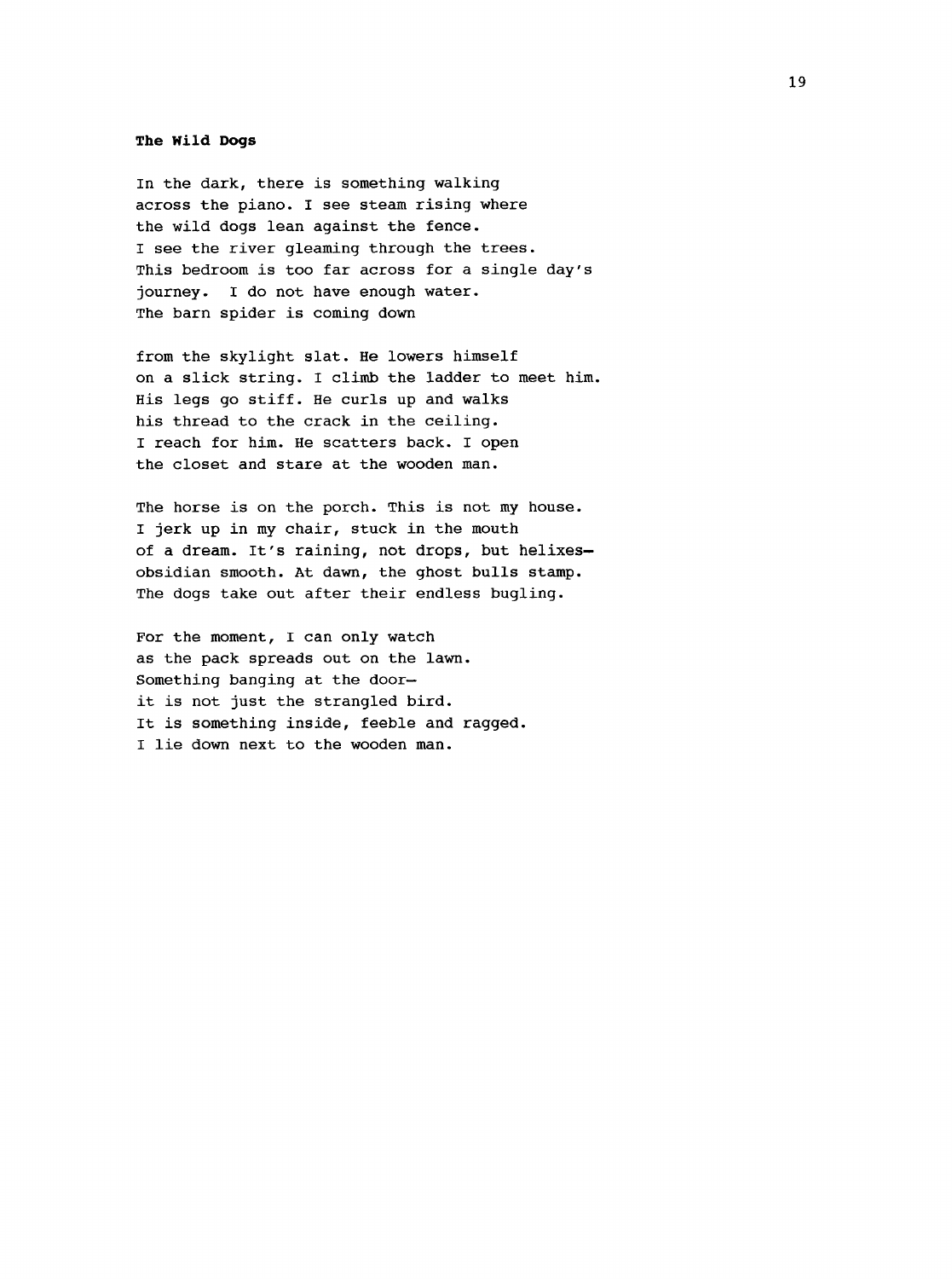### **III. BELLY WALKER**

 $\sim$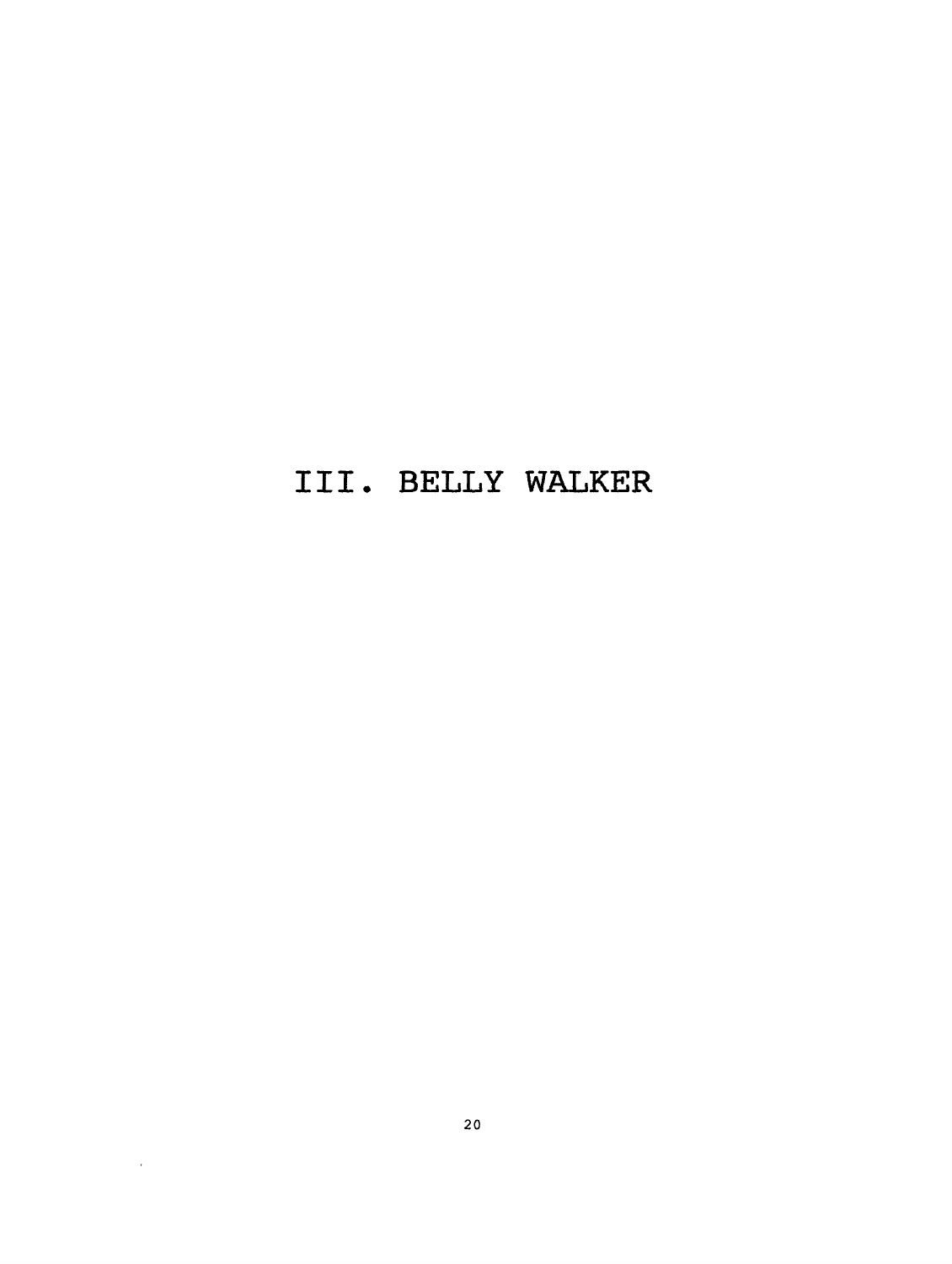#### **The Hiding Place**

I am about to say that it reaks of... I order halibut. The room is dark.

The subject of conversation is the awful estrangement of her bowels.

She is outside knocking and I don't know what she wants.

Yet I am so haunted by her and the two moons stuck to her horns.

I decide to believe her. I follow her to the library.

"Swine. Will night never come? Listen. I hear something. Hssst."

The only hiding place is on a high shelf in the basement.

The guick shove. Too late: She places her mouth on my shoulders.

At the same time she says "no" and folds up the door.

I carve on black stones with the help of the wheel.

The forms of the stones; nickels, scarabs, and costume jewelry.

I look down at my hands, at my fingers splitting into long threads.

I am spinning and weaving colossal, high-necked gowns.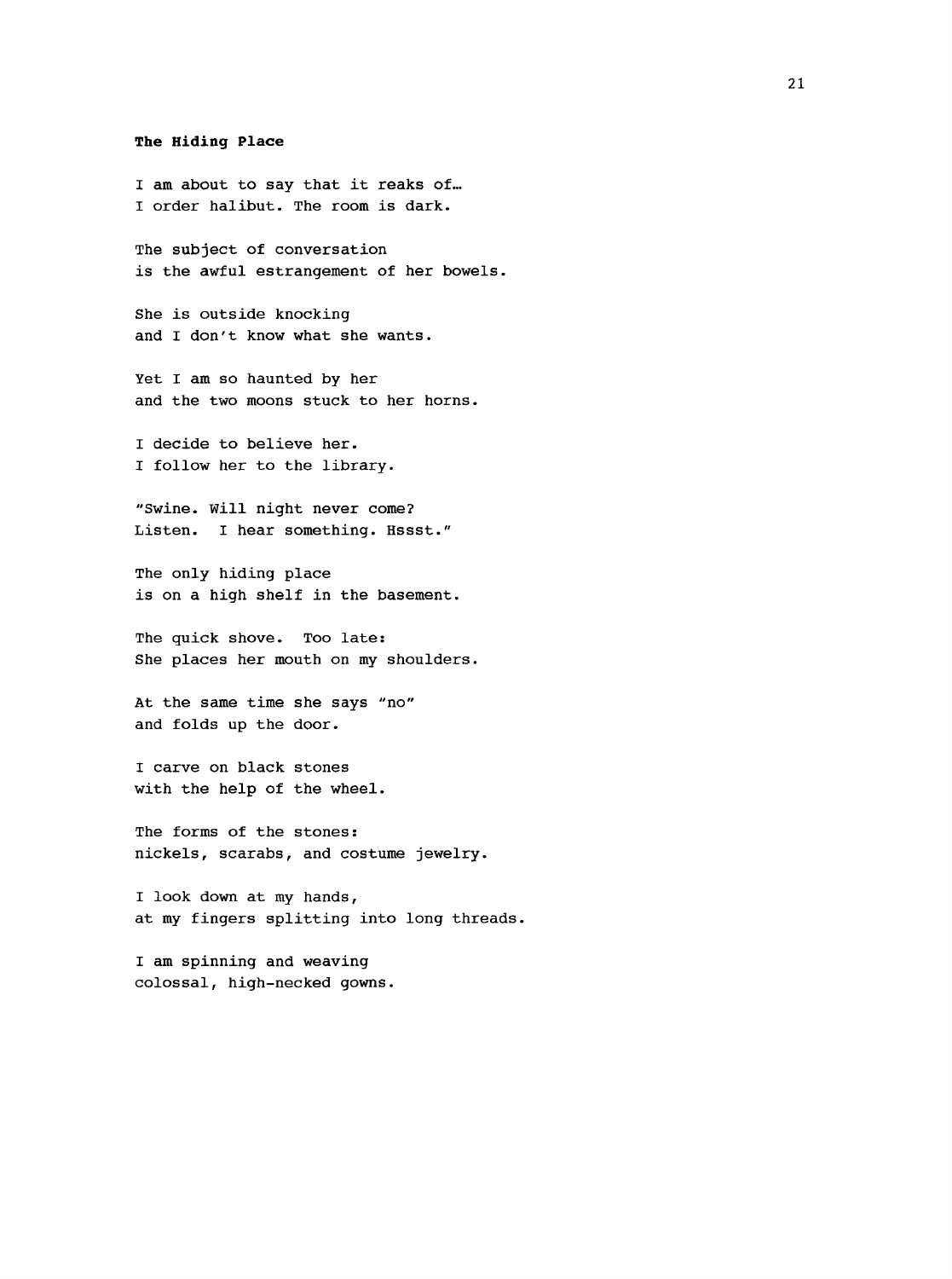#### **The Auxiliary Bypass System**

I asked the rocks and Tohil spoke: "What do you know how to cure?" She could not close the hole in the green box. The reptile glared, leaped into the large glass. They did not for love of arms speak the metaphor aloud. Their wives took up this telling.

"Vi u yah?" I asked the rocks. I asked Noh and Pericôn. "Let us go on playing ball. The book is well worth reading." I have an eye for chess moves. They trapped Ed. He pressed his back to the steaming rocks, then jerked the arrows out.

The bride has no hands. It is impossible to count men. Only the corn meal dough is kneaded into flesh. Patrick and Marcel, as they are called, stole their names. The fresh widow loved the name of her father. She hangs from the bottle rack.

I asked the rocks for more noise. The one called Xecotcovach only by a miracle can I still remember him, heaving Ed across his shoulders and climbing. Upon hearing the name of a city, we packed up the sand and went there.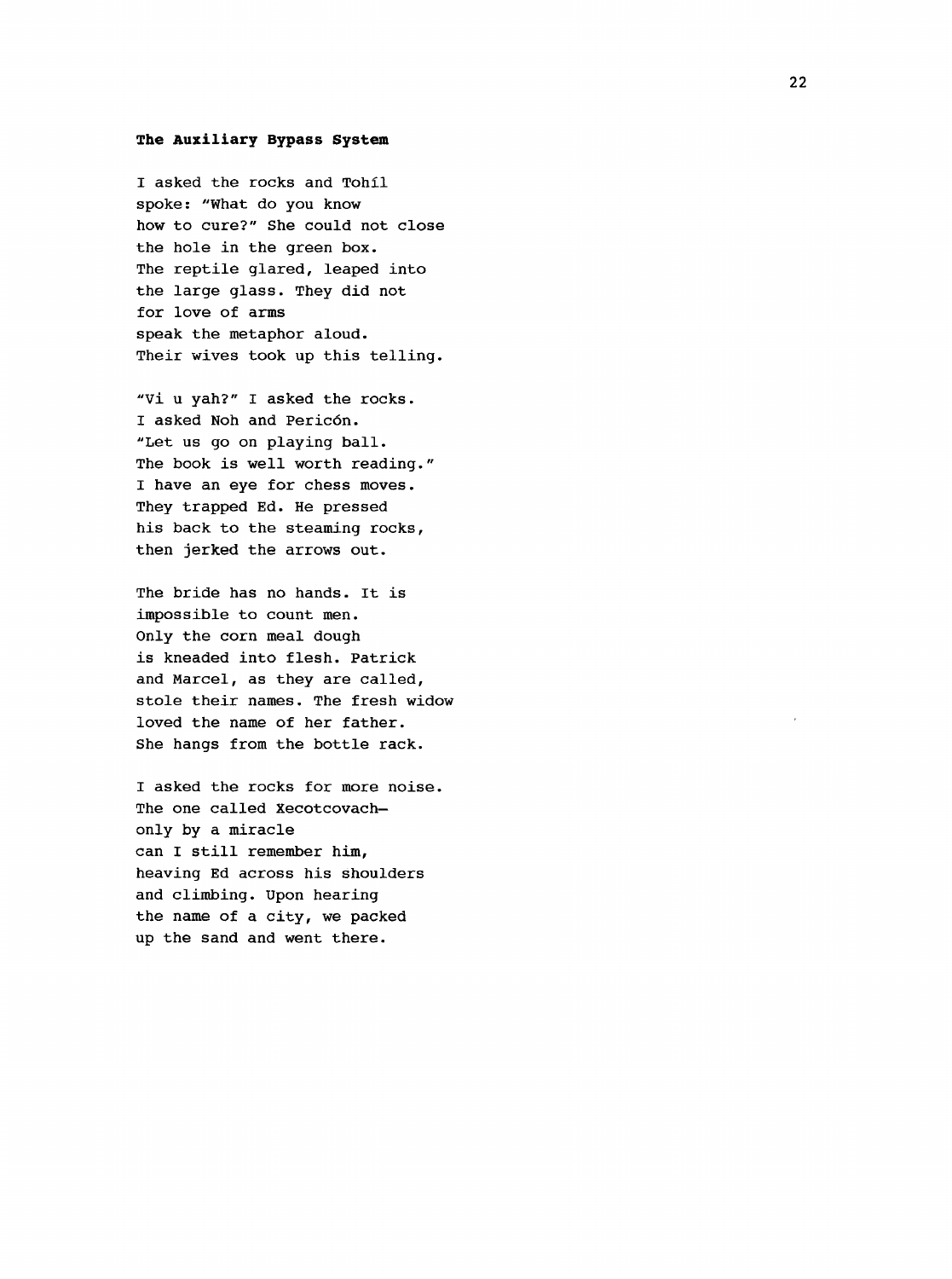#### <span id="page-31-0"></span>**Senne Big, Smooth Rocks**

I wonder why their faces are wet. They don't look sad.

A dark shape is cramped up in a stone I'm polishing. My hands don't move. They are getting wet.

I cross the river with big things where my eyes should be. They are kind of bumpy, like something alive.

Here is a raft stuck between some big, smooth rocks and a mounted deer's head.

I reach out, give a push and another and another sinking myself up to my ankles.

Gasps in pain. Little sounds. It is me—the old man I will be someday—and I spit.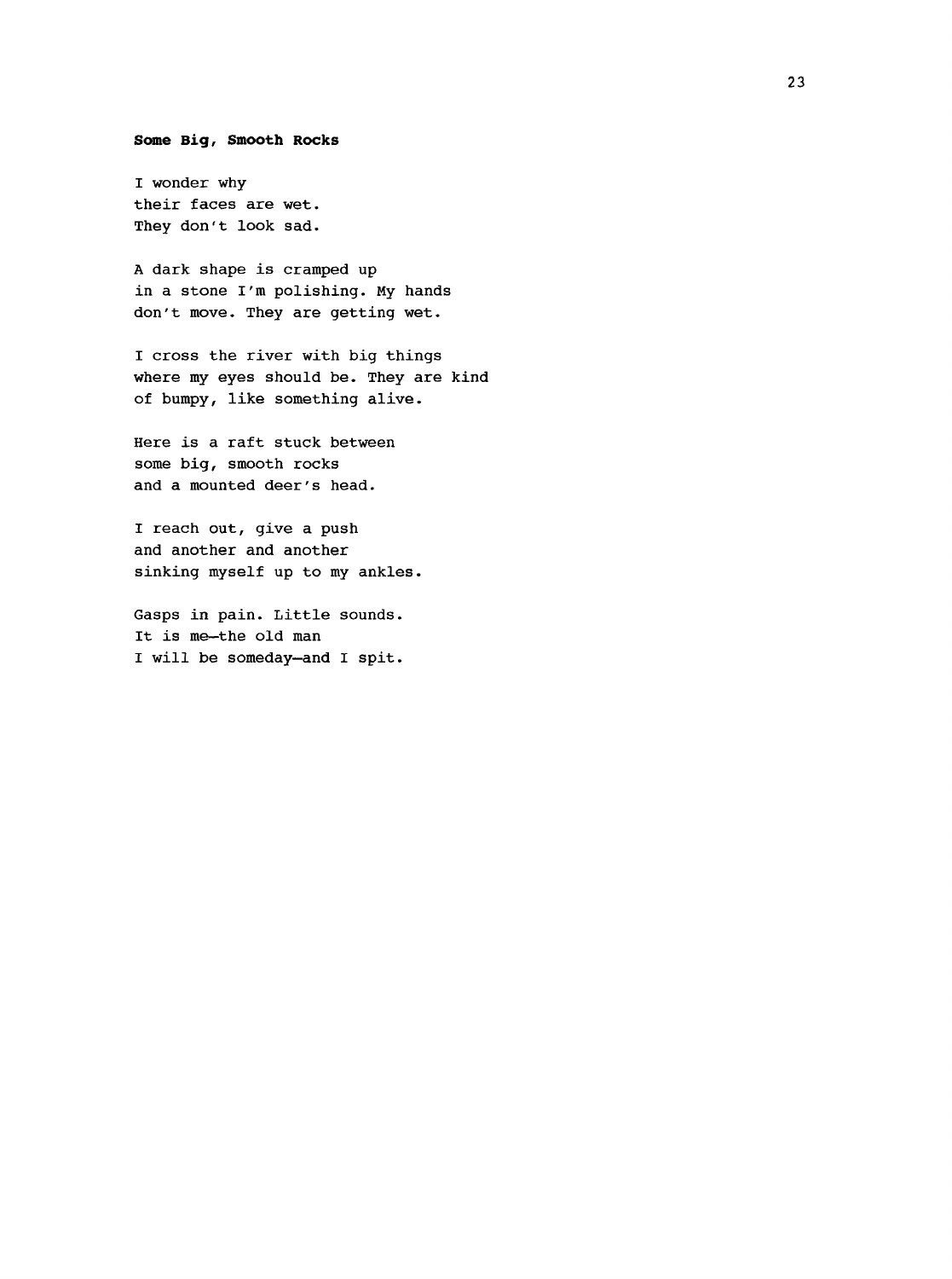#### **The Button**

I walk to the building where I work with my arms held still at my sides, with my lips pressed tight, with my tongue in my teeth.

I would drive my car to where I work with a cup of coffee steaming in my hand, with the wind blowing ashes in my eyes, except my car has broken through the ice. It sinks into the river with the radio on. I can still hear that muffled song. I can still hear the carburetor sucking. Now I am walking faster.

There is a photograph I couldn't get out of the glove box : Someone walking beside me and it's not you. It moves sideways like a crab between the parking meters, knocking the bike racks over. I cut my finger off with scissors. I am made of something I can't taste. I am alone on the sidewalk.

I have a button that sends a pulse through a red wire screwed into the bone behind my ear. I press the button and walk backwards up the street. I am crushing into the sidewalk. I give myself the day off with the sun in my scalp, with the river in my mouth. I hug the rattling stones.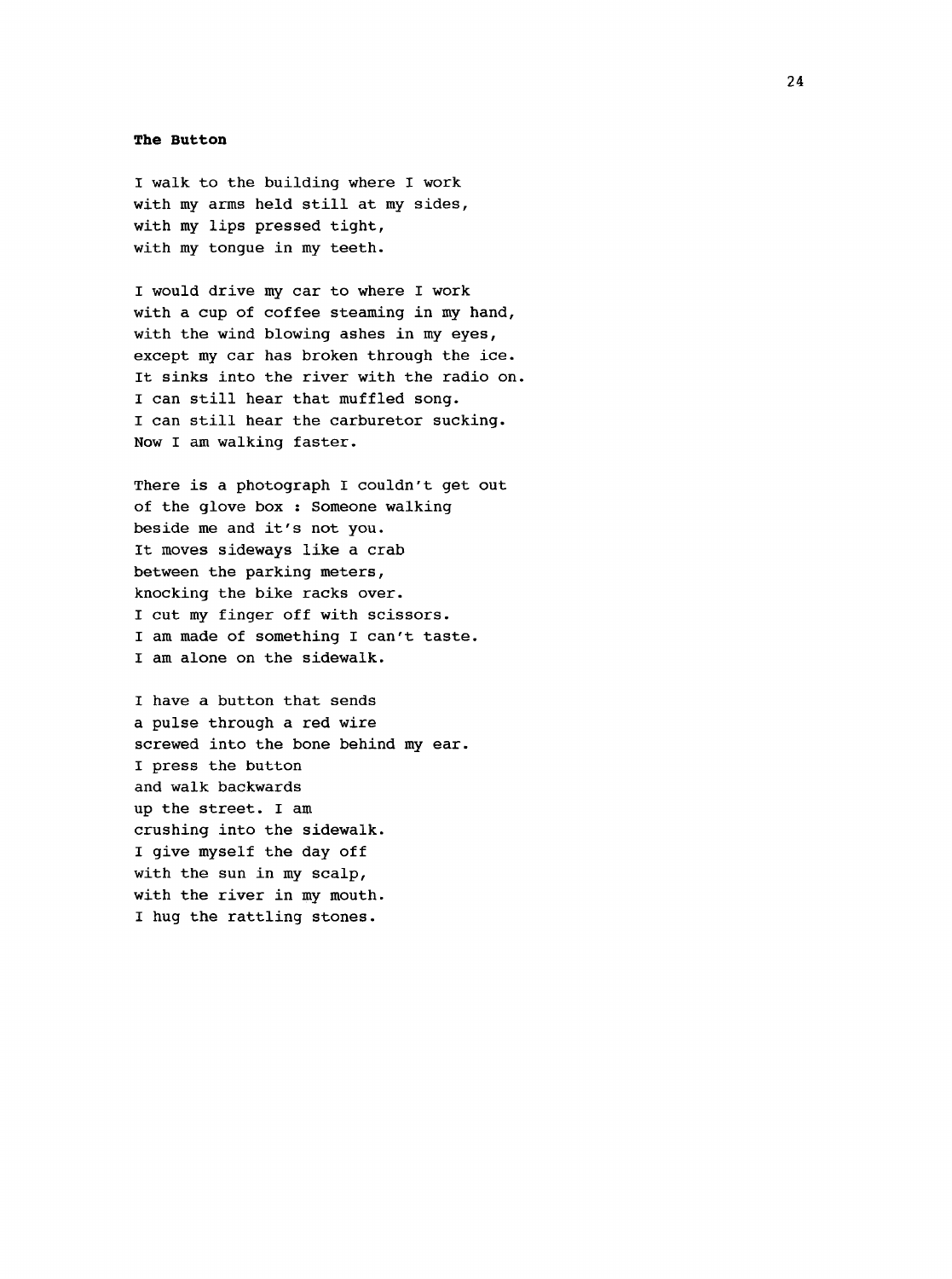#### **Belly Walker**

I pour acid into a stone and the stone starts to move. I clamp alligator clips to the ridge beneath its hide. It starts to hiss. Blue smoke crawls across the floor and out the window. The telephone rings. "Get out. It's climbing the south wall." I feel mysteriously embraced by the potted ferns

and the hydrangeas. I hold one to my breast and kiss the leaves. The stone finally leaves us in October 1844, proceeding not to Calcutta, but to Bombay. I am twitchy and defensive, maintaining what I can of my kingdom

within Tennessee. I cut my fingernails and collect them in a gray jar. The stone has its marionettes. One rides a ship west and leaps into my room with a machete. My face is pressed to the mantle when the guards arrive. They merely cut the strings and we add it to our storeroom of assassins.

The shadow of the stone stands behind me making sure there's not enough light to read by. When I shut my eyes, the stone is all I see. It lies there on the unmade bed and speaks, "It's pretty here." At the foot of the pulpit one of its generals is coughing.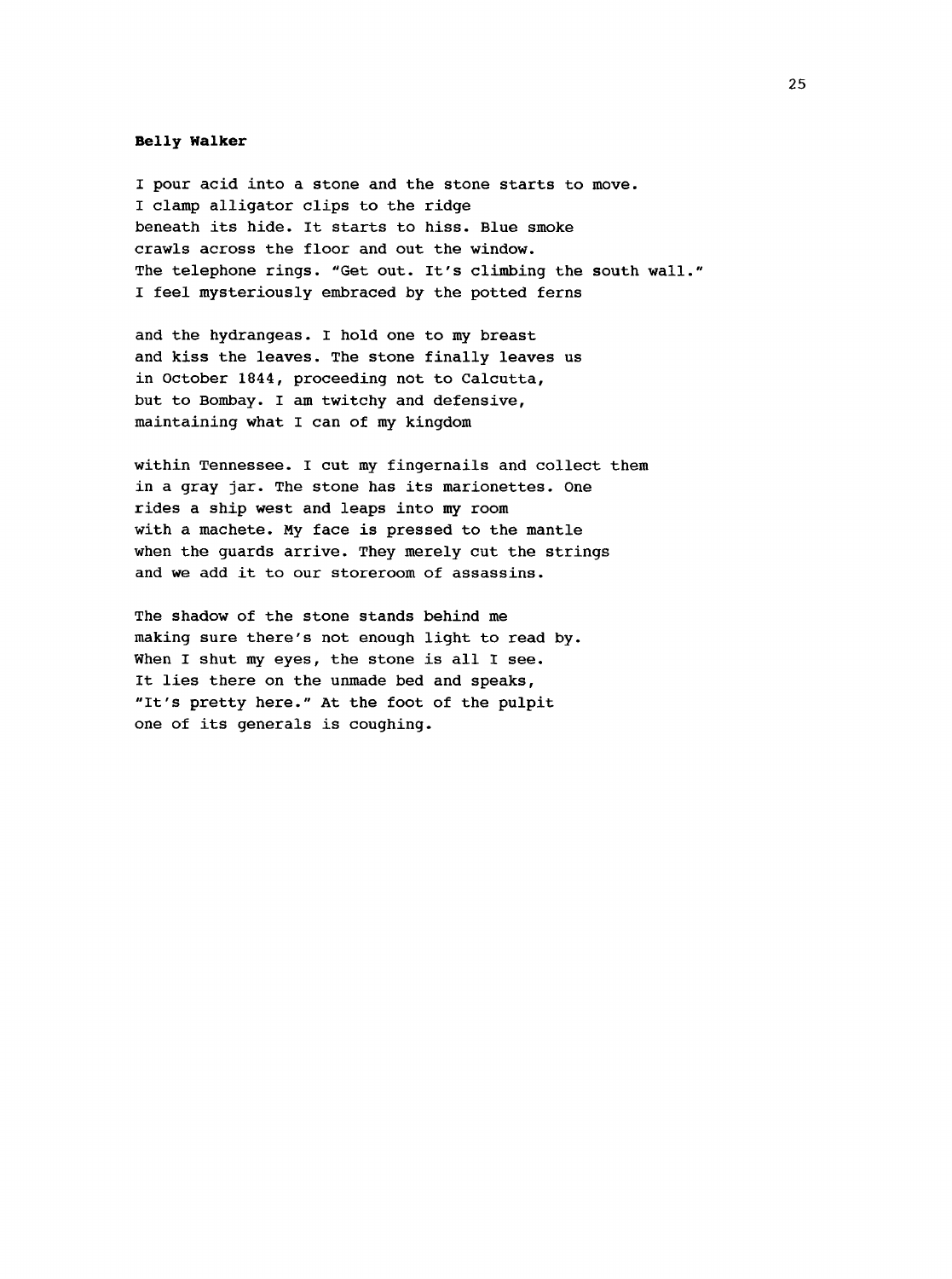#### **The Firebat**

I don't carry it up from the creek. I leave it wrapped inside its wings. My footprints are made of blue chalk. There are people building a fence around the city. They are big people, their eyes as big as human heads, their heads as big

as human heads. They can't keep the firebat in its cage. It flaps away. We chase the little swollen thing into a tunnel beneath the city. The cat is on one side, pouncing randomly, sending up puffs of sawdust. I am on the other side, banging on a fender,

fashioning a kind of spine for my suit of armor. Elsewhere, a decision is made concerning the firebat. They would call it, "There will always be someone to hate me," if they could catch it alive. I throw sawdust into the fire. I grab the cat. I say, "Set the table. Prepare the broth"

Somewhere up ahead a woman shrieks. When I reach into the cat's mouth, it seals around my hand. Think of a large balloon with many branches what would the fruit taste like? I apply alcohol to the moist part of the belly. It has wings. It is not a cat.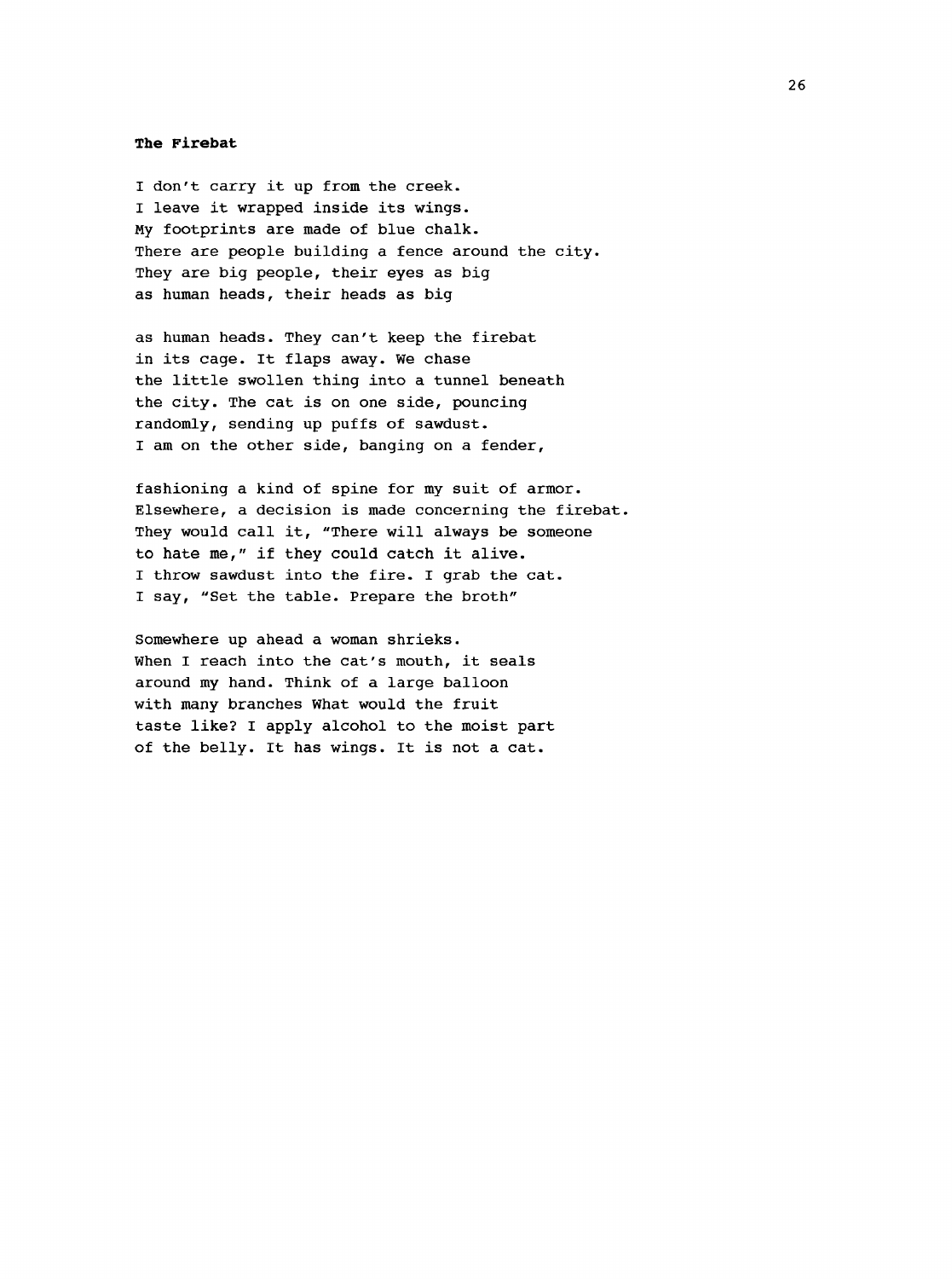### **IV. UNCLE HANK**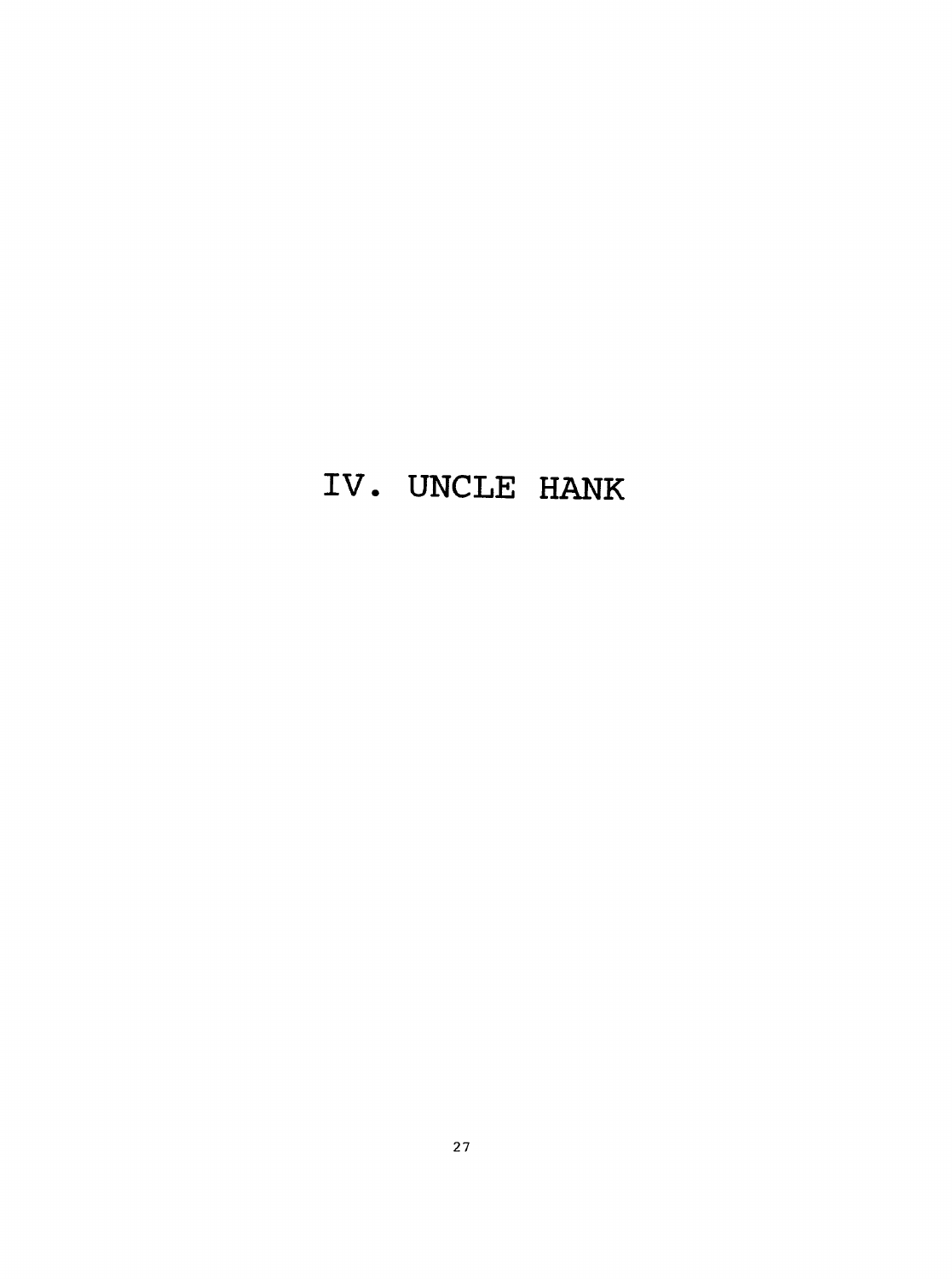#### **The Jungle Demon**

I make a little mud fireplace behind the grinning statue. I feel that awful hard lump. My breeches are made of blue linen and my weed-picking gloves of the same. A deep voice in the thicket says, "You will be ostrich-eyed for what you see." I run

hard to the lake, a sheet of untroubled water. My uncle puffs on his cigar in the silence of the porch. I try to leap. My knees come down on him. His cigar rolls to the end of the walk sending sparks into the foliage.

The elephants are mad. They stamp off in unison to find a quiet island. I am strong as a bull, though they make fun of me for my inability to fly a kite. A deep voice behind the statue says, "More sorcery. He catches raindrops and changes them into bullets." My marching seems to help the sleeping house.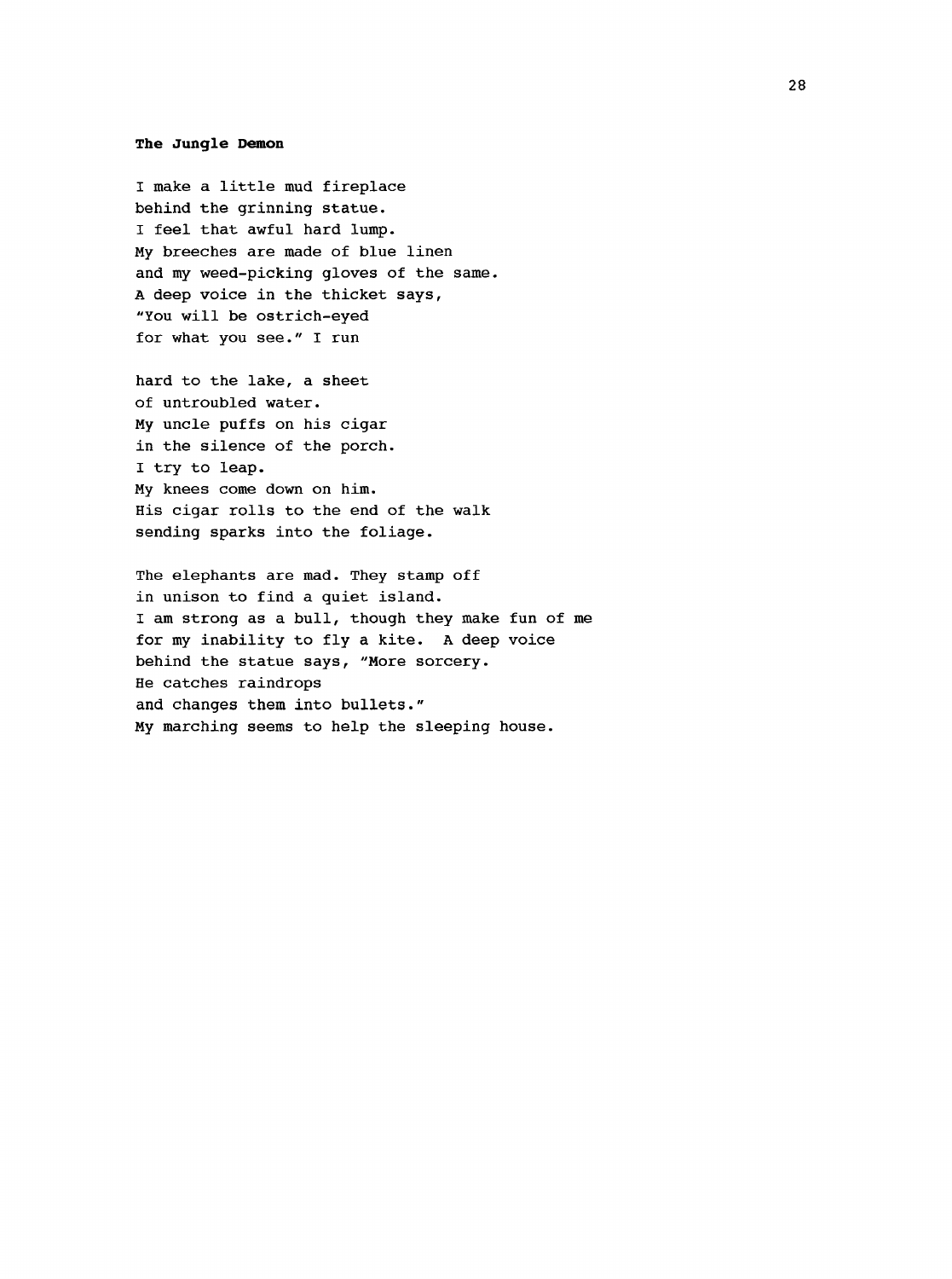#### <span id="page-37-0"></span>**Sergeant**

I hide a pack of cigarettes in Uncle Hank's barn: Camel bullets that I can sneak out to smoke. While everyone else sleeps, I sit on hay bales and suck it in and blow it out. This is the way I stay off suicide. I swing my feet and stare into the dark fat mounds out there. The white moon lights up the whole farm.

Czar, my horse, still lies in the field. His teeth are split from lightning. We sold the pigs to the carnival. Someone fed them to the tigers. Uncle Hank started mumbling when Sergeant walked up and said, "Jesus, Lord. The flies. The goddamn flies." Uncle Hank stood dumb, glaring at the pig all day. We tried to pull him away, but he cussed. Then, Sergeant stood on Uncle Hank's feet and took a shit.

We put strychnine in his soup, so he could rest some. He's still not resting, probably. I bet Sergeant wakes him up on the other side and says, "Good God. The flies. The shit-eating flies." "Yes," Uncle Hank moans, "I can see them now, of course." He must be happy there, doing cartwheels in the corn rows of death, shucking while Sergeant hums.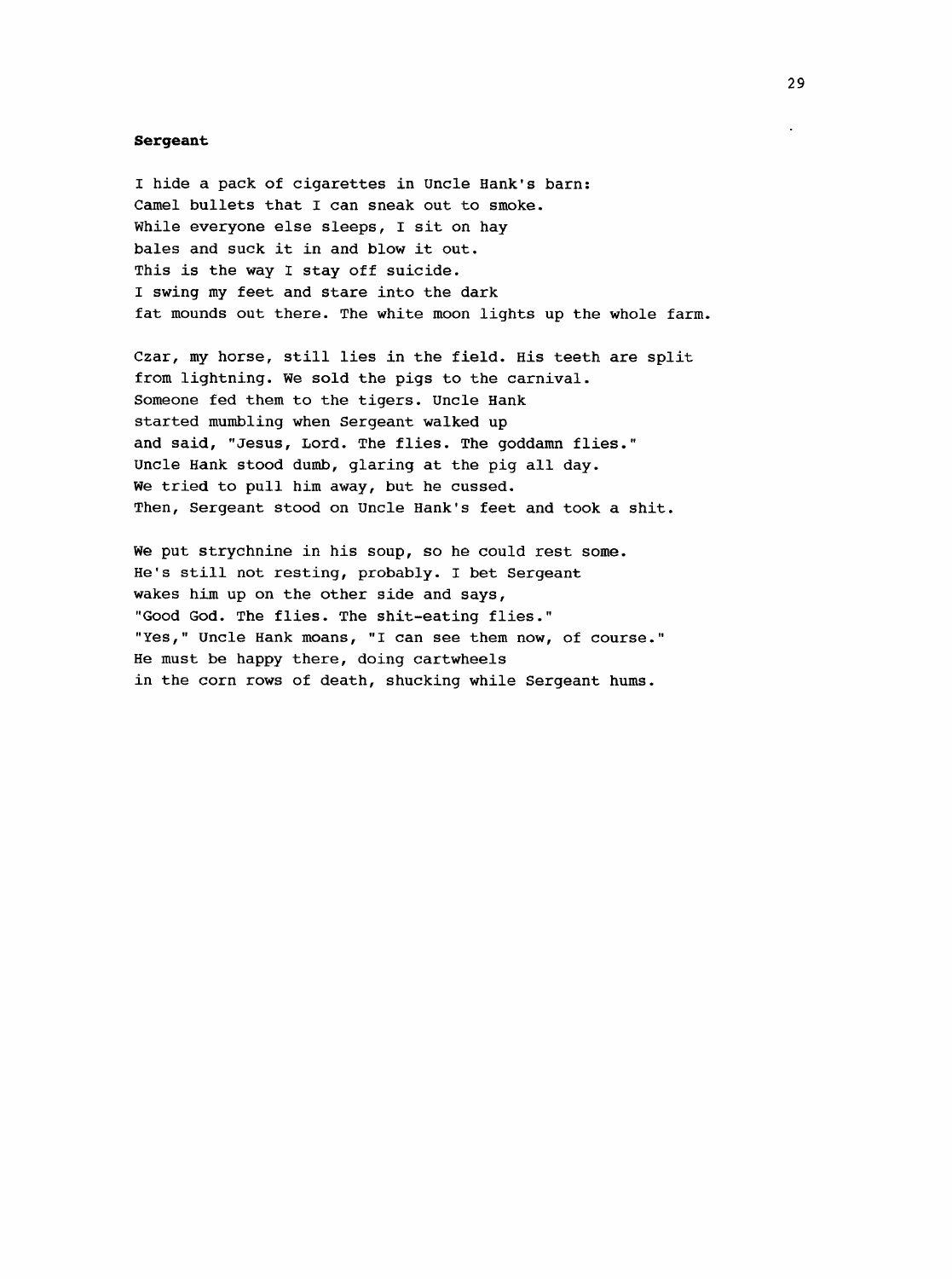#### <span id="page-38-0"></span>**Circumstantial Evidence Speaks**

Mama kills a chicken, thinks it's a duck. Its eyes are dull looking. It beats its wings, filling the room with wind. My eyes are dull looking, like a duck's. I strike a match against the stove. The sauce gets hot and splatters.

What am I doing with my right hand? I have been asleep and missed a chapter. Buzz in my eyes. How could I aim these things at a book? In other places, doctors open up patients to massage their swollen ruptures. Bums are born, no doubt.

If I get up now, I'll find myself hungry or done up in wool, in a box. I can make myself thicker. Even so, dear lord...I can find a shortcut across the hills. I should cost a million dollars.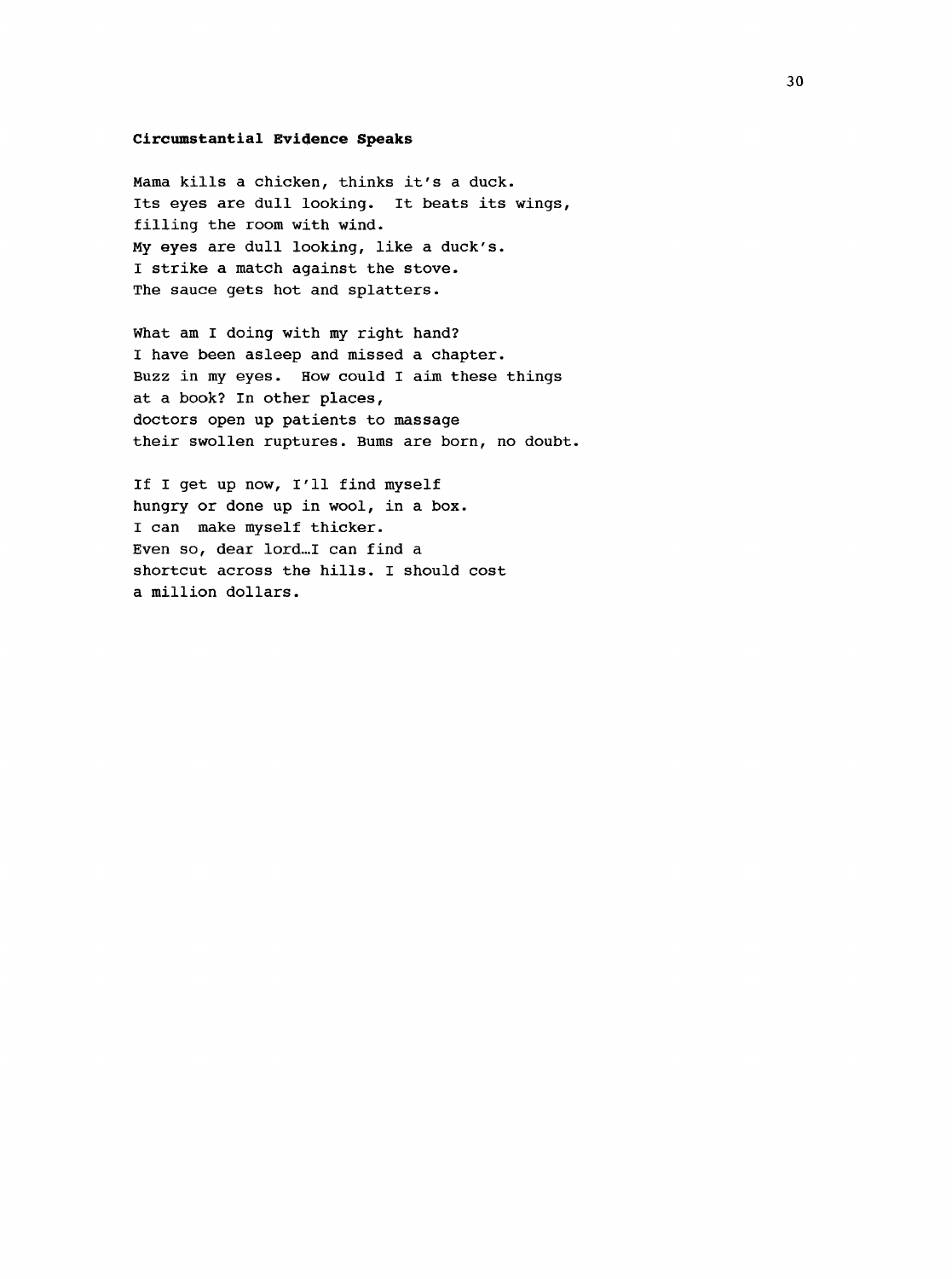#### **Comic #5 of 50**

We are eating at a place called EAT. The restaurant is a riveted steel dome with the Earth shining beyond in the dark sky.

The rocket ship has never been used. I ran my finger through the dust to make sure. I won't look underneath, to see if it has an engine, but there are two boys inside who would like me to believe that they arrived in that ship.

They try to distract me with a joke, but I shush them. I am not finished staring at the huge neon letters. I am not finished cutting my steak into triangles.

The punchline of the joke has something to do with the moon's total lack of oxygen.

The boys have glass bubbles on their heads. The first one wears a baseball cap and an eye patch. He brings his sandwich to his mouth with fat red gloves. The other one has something that will not stop moving stuck to the end of his fork.

They turn away when I put my face in my plate, when I smear the fat. I have never been so proud of my teeth, "Excuse me, have you seen this guy?"

and I flash a picture of my uncle holding a headless snake in his fist.

They sit still, mumbling the joke. They have obviously underestimated the size of my hands.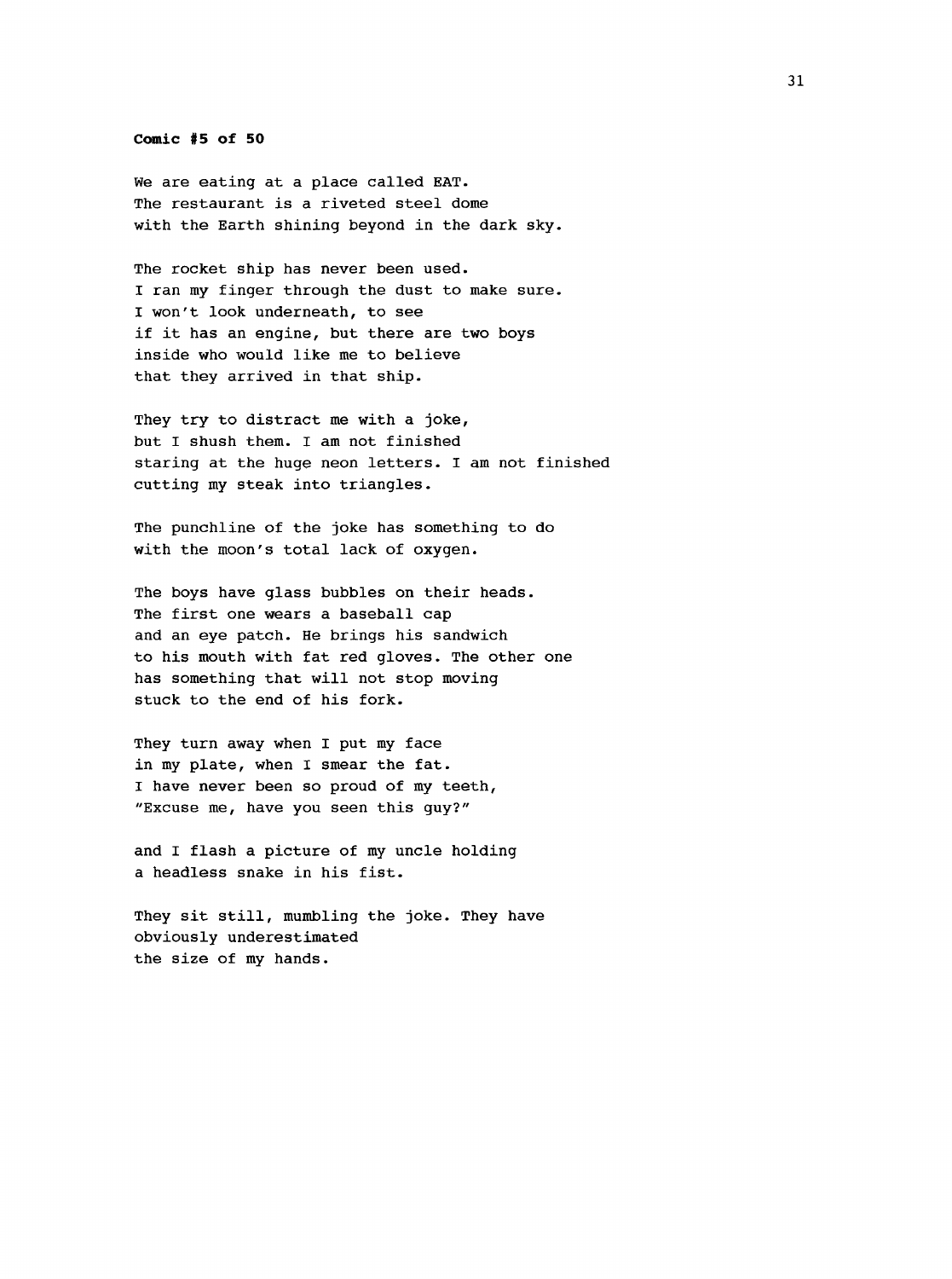#### <span id="page-40-0"></span>**Cocoons**

I carry a jar into the surrounding fields to collect cocoons. I find them

in little caves or stuck to rotting boards. I am nine years old when I dare myself

to eat one. This will serve as a photograph of my stomach, butterflies flitting over

my tongue. My aunt finds me with the jar and yells at Uncle Hank. He sticks a toothpick

in his ear, "Those of us who weren't born into it." She locks herself in the bathroom. She makes

me chop wood until it gets dark. I spit up at the dinner table to convince her

that I am dying. I don't smile. I stare at the lamp. My aunt runs up the stairs

wringing the blue towel. When Uncle Hank wakes up, I stand at the window, rain beading on my skin.

Uncle Hank says he thinks he's outside of his body, that he can see small pieces

of light moving through the walls. I tell him yes, that is exactly how it happens.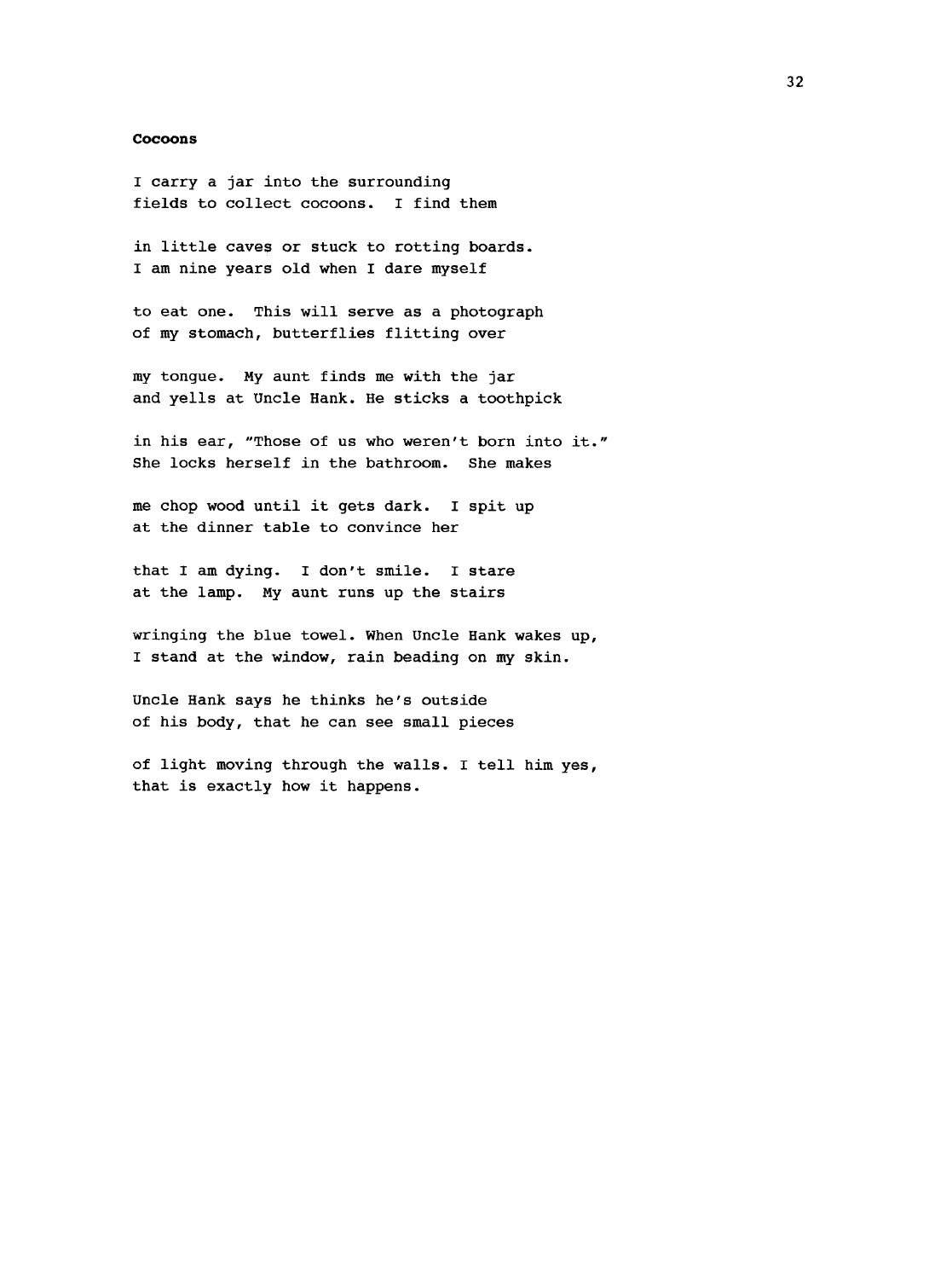#### **Uncle Hank**

The leaves fall so fast they could cut you. This place is flat and empty, a couple of chairs and a writing desk. I wave goodbye and the chariot driver turns. There are vacant rooms at my disposal and a small army I'm told. I really do shake like jelly when I laugh. I hear something behind me tapping on the window. The ghost offers me a handful of grain. I find out later that the seeds are made of metal. I try to plant them but they have little pincers that bite me. I eat my last fortune cookie; "One can submit to God but only with fear and trembling. When you look at the rain-soaked ground, there are no worms inside your eyes." I try to think things out. This must not stop me.

I take notes as fast as I can. I stand up. Our major exports are coffee and gasoline. Telepathy can be explained by freezing a wire inside of an ice cube; Ghosts, by the failure of endocrine systems. Uncle Hank comes down at lunch and pecks up all the crumbs beneath my plate. He is a sturdy individualist and a lover of nature. I am a lazy man. He is the offspring of Typhon and Echnida. I know what to expect: a satellite with nine heads. Instantly, an opening appears. I find a small pitcher filled with some very nice lemonade. Uncle Hank follows me inside, "but how will we get past the flaming tile?" Then he hears the slap of my bare feet.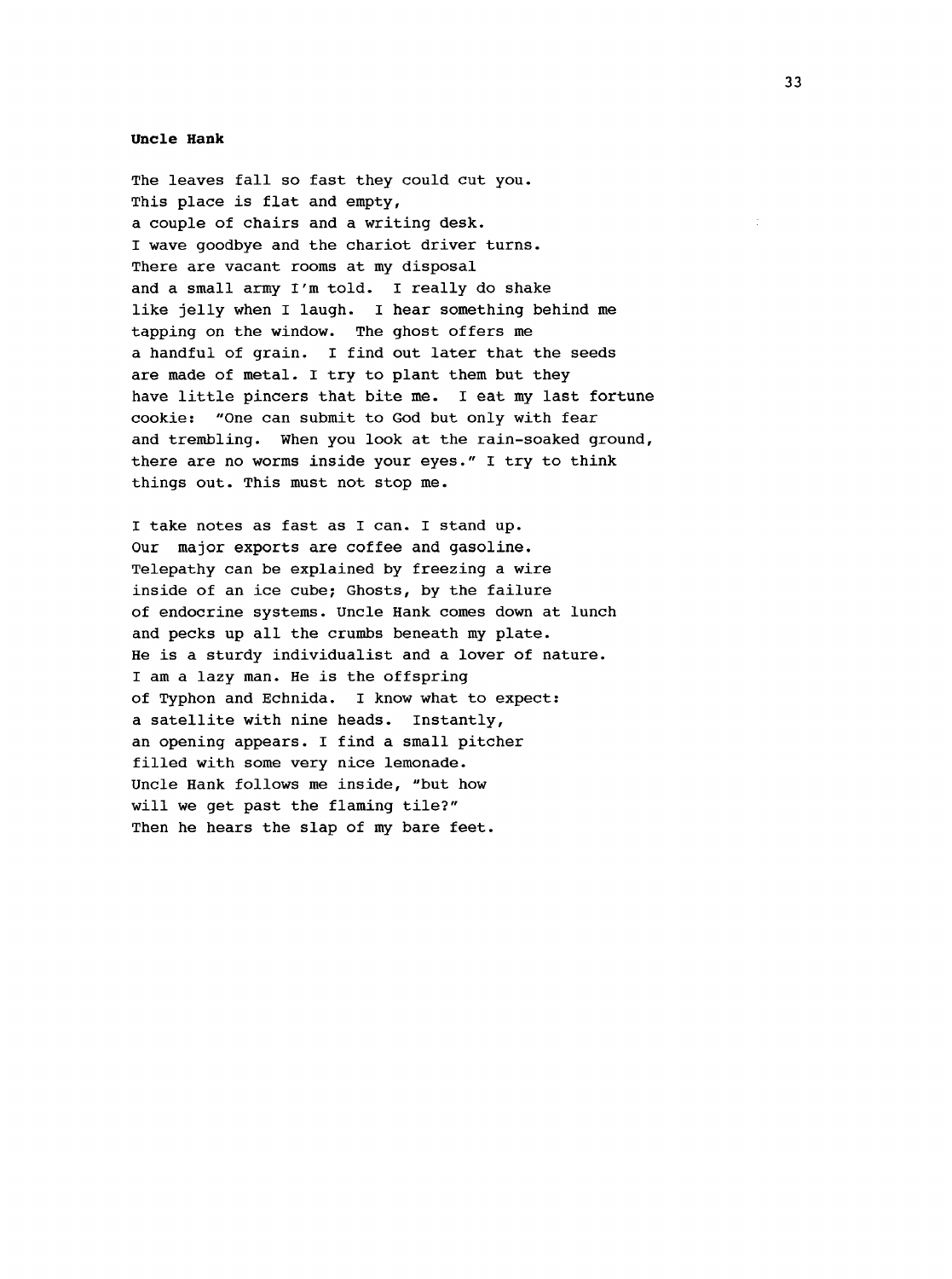#### <span id="page-42-0"></span>**Sensible, Protective Clothing**

The coffee makes me say things I shouldn't say out loud; "From the fake shirt to the use of the fork. Let's go organize the rifles. Our lives are not in danger." The rain keeps pounding down, obscuring the horizon. I see through the steam coming out of the cup, the single eye embroidered on my aunt's washcloth, "Leave room for sensible,protective clothing and heavy duty gloves." I can't guess what the mirror will look like. I've stood out in the weather so long my face has turned to chalk. in the fields and swamps the dogs leap at owls, their black fur shining blue. A fork strikes a rock. My horse lurches forward. I am thrust down and down along the shale and sandstone. Everywhere I grab, a piece breaks loose and shatters. At dawn I tear a page out of my handbook, "Any player falling on the ball must get back to his feet immediately." My dear abused heart is sputtering and all the children slam the doors.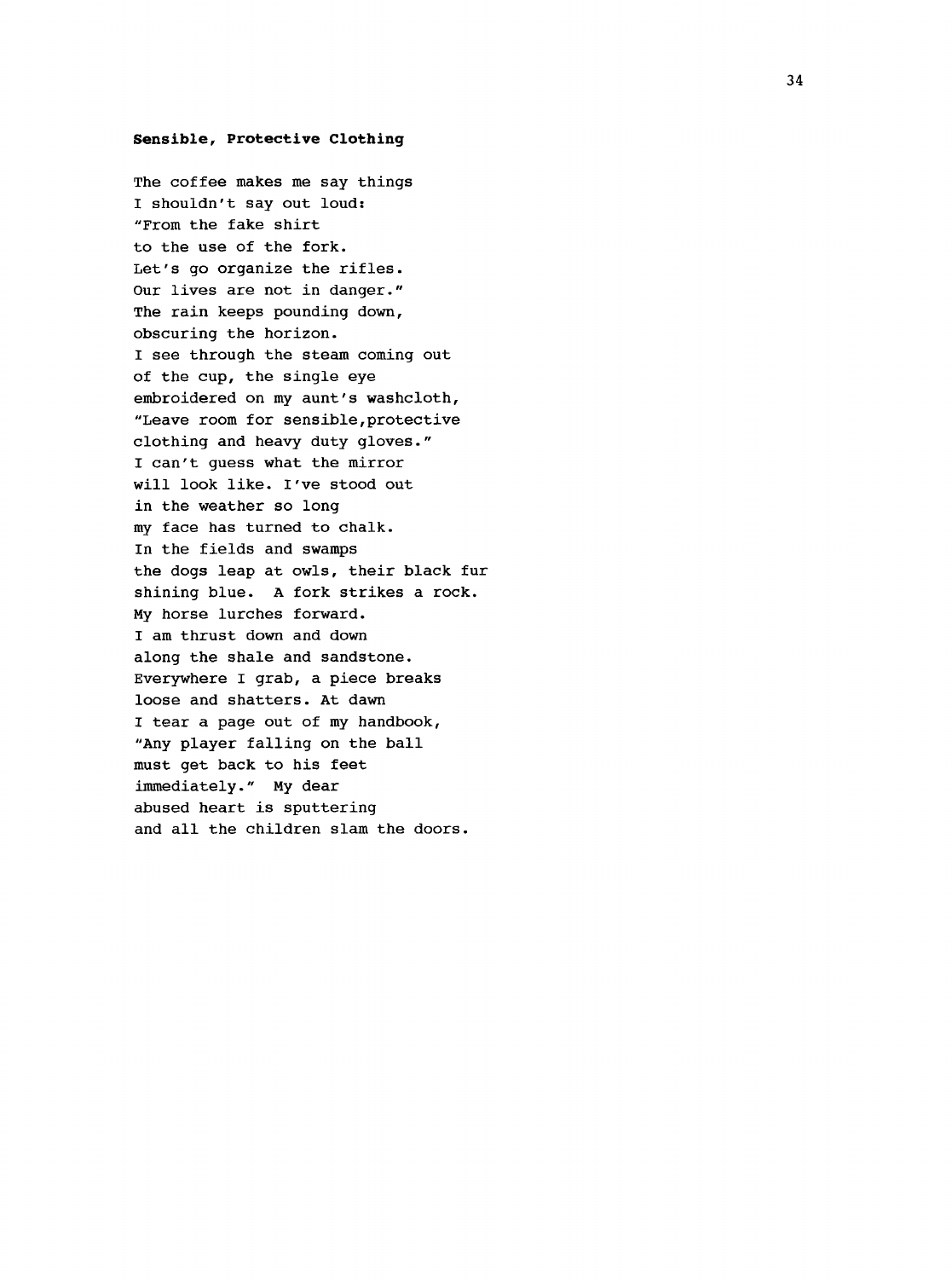### **V. ICE WATER**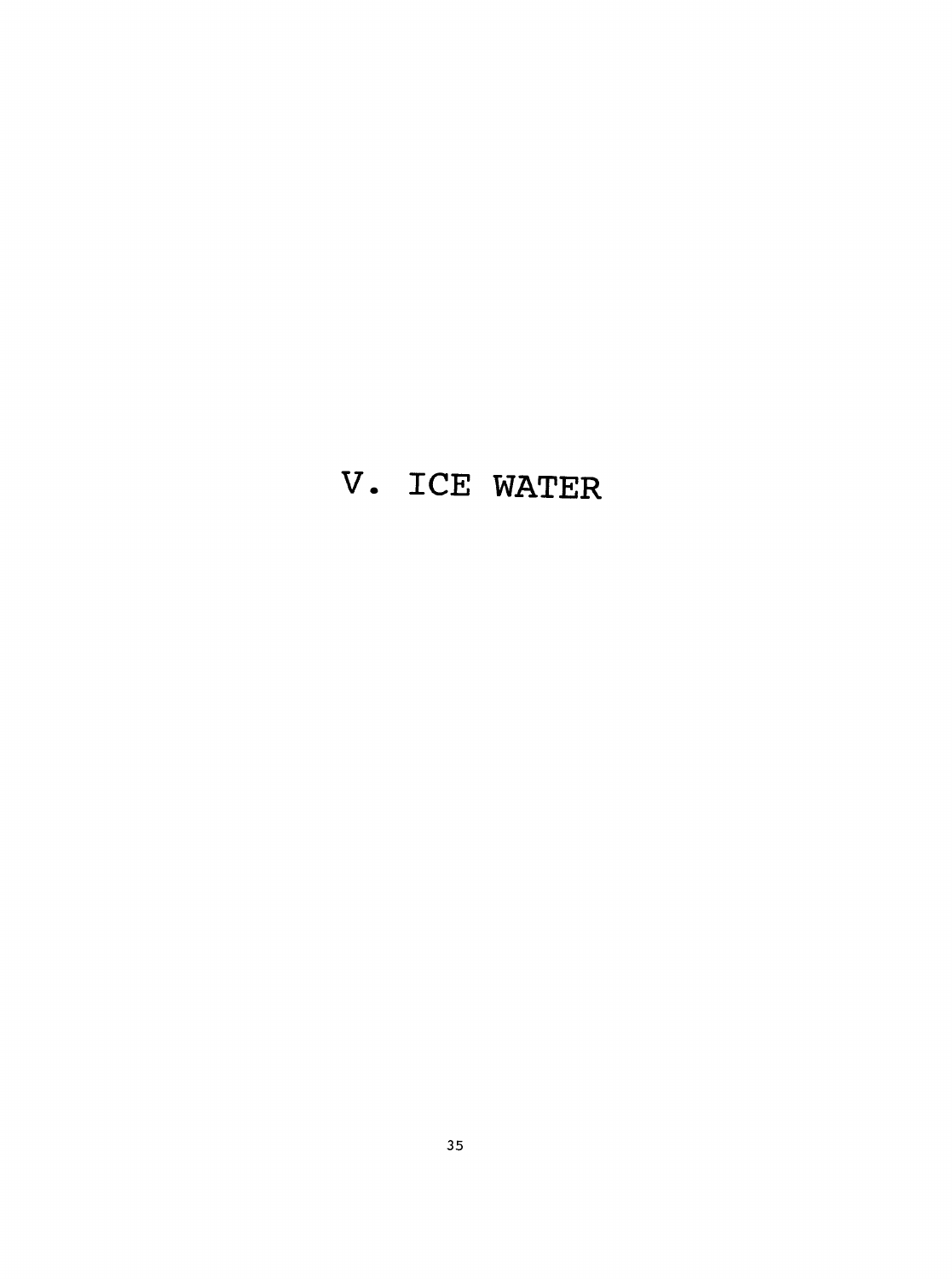#### **A Wide Place**

I. My uncle is coming to visit and when he gets here, he says

he needs to change his oil. I step around him to unlock the tool shed—

One hundred cocoons curled up inside leaves. I open the jar and dare him to eat one.

The sky changes: flash of light across my blue table.

I pour him a shot of brandy. He says, "Thank you," and leaves.

Through the ice on the glass, he looks elongated. I cannot see him anymore.

II. On my way out of town, I say a good thing to the grocery clerk. I write it on a sign.

I nail it to the door: "Snow is intoxicating. It has to fall through a wide place."

I blow the horn from either side of the highway. I blow and look down from some point above.

A huge bull elk crashes out of the fog, wondering whether to run or dodge.

I am on the yellow line. I am dropping to my knees. The snow glows blue and I

can't stop it. There are stones in the wheat field and I can't stop it.

I hold up my fist and he breathes out in steam. I open my fist and dare him to eat one.

My eyes are glazed. The wind gusts. My boots sgueak in the cold.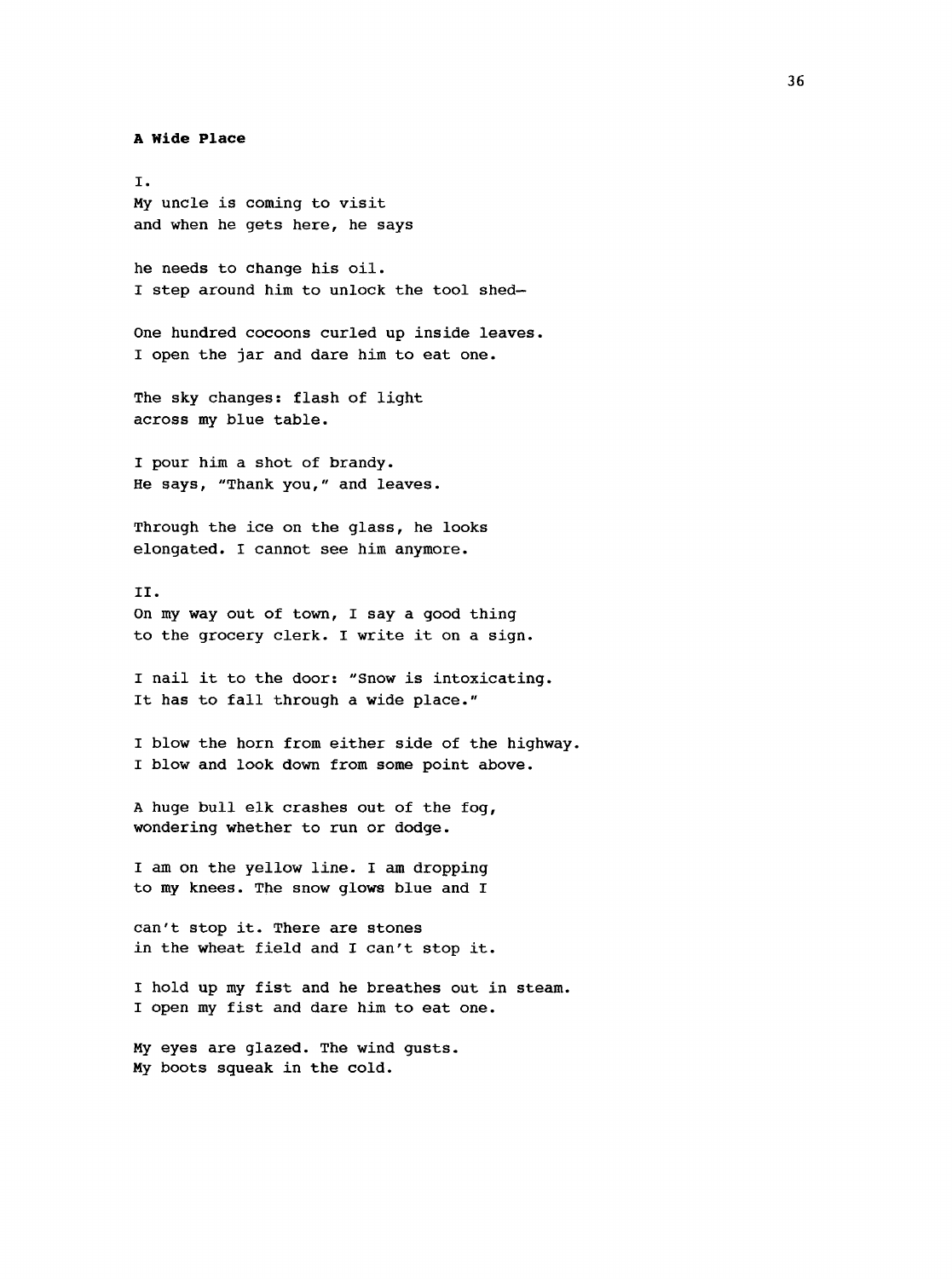**Ice Water #1**

In the colder climates, where spring pigs are bred, the great auk is extinct.

I sink to the floor and lie there all night, twirling the lost feather.

After hiding several days in the mountains, I climb to my room and consider a lamp cord,

points or edges flush with the surface of the earth, the hunting of seals, whales, walruses, and caribou.

I was only nine when I succeeded my father as king.

I touch a small pin projecting from my sleeve.

All the blood goes to my knuckles. I spin a blanket over my head.

I draw a severe, direct stroke of lightning without wanting to please the eyes.

I keep the shadows behind and beyond, as if a moon were spreading the light back.

Ice cubes twirling. Water beads. The mouth open on the one who sleeps.

The fingers close around the glass. This is an attack on the birds

that circle the house thousands and thousands of hot, sticky bodies,

turning and turning, squeaking and washing; one whole body occupied with singing itself.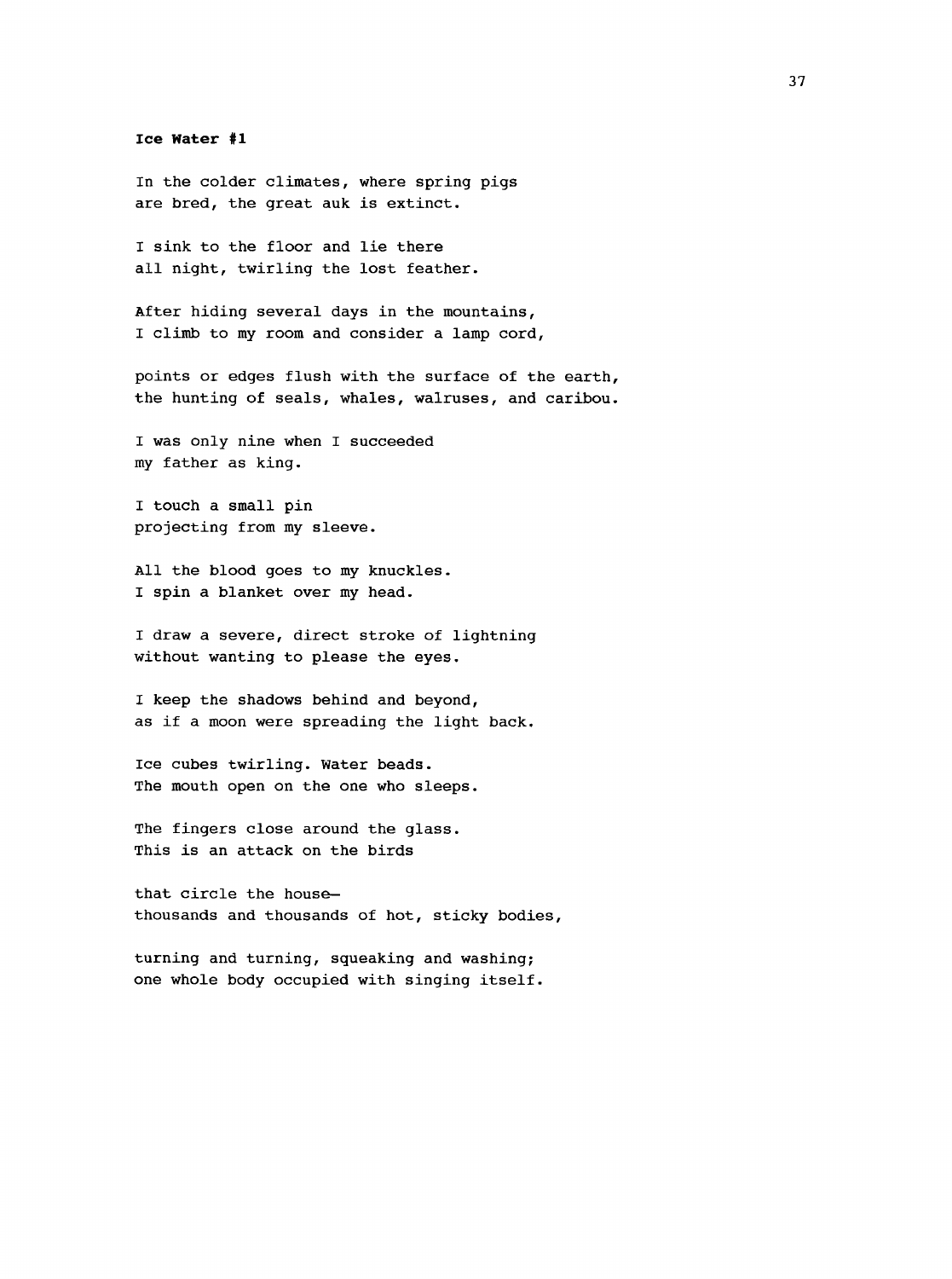<span id="page-46-0"></span>**Ice Water #2**

The glass of ice water appears. I feel its presence without looking.

I wake up and know it is there, outside the window. I want it and I'm not thirsty.

When I whip back the shades, the shadow I see glows suddenly,

luminous because of the other light beyond and behind it. The ice cubes absorb

and refract, sending the moon sideways and down into the glass.

The ice cubes are dim at the center. The edges let the shine through.

The water in the light brightens until snowflakes stick to the glass.

I sleep all day. When it rains, I let the glass overflow.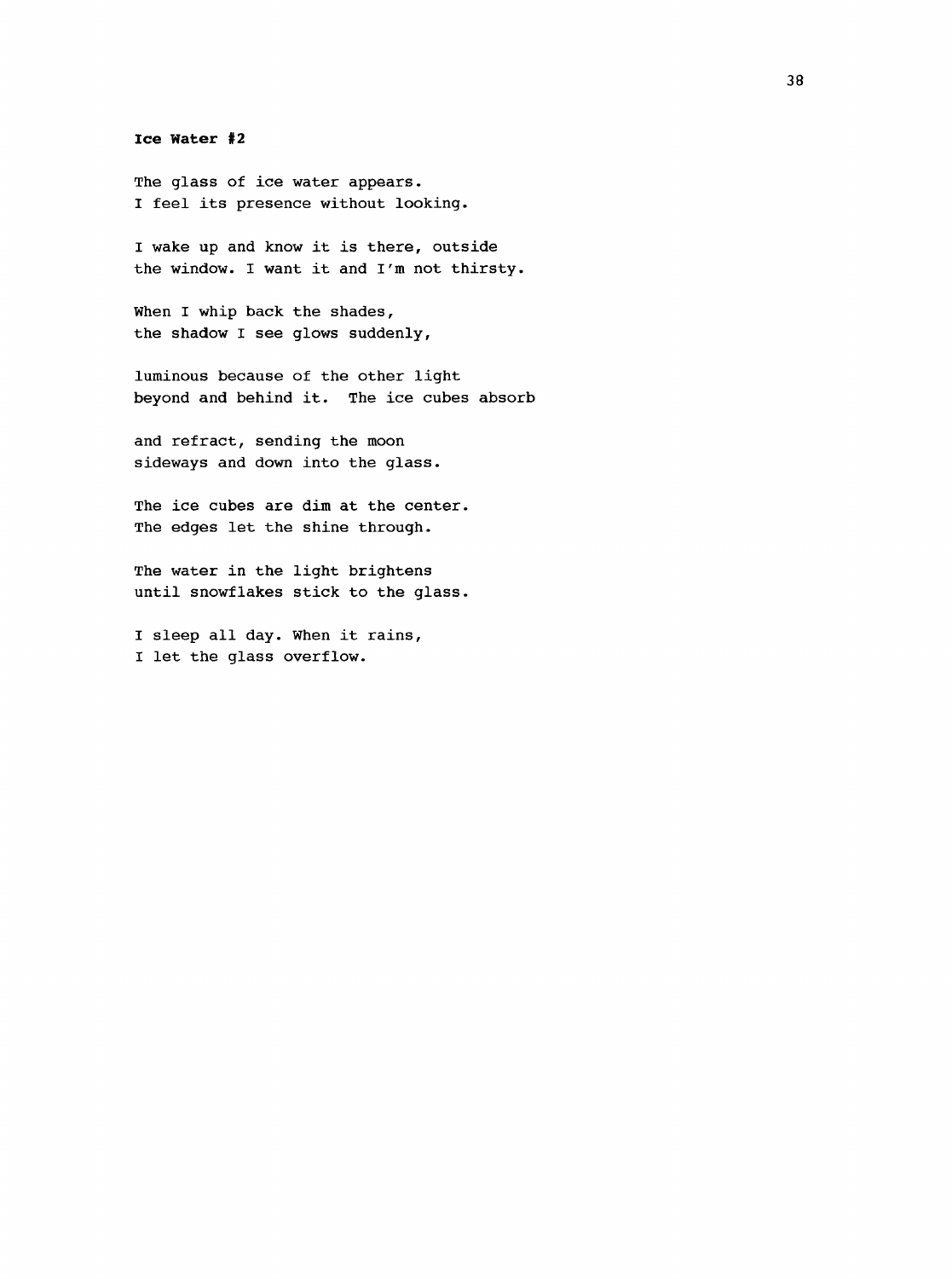#### <span id="page-47-0"></span>**Three Years Inside A Farmhouse**

I. Listen the sun has stopped barking. They erase my famous quote from the book of chants. I have seen the satellites fall. I have seen scuba divers hoisting them out of the seaweed. I have seen a slow motion film and can point at the man who designed this river. I wrap myself in curtains and wait three years inside a farmhouse. A fishing lure in my sock keeps twitching, pushing its hook deeper. . . II. At last— The telephone rings. The farmer drags me into the ditch, knocks out all my teeth. I get back in and hide under the coffee table. Now I can say it without laughing: There is pressure in my very bones. I film the flight of the mallard, rewind to the first flutter. I peel back the skin around their throats. All of the ducks are wired. I start the detonator.

By then, it's too late— They crash into the windows.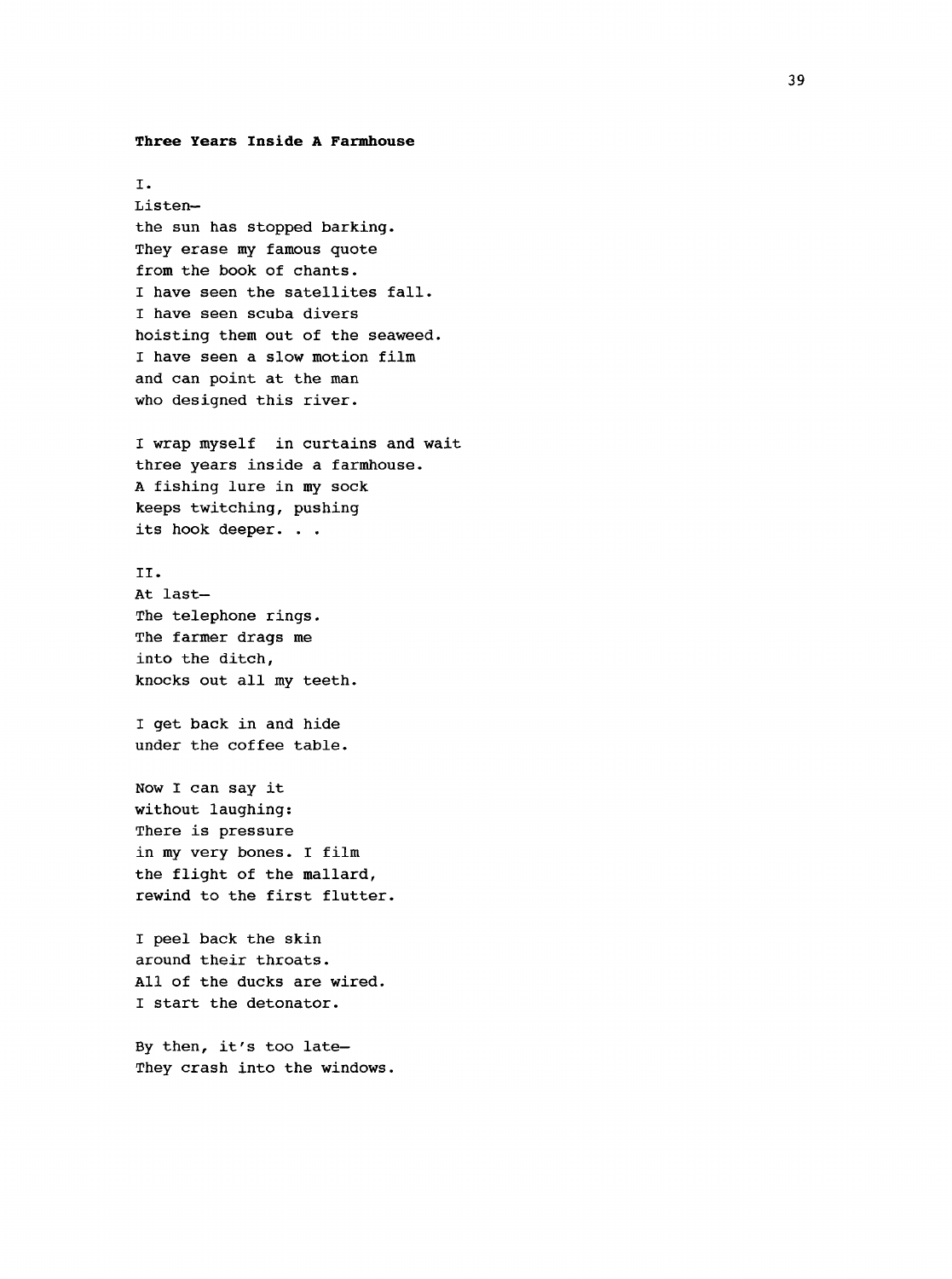I scuttle backwards down the stairs. 1 feel it gathering in the coil of my spine. For once I am decisive. I stay and watch the lake freeze.

 $\hat{\mathcal{A}}$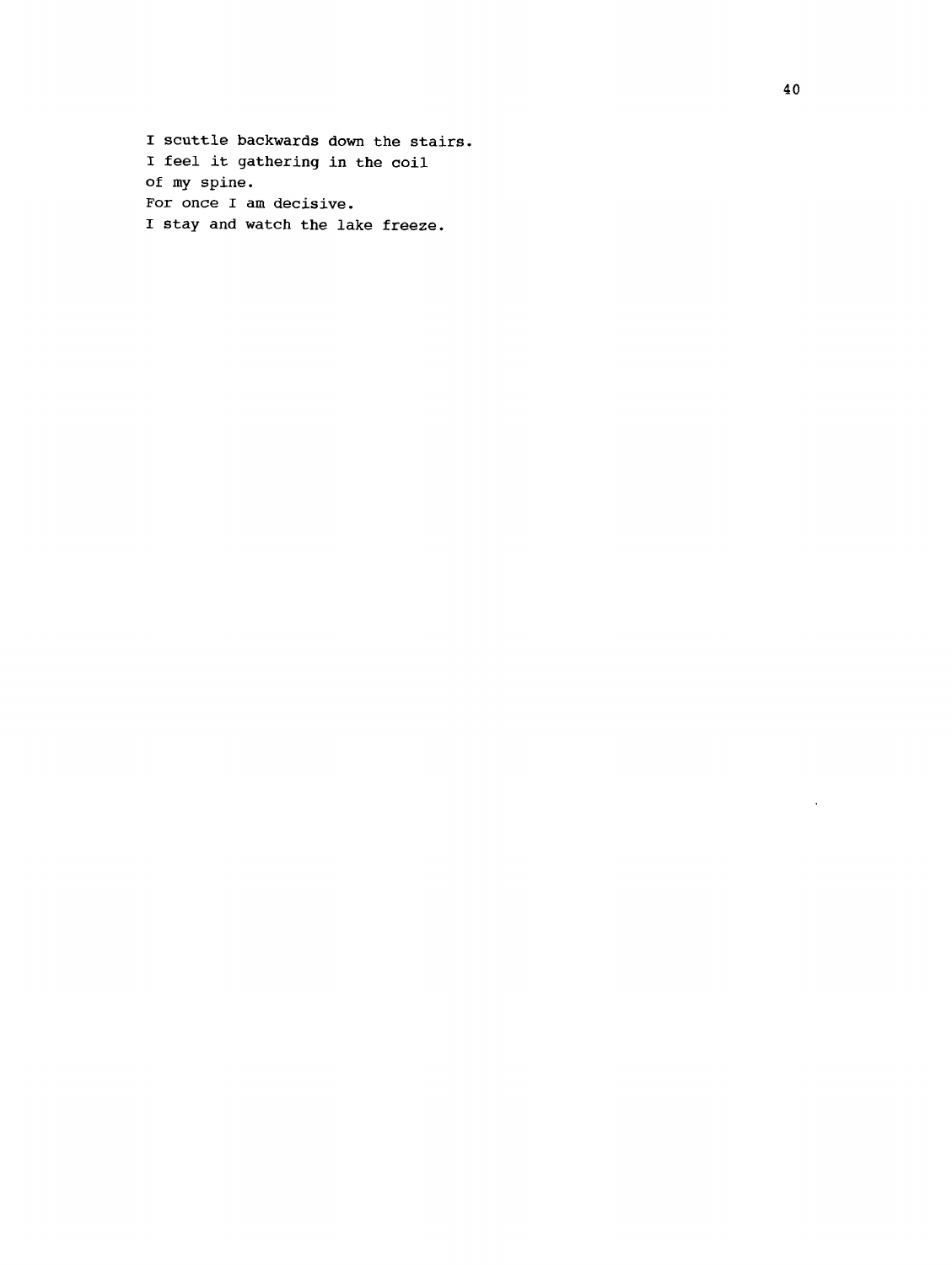#### <span id="page-49-0"></span>**Freezeout**

I walk in naked and let my feet go numb. I open my fists and lunge forward. I swim to the circle of ice. When I was smaller, I climbed up the hill to clock the speed of blue dimming down. I walked to the highway. I said, "Let go." and stood perfectly still while the trucks blew past. Now, I can't hear myself talking. The ice cracks. The satellite hums. I can't see through walls anymore. I look down into the ice. I am an agent for the ancient Egyptians. I am black and people fear me. This is the movie I'm watching. I want to leave the room because the carpet absorbs sound, and I can't find my pulse. I stick my tongue through a crack in the concrete to taste the water melting. There are no doors.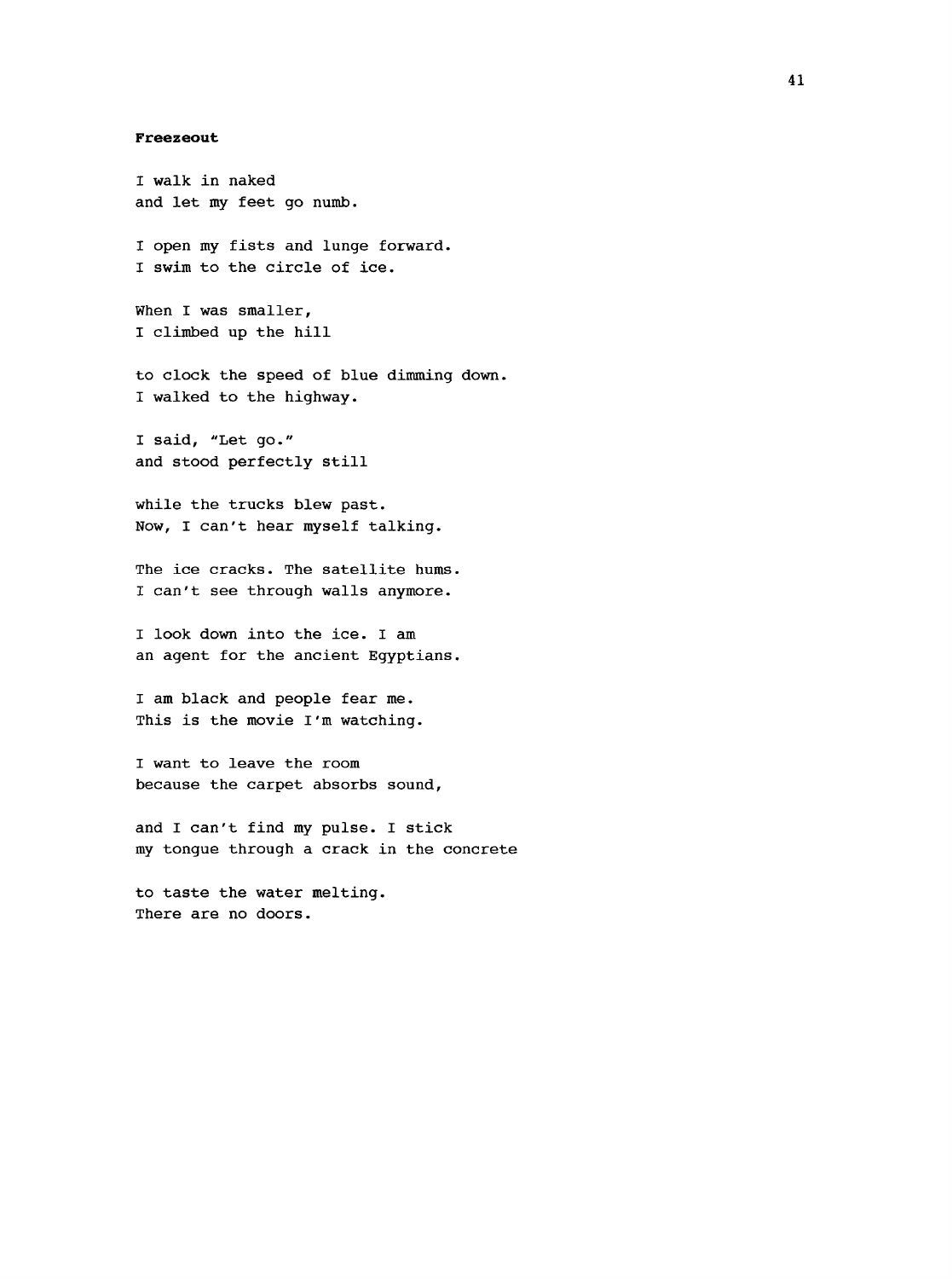# **VI. THE OUTPOST**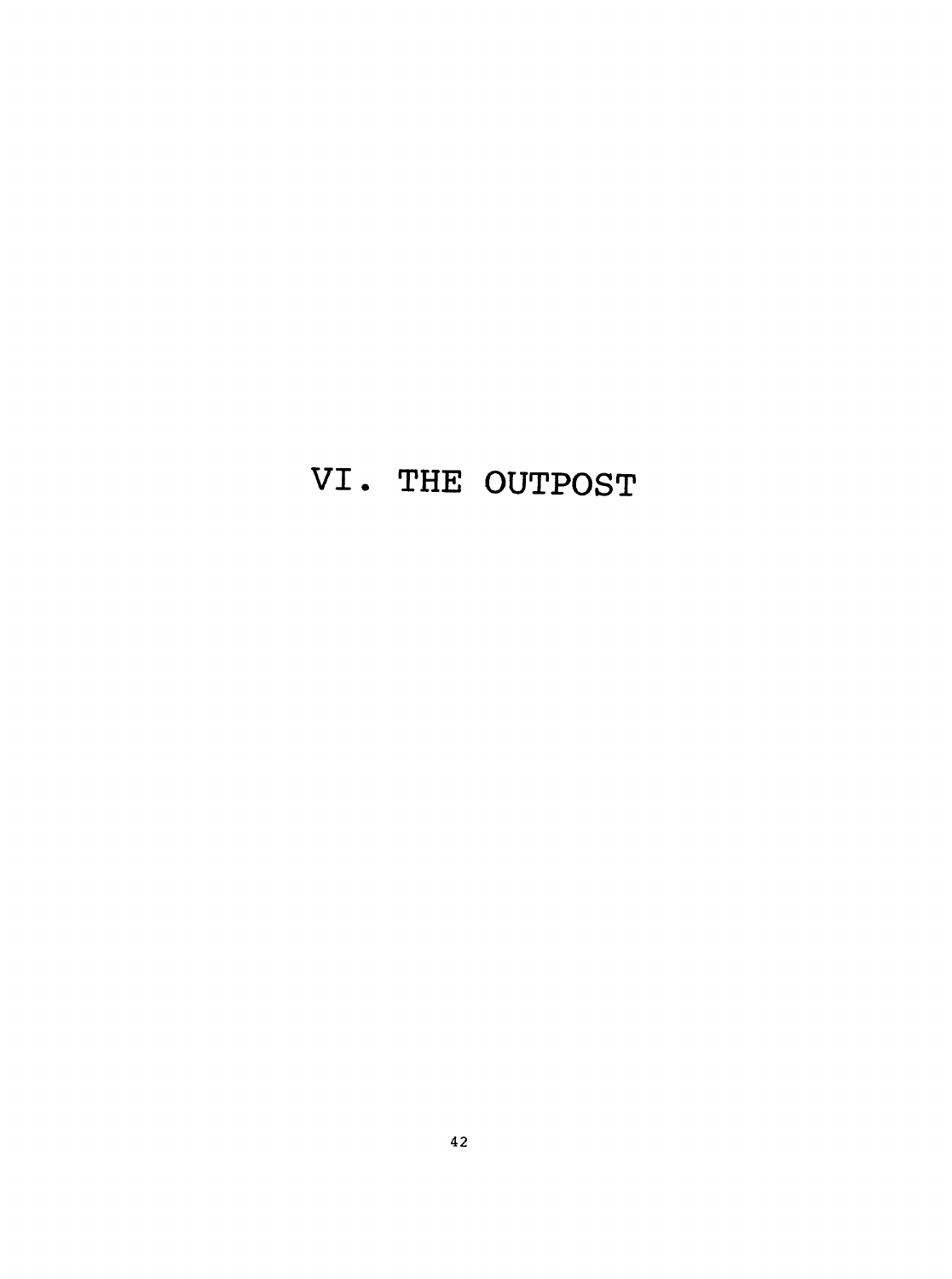#### **The New Mirror**

A thump shakes me from sleep. I tune my ears to a crackling wheat husks being broken. I walk past three white doors to the living room. A board creaks. I go back to my bedroom and load my rifle.

I wake my dog. She wags her tail and disappears through the doorway at the top of the stairs. I climb the stairs. I find the light switch and flip it. I shoot at my face. Instead of sleeping, I sweep up the glass.

In the morning, I eat a slice of cold pizza and some radishes. I go to the bathroom and lie down in the tub. I try to see the dense black of a hawk's eye. I get lost in the eye until the mailman rattles the mailbox and the dog barks. I burn the mail. I feed the dog and shut the curtains. I leave the house.

I stand in front of the hardware store. The doors hiss open and shut. A woman whose hair is all gray and black swirls, sneers as she tries to get out. When I finally go through, I can't move. I can't get past the display of black rakes. I don't remember what I came to buy.

I drive home with a black rake propped up on the passenger seat. I hear a noise like that of a strange wind. I put my arm around the rake to comfort it. It has never seen the outside. People laugh at me for kissing the rake. I laugh back at them and wave, for I think I am safe now.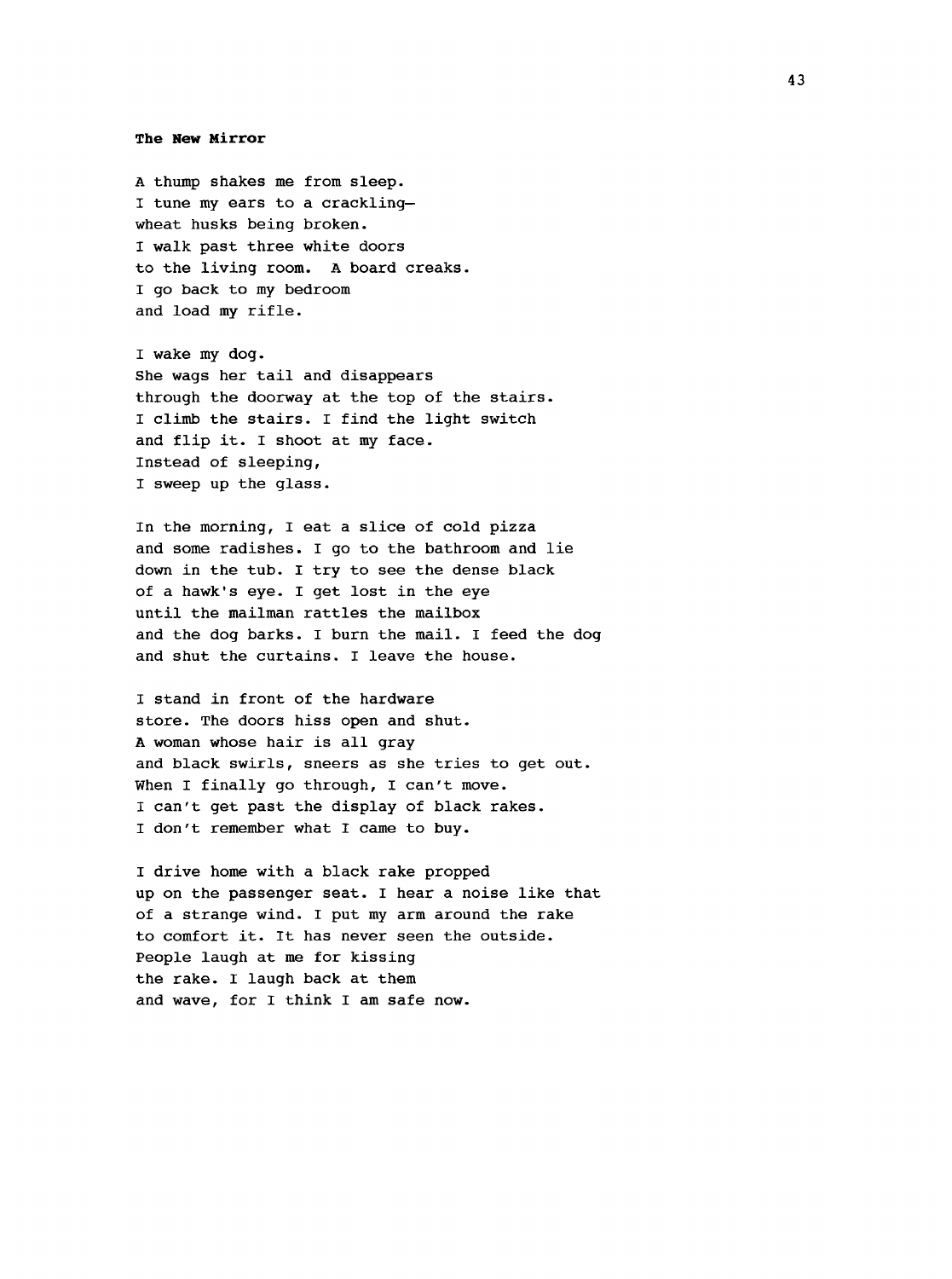#### **Einstein As I Remember Him**

Einstein smoked behind the yellow curtains. I threw things at him, little bits of wax, etc.

I saw him stroking the bear rug, mumbling to it as if it were a child.

The ink in the bath water was spinning and spinning.

In one gust the storm came, and Einstein insulted the wine.

In the bottles it gleamed like . . . I don't remember him at all actually.

I was trying to eat a slice of orange stuck to a slice of pound cake.

And he passed through the door. And he straightened a piece of wire,

and just like that he stuck it in the socket—

Einstein for Christ's sake,

dead on the floor, dead with one hand in the oatmeal,

and the baby cried one of those lung sucking, silent cries. Let us turn

back now to the experiment with the moving glass room.

He is here in our house and a stranger.

He is no longer in a position to do harm.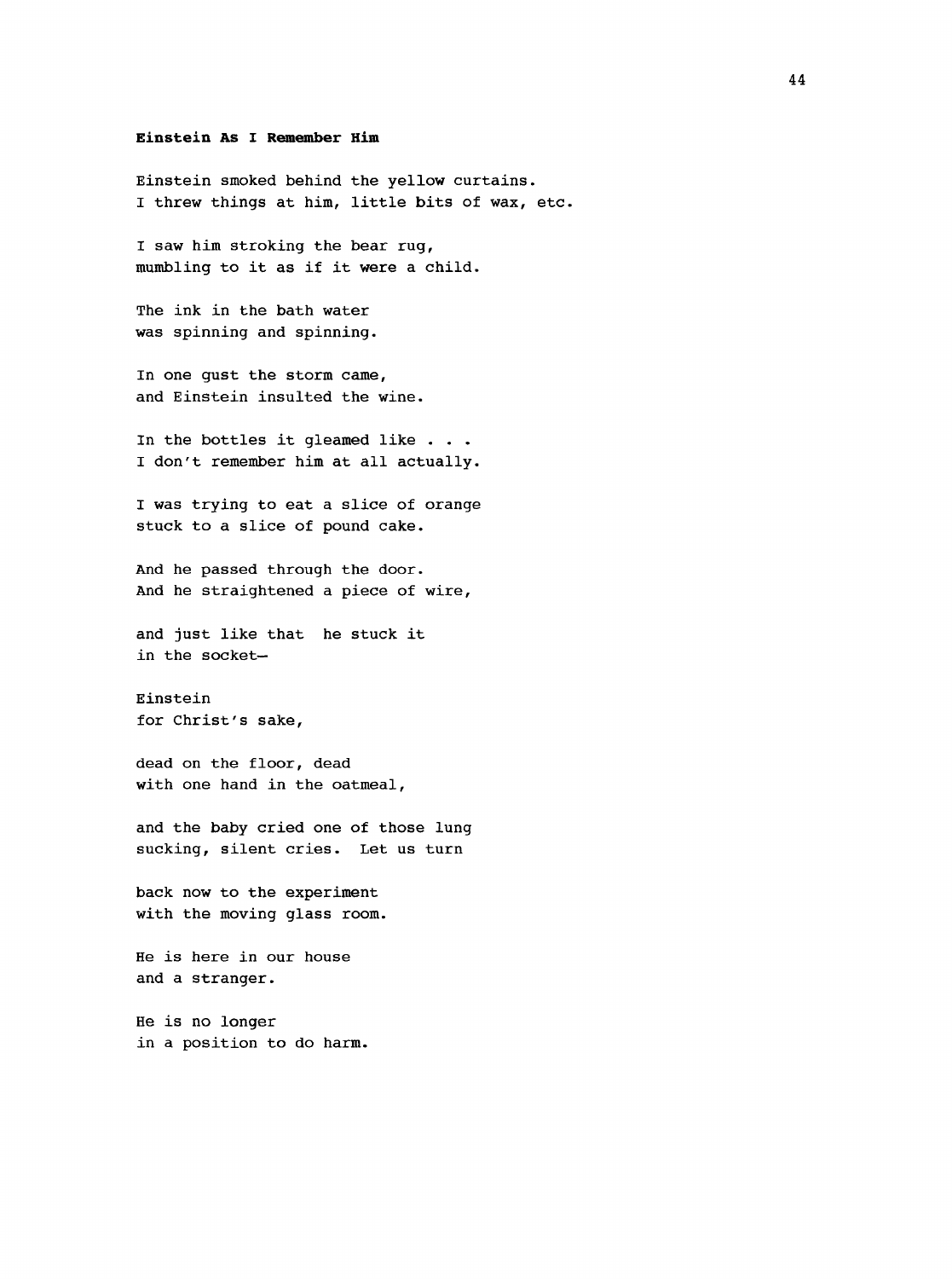```
The Empty Chair
I.
No one sits in the chair anymore.
We all lie on the floor and read 
about the platform for God's chair—
It sits over Israel
on twin sphinxes cut from olive wood.
II.
The blue velour cushion flattened on the oak
is nothing like God. Suddenly
I want to lift the dog
who sleeps beneath the white couch.
I want to put her on the chair.
III.
I lift the chair and set it down.
It's heavy enough
to prop my feet on the armrests.
Now I, Ryan, can more closely 
approximate the posture of God.
IV.
The slats of the back rest are thin.
There are seven slats in all.
Is it a coincidence?
Seven is God's number.
V.
The mystery of the Horse God 
is no mystery in Corsica.
I compare the frottage of the wood grain,
the curvature of the arm rests.
I cross the room to kick it and stop.
VI.
It is late and I am leaning on the chair.
My wife is asleep, as is the dog.
More exactly, I am resting my head on the seat
to hear God's voice in the wood.
In the silence of the chair I cannot speak.
```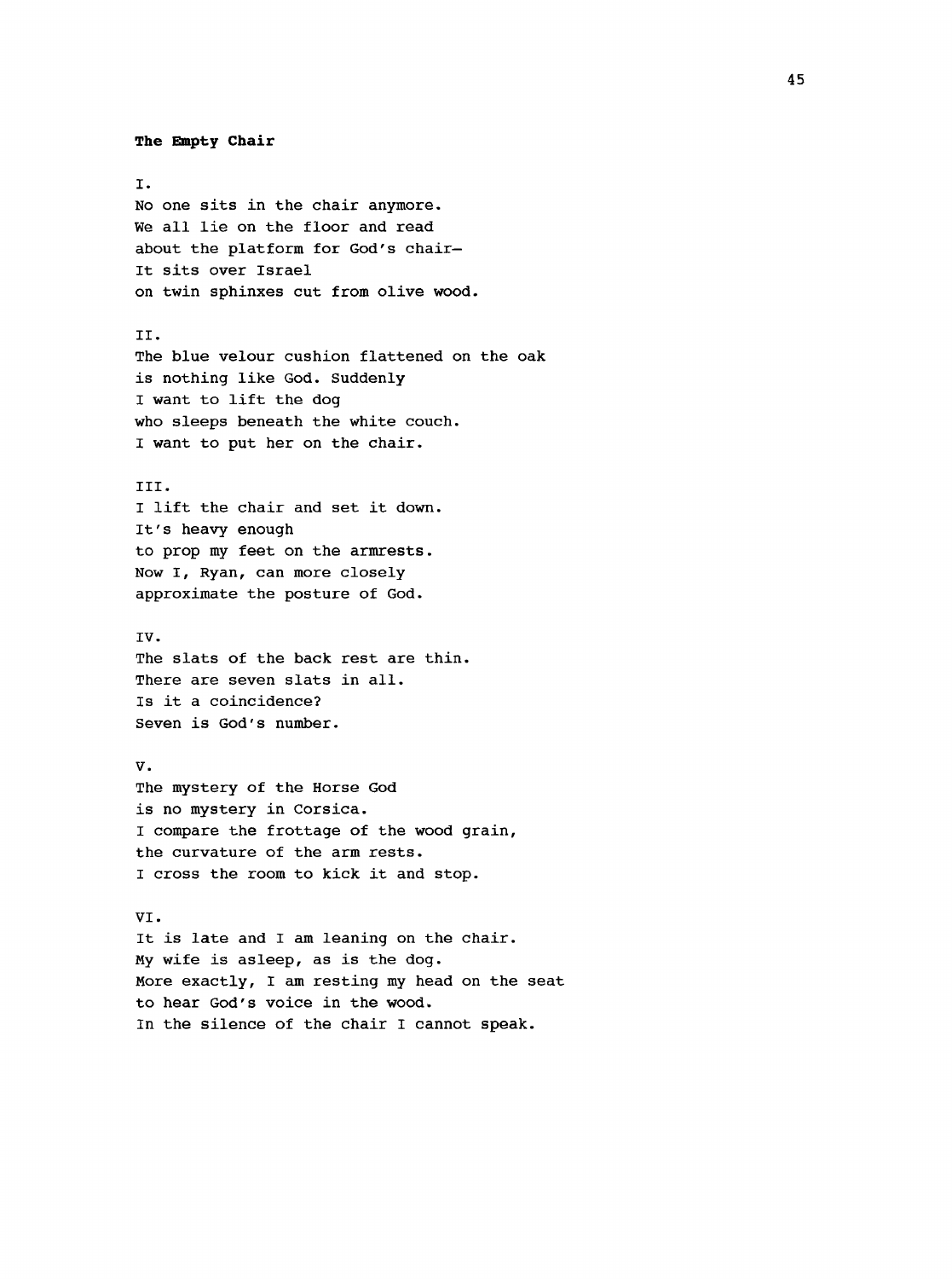#### VII.

Today I turned off the soap opera. It had nothing to do with chairs. Even the book of poems fell open on the floor and spoke of God; "Nothing is left except light on your fur."

#### VIII.

All at once, we turn away from the chair. Even the dog steps down after being set on it. We think of God when we press our mouths to the screen. It's not the chair. It's sitting we avoid by turning away.

#### IX.

who builds the chair, who runs the lathe, simulates, the rump of God. When I leave the house, I ride the bus to the factory. Nobody knows my name. I tell them anyway. Ryan Benedetti resists the chair.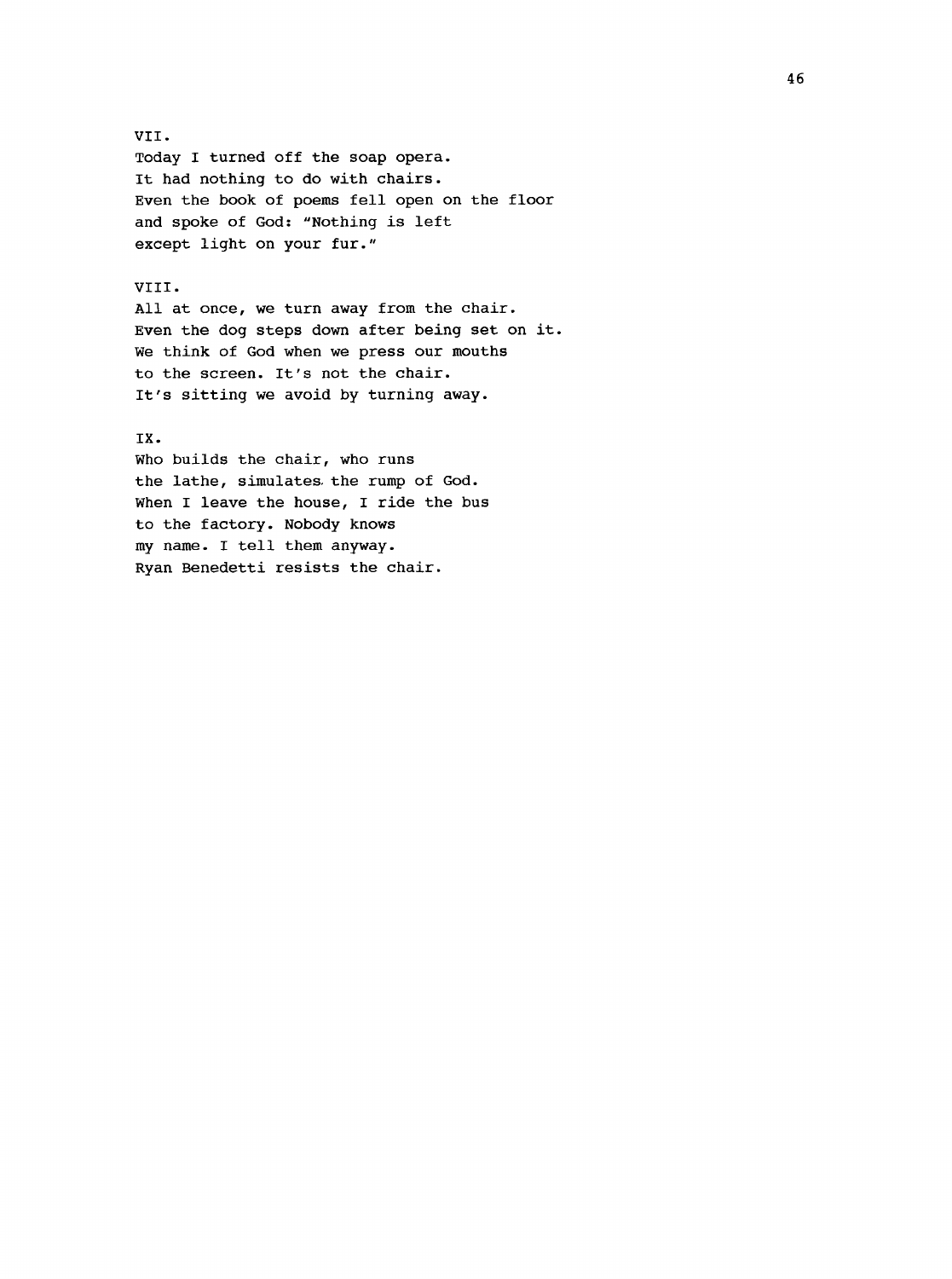#### **What I Remember About Napoleon**

Your horn is bolder than my battles, the kind that can calm a whole sea. They say soggy conditions halt the masters, but I never stop for anything. The only time I got off my horse to look over the waste, I stumbled over the body of a man half buried in mud. He was pale, had a smoother face than mine. "Outnumbered? Bite at their calves from below," and when he finished reading from his gum wrapper, I stamped out his face, got back on my horse and wept for an hour.

It was something I should have done long ago, something I'd made up as a child, wandering out into smoldering fields, sifting my hands through the hot soil mixed with pummeled glass. Stuck in a granite crack, I found a small sphere of turquoise. When my brother came running to find me, I wiggled it free, shoved it into my mouth. It tasted like salt and I would speak to no one for fear that it might fall out. And it fell out.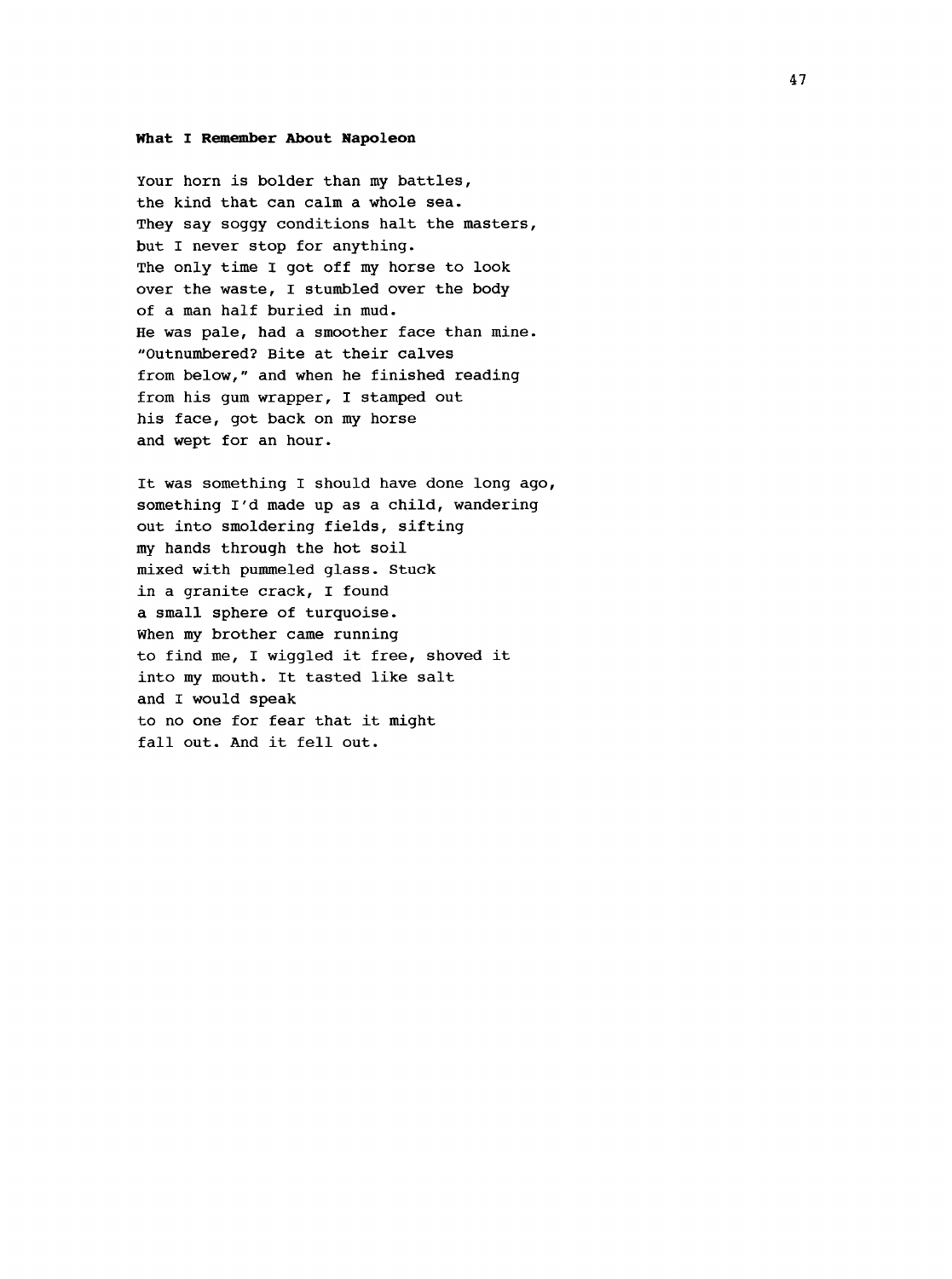#### **Blind Dogs**

Now the fog is clinging to the lake. It is the eighth day since my accident in the desert. The fire goes out. I smear black pitch on my hat and on an old pair of leather gloves. It is a lung-healing scent.

I paddle out and driftwood knocks against the raft. Even the hawks hump their backs to the spring storms. I look at all the branches going by and imagine my enemies moistening their lips with balm. They send dogs for my body.

The dogs are blind. Their hearing is poor. Their snouts are flattened. I spend the rest of my life trying to cure them. I meditate hours and hours and nothing at all seems to happen. During the night they sit on me and blink their eyes.

I hold a cigarette with my right hand. With my left I grab at the smoke. I warn the dogs that they sit on green and tender grass, that the walls and the floor of the tunnel are damp, that they must leap several hundred feet into the dark green pool.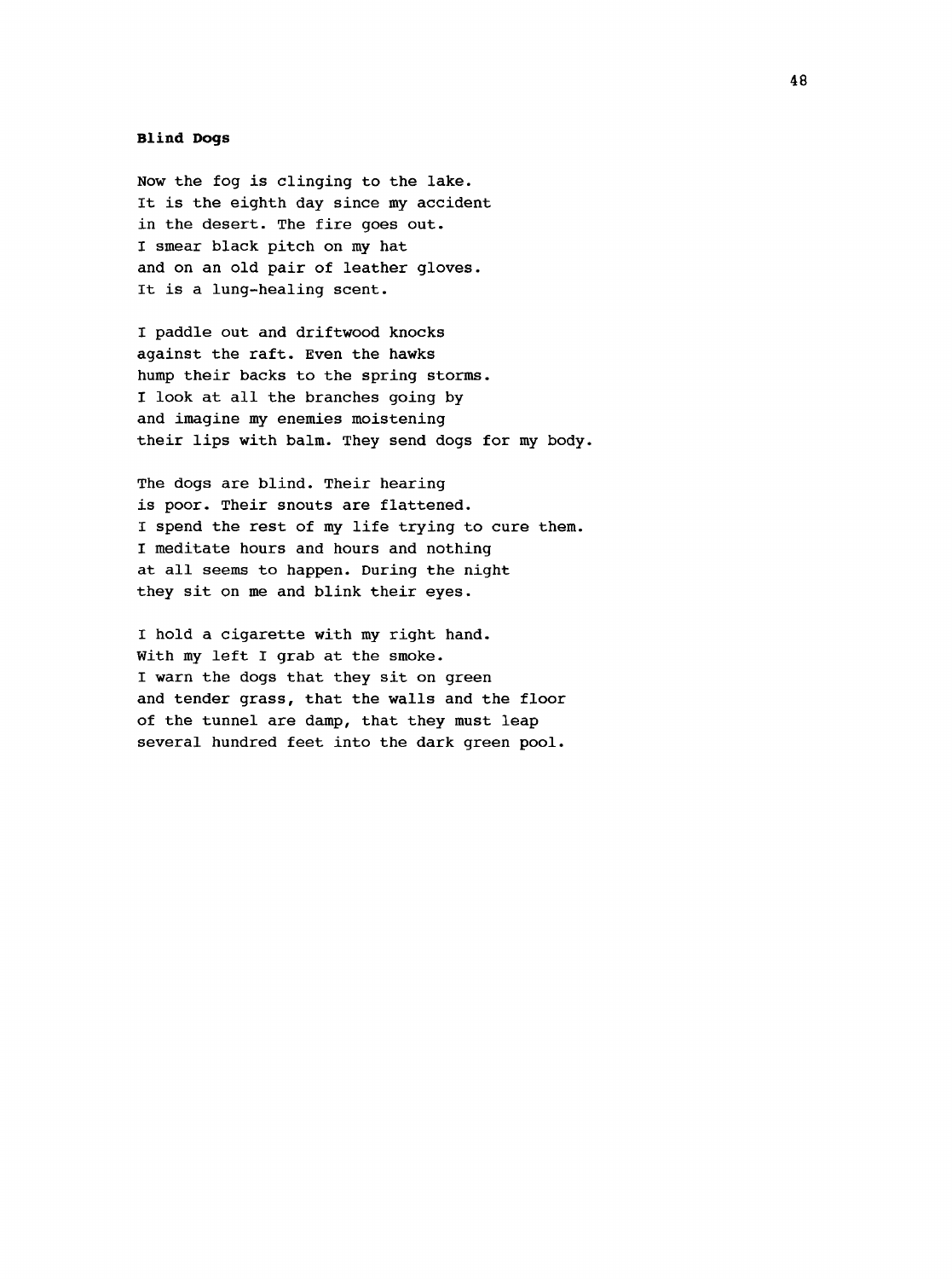#### <span id="page-57-0"></span>**All Still and Sunday-like**

I see Uncle Hank on the fence, clumps of hair wound around his fingers. It is as if the clouds are spitting on us both. It is as if monkey see monkey do really applies to this whole situation. It is truly a spectacle.

I unwind slowly until the circle of white mouths comes closer. They are coming over to speak to me. They sound like rose water spilling from a pail.

Under the microscope, his collar shows nothing incriminating, neither do the funny books he reads. I hear one of them cough on the shelf. He says, "Ryan, it is no use. They will never believe you." I say, "Demonifuge. insectifuge." He says, "Gamboge." He is bluffing. He is huge. He is found among a smoldering pile of tires.

By now I know just how much to feed him. He starts to play with himself. I take the spoon out of his hand and cough into his blowhole. I am of course aware that he'll eventually come to the edge of the woods. The mouths will turn wicked and say things they would never say to me.

The mouths know that I'm nearby and that he can come back in whenever he wants. The mouths even show him how to lick the pie tins. It is a mistake. I have visions and make a list of them: The mouths will show him how to chew, how to masticate. He will befriend a little gray calf and betray it. Christ... how he'll sleep now.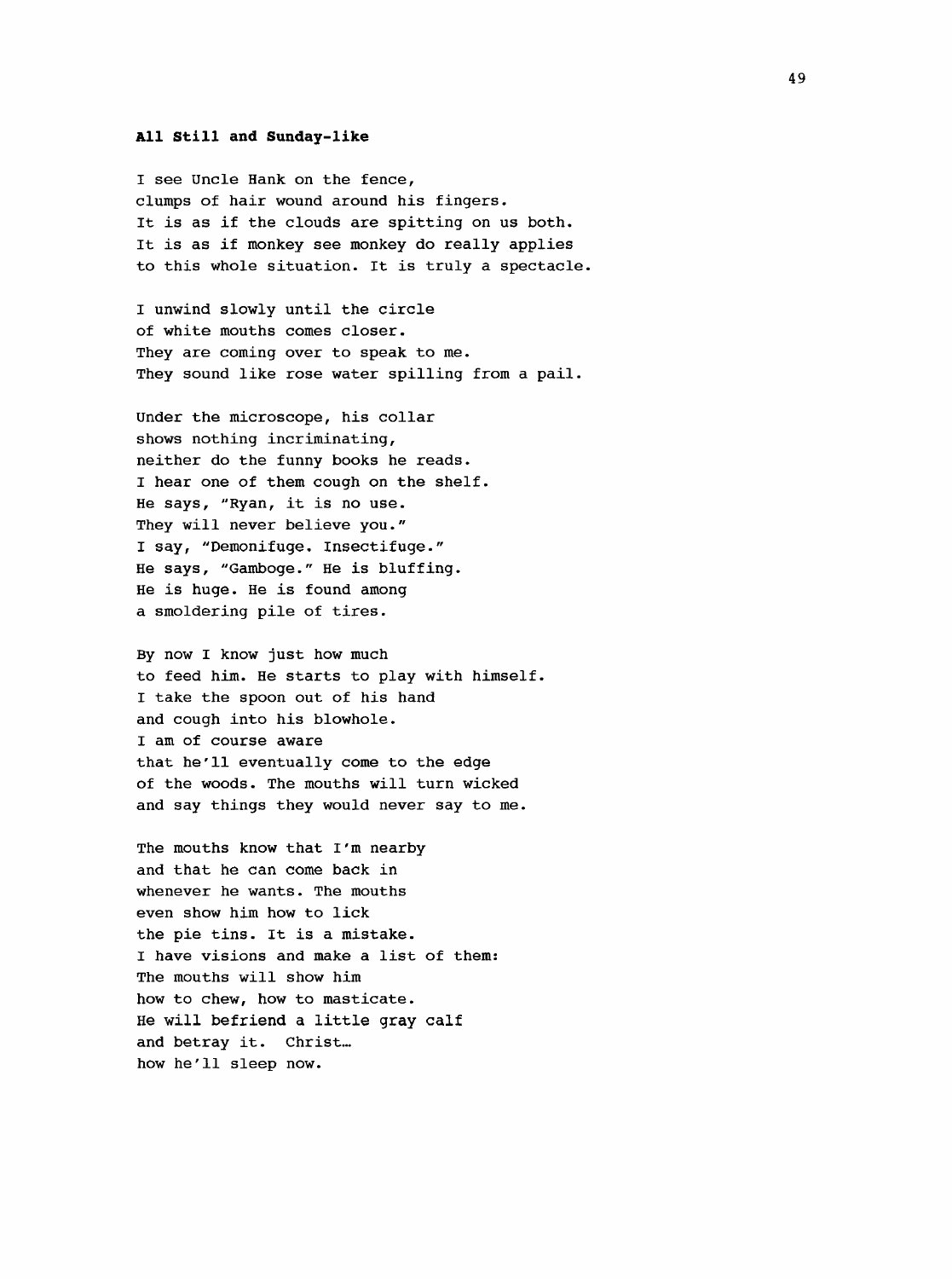**The Outpost**

I. The guards unlock my cell, shake me up from sleep to measure me. I am six foot, nine and growing.

We are stationed on the edge of a big thicket. They remove my circuits.

I shiver on the marble slab, unable to open my fist. My eyes have changed. I need a flashlight

to see through the dark. I do all I can to walk through the rain and stay dry.

I stand between the hissing pipes. The lights go out. They spot a new kind of bird:

tall, black, and sticky. They take turns riding it. I get a happy twitch watching them saddle up.

They all get bucked and trampled. They all run out with clumps of my hair in their fists.

II. Now, I am alone in the humming fortress. I build engines made of glass so I can watch

the fumes that flood the chambers, the spark that blows the pistons down.

I smoke the last cigar and unlock the church. The bird follows me with tiny steps, sliding

and falling, knocking pews over, trying to stand up on the hardwood floor.

The bird looks up at me. I start my sermon. I say, "The bird is smiling. The bird

is not smiling. Who can fill his hide with barbs? His head with fish spears?"